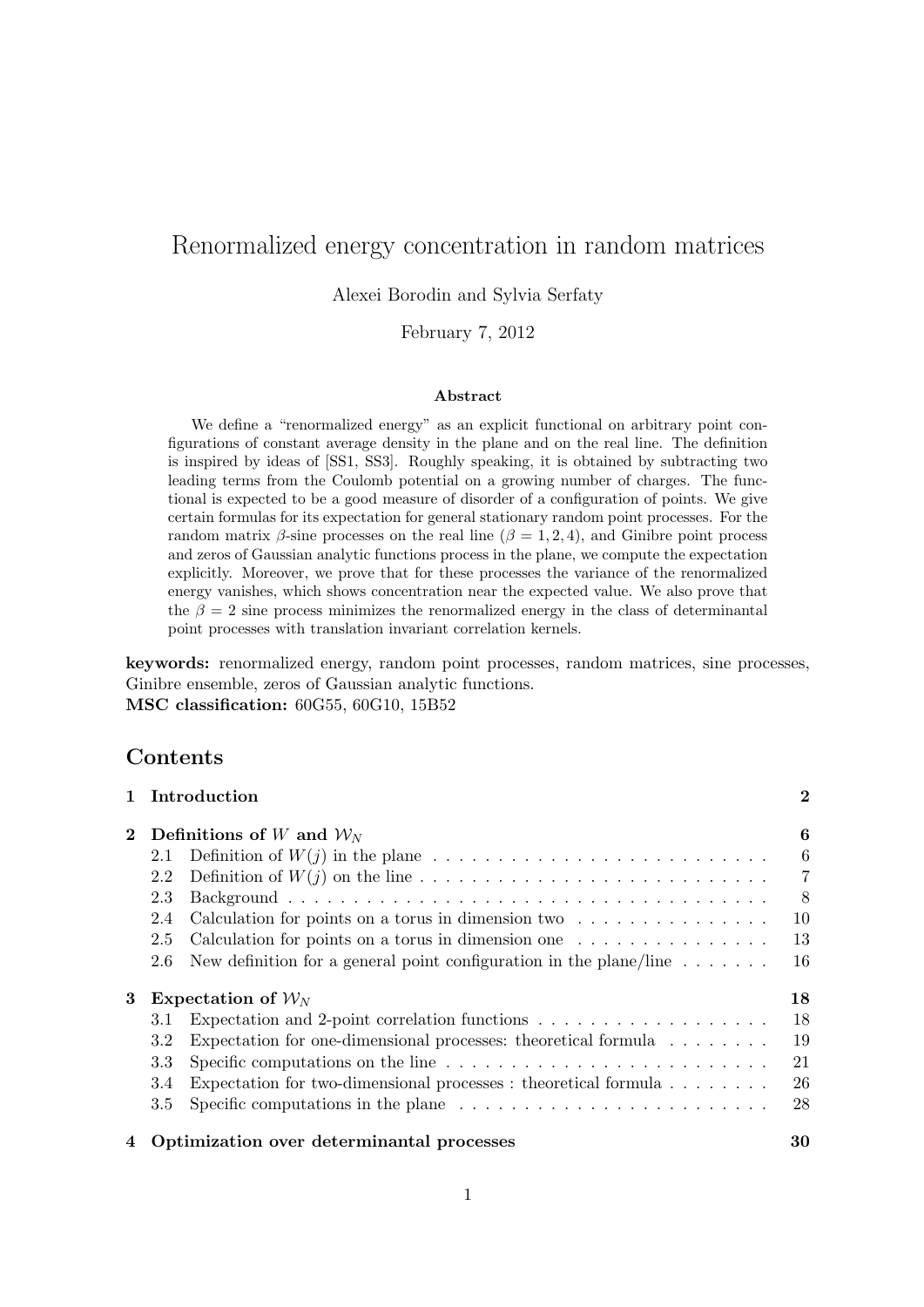| 5 Computations of variance of $W_N$                                                                                   | 32 |  |  |  |
|-----------------------------------------------------------------------------------------------------------------------|----|--|--|--|
| 5.1 The one-dimensional case $\ldots \ldots \ldots \ldots \ldots \ldots \ldots \ldots \ldots \ldots$                  |    |  |  |  |
| 5.2 The two-dimensional case entering in the case of the case of the case of the case of the case of the case of $38$ |    |  |  |  |
| 6 Miscellaneous computations<br>39                                                                                    |    |  |  |  |
|                                                                                                                       |    |  |  |  |
|                                                                                                                       |    |  |  |  |

## 1 Introduction

The aim of this paper is to introduce and compute a function, called the "renormalized energy", for some specific random point processes that arise in random matrix models, and in this way to associate to each of these processes a unique number, which is expected to measure its "disorder".

Our "renormalized energy", that we denote  $W$ , is defined over configurations of points lying either on the real line or on the plane, as the limit as  $N \to \infty$  of

$$
\mathcal{W}_{N}(\{a_{i}\}) = -\frac{1}{N} \sum_{i \neq j, a_{i}, a_{j} \in [0, N]} \log \left|2 \sin \frac{\pi (a_{i} - a_{j})}{N}\right| + \log N \quad \text{in dimension 1,}
$$
  

$$
\mathcal{W}_{N}(\{a_{i}\}) = \frac{1}{2\pi N^{2}} \sum_{i \neq j, a_{i}, a_{j} \in [0, N]^{2}} E_{N}(a_{i} - a_{j}) + \log \frac{N}{2\pi \eta(i)^{2}} \quad \text{in dimension 2,}
$$

where  $E<sub>N</sub>$  is an explicit Eisenstein series, and  $\eta$  is the Dedekind Eta function.

This definition is inspired by that of the "renormalized energy", denoted  $W$ , introduced by Sandier and the second author in [SS1] in the case of points in the plane and in [SS3] in the case of points on the real line. The definitions for  $W$  and  $W$  coincide when the point configuration has some periodicity (this is where our new definition originates), and in that case they amount to computing a sum of pairwise interactions

$$
\sum_{i \neq j} G(a_i - a_j)
$$

where  $a_i$  are the points and G is a suitable logarithmic kernel (the Green's function on the underlying torus); however they are not identical in general. We will give more details on the connection in Section 2.

In [SS3] it was shown that in dimension 1, W is bounded below and its minimum is achieved at the perfect lattice  $\mathbb{Z}$ . In dimension 2, the situation is more complex; it is also shown in  $[SS1]$  that the minimum of W is achieved, but it is only conjectured that this minimum value is achieved at the perfect triangular lattice or "Abrikosov lattice" according to the terminology of the physics of superconductors (which was the first main motivation for W in [SS1] where it was introduced). This conjecture is supported by the result that, among configurations of points which form a perfect lattice (of fixed volume), the renormalized energy is minimal if and only if the lattice is the perfect triangular lattice, i.e. with 60◦ angles (that result is shown in [SS1] based on the use of modular functions and results in number theory).

It is thus natural to think of W or  $W$  as a way to measure the disorder of a configuration of points. With this outlook, in dimension 1 the lattice  $\mathbb Z$  is the most ordered configuration of points with prescribed density 1, while in dimension 2, it is expected to be the triangular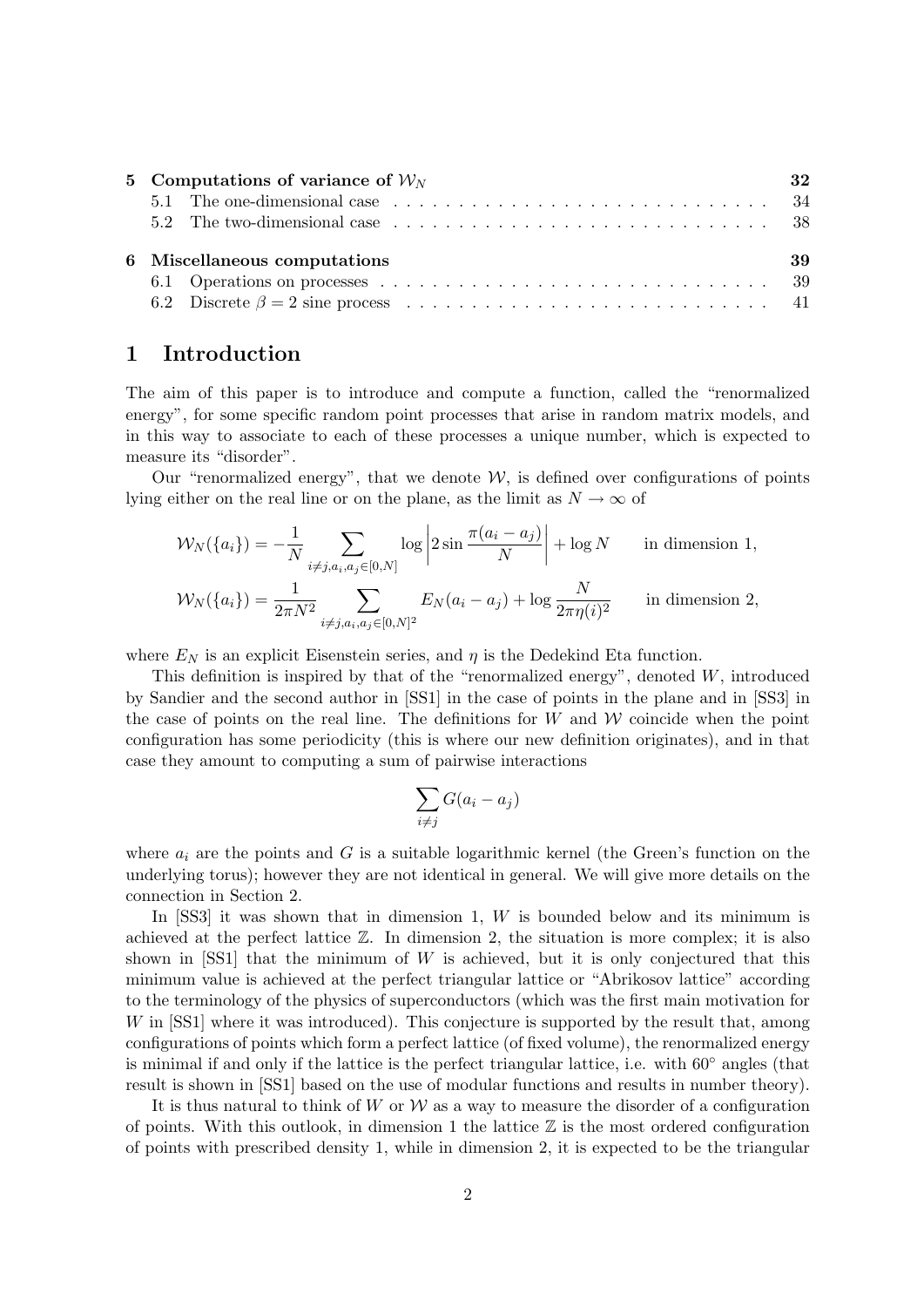lattice (which is better ordered than any other lattice, say the square lattice). In addition, due to its logarithmic nature,  $W$  has some nice scaling and additive properties, which we believe make it a very good object. A further motivation for choosing to study  $W$  as opposed to any other total pairwise interaction function is that, as seen in [SS2] and [SS3], W arises very naturally from the statistical mechanics of Coulomb or log gases, which contain as particular cases the Ginibre and GOE/GUE/GSE ensembles of random matrices. In [SS1], W was introduced and derived in the context of the minimization of the Ginzburg-Landau model of superconductivity. In [SS2] it was derived as a sort of limiting interaction energy for two dimensional Coulomb gases, and similarly in [SS3] with log gases. These works were based on analysis and energy estimates (upper and lower bounds). Both the questions we pursue here and the methods we use are quite different: they aim at obtaining explicit formulas for specific random matrix models. In particular, this is a way to compute some interesting statistics over random matrix eigenvalues, as initiated by Dyson-Mehta [DM]. We will comment more on this just below.

Let us now briefly introduce the notion of a random point process.

A (simple) random point process is a probability measure on the set of all locally finite collections of (mutually distinct) points in the space, cf. e.g. [DVJ]. It can also be viewed as a random measure of the form  $\xi(\omega) = \sum_{p \in \Lambda} \delta_p$ , with the points p distinct and  $\Lambda$  discrete.

Random point processes are essentially characterized by their "k-point correlation functions"  $\rho_k(x_1, \ldots, x_k)$ , which give the probability densities of finding k points at the locations  $x_1, \ldots, x_k$ . We will normalize our processes so that the average number of points per unit volume is always 1, which is equivalent to  $\rho_1(x) \equiv 1$ .

Perhaps the most famous random point process is the Poisson process, characterized by the facts that the number of points in disjoint subsets are independent, and the number of points in any finite volume subset of the space follows a Poisson distribution with parameter equal to the volume of the set with respect to a reference measure. An important class of point processes is that of determinantal point processes, see  $[So1]$ ,  $[Ly]$ ,  $[Jo]$ ,  $[Kön05]$ ,  $[HKPV]$ , [So2], [B] and references therein. That class is characterized by the fact that the k-point correlation functions are given by symmetric minors of a (correlation) kernel, cf. Section 3.1.

It is easy to see that  $\lim_{N\to\infty} \mathcal{W}_N = +\infty$  for the translation invariant Poisson process, which means that it is "too chaotic" from the point of view of the renormalized energy. Let us list the (stationary) processes for which we show that  $W$  provides more meaningful information.

We will be interested in one dimension in the  $\beta$ -sine processes  $(\beta = 1, 2, 4)$  which arise as the local limit of the law of eigenvalues in random matrix ensembles with orthogonal, unitary, and symplectic symmetry groups (they are determinantal for  $\beta = 2$  and Pfaffian otherwise). In two dimensions we will examine the "Ginibre" point process, which is also a determinantal process arising as the local limit of the law of eigenvalues of matrices from the complex Ginibre ensemble (i.e. square matrices with complex Gaussian iid entries), for further reference, see [Fo, AGZ, Me]; as well as the random process of zeros of random Gaussian analytic functions, often denoted GAF, whose description can be found in [HKPV].

As our processes are always translation invariant, the 2-point correlation function can always be written in the form  $\rho_2(x, y) = 1 - T_2(x - y)$  for the 2-point *cluster function*  $T_2$  (we will come back to this notation in Sections 3.1 and 5).

The main results we obtain are the following:

• For general stationary processes we identify sufficient conditions on the process and its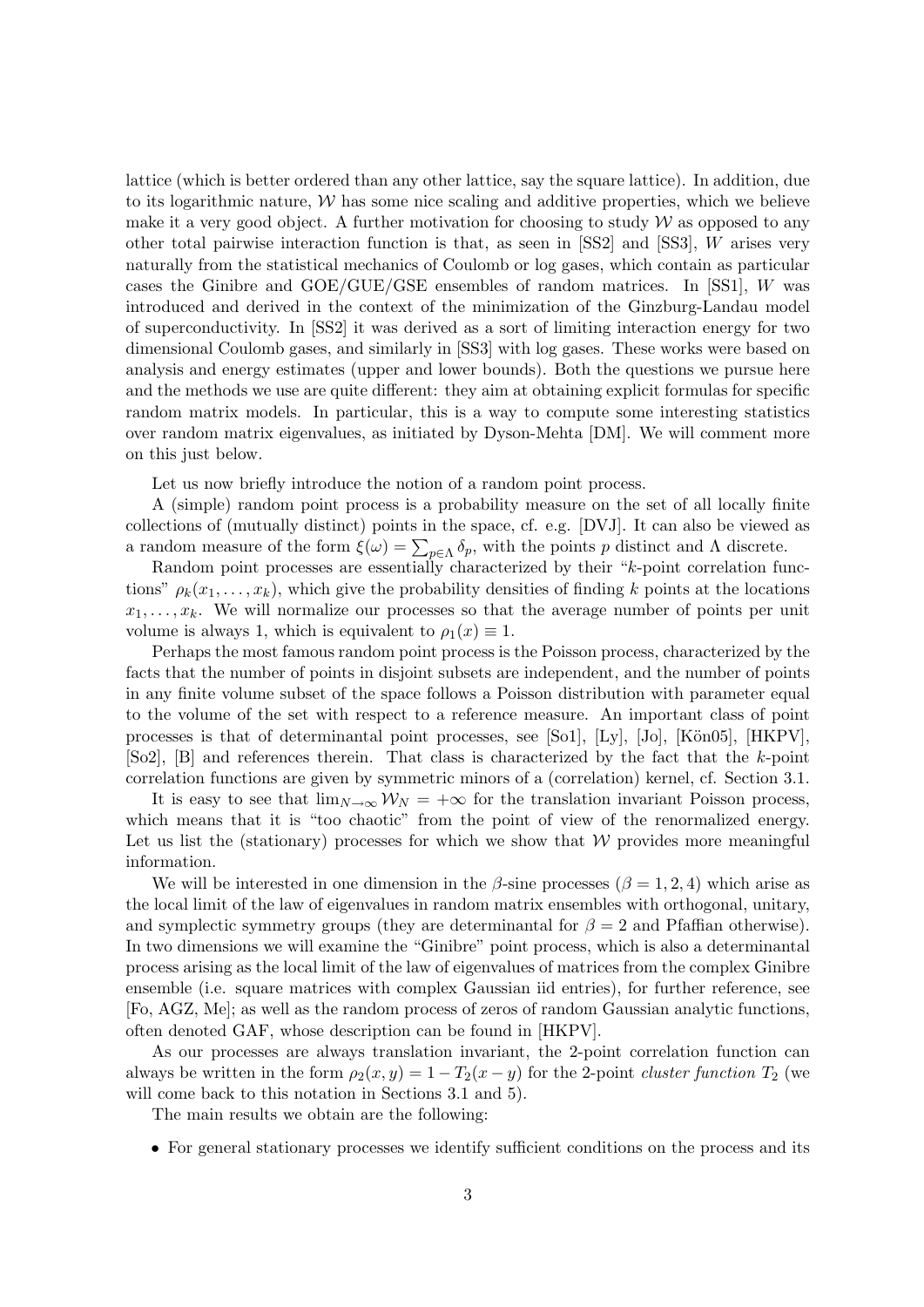2-point correlation function  $\rho_2$  for the existence of lim<sub>N→∞</sub>  $EW_N$ , and give an explicit formula in terms of  $\rho_2$  which is (up to constants)

$$
\lim_{N \to \infty} \mathbb{E} \mathcal{W}_N = \int_{\mathbb{R}^d} \log |x| T_2(x) \, dx,
$$

with  $d = 1$  or 2 according to the dimension.

- We apply this formula to the specific point processes mentioned above.
- For the specific point processes above, we explicitly compute the limit of the variance of  $W_N$  and obtain that it is 0. This implies that for such processes,  $W_N$  concentrates around its expected value, and converges in probability to  $\lim \mathbb{E} \mathcal{W}_N$  as  $N \to \infty$ .
- We prove that in the class of determinantal point processes with translation invariant kernels in dimensions 1 and 2,  $\lim_{N\to\infty}$  EW<sub>N</sub> is minimized by the processes whose correlation kernel is the Fourier transform of the characteristic function of the ball. In dimension 1 this gives the  $\beta = 2$  sine process, which can be seen as a heuristic explanation of the fact that this process is the universal local limit of  $\beta = 2$  random matrix ensembles. Indeed, such a local limit has to be translation invariant and determinantal, and it is natural to expect that it also minimizes an appropriate energy functional.

For our set of specific processes, we thus show that we can attribute to the process a unique number, which we compute explicitly. Whenever these numbers are distinct this implies that the processes are mutually singular (as measures on the space of point configurations). Moreover, we check that the processes that are expected to have the highest level of "order" or rigidity indeed have a lower value of  $\lim_{N\to\infty}$  EW<sub>N</sub>. For example for the  $\beta$ -sine processes we find

$$
\lim_{N \to \infty} \mathbb{E} \mathcal{W}_N = 2 - \gamma - \log 2 \quad \text{for } \beta = 1
$$
  
\n
$$
\lim_{N \to \infty} \mathbb{E} \mathcal{W}_N = 1 - \gamma \quad \text{for } \beta = 2
$$
  
\n
$$
\lim_{N \to \infty} \mathbb{E} \mathcal{W}_N = \frac{3}{2} - \log 2 - \gamma \quad \text{for } \beta = 4
$$

where  $\gamma$  is the Euler constant. These three numbers form a decreasing sequence, as can be expected.

In two dimensions, we obtain that the Ginibre process has a higher  $\lim_{N\to\infty} \mathcal{W}_N$ , hence less rigidity, than that of zeros of Gaussian analytic functions, in agreement with the results and philosophy of [GNPS].

The values of  $\lim_{N \to \infty} E W_N$  for the  $\beta = 1, 2, 4$  sine processes above coincide with twice the thermodynamic "energy per particle" or "mean internal energy" for the log-gas with infinitely many particles, as obtained by Dyson in 1962 [Dy, I.IX, III.VI]. This coincidence is not hard to explain (we are very grateful to Peter Forrester for the idea): If, instead of considering growing windows, one approximates the  $\beta$ -sine processes by the *circular ensembles* of particles on the unit circle with joint probability density  $\prod_{i < j} |z_i - z_j|^\beta$ , one observes that in rescaled variables,  $W_N$  is simply  $-2N^{-1}\sum_{i\neq j}\log|z_i-z_j|+\log N$ , and its characteristic function can be immediately obtained from Selberg's formula for the partition function:

$$
\mathbb{E} \exp(it \mathcal{W}_N^{\text{circular}}) = N^{it} \frac{Z(\beta - \frac{2it}{N})}{Z(\beta)}, \qquad Z(\beta) = \frac{\Gamma(1 + \frac{\beta N}{2})}{(\Gamma(1 + \frac{\beta}{2}))^N},
$$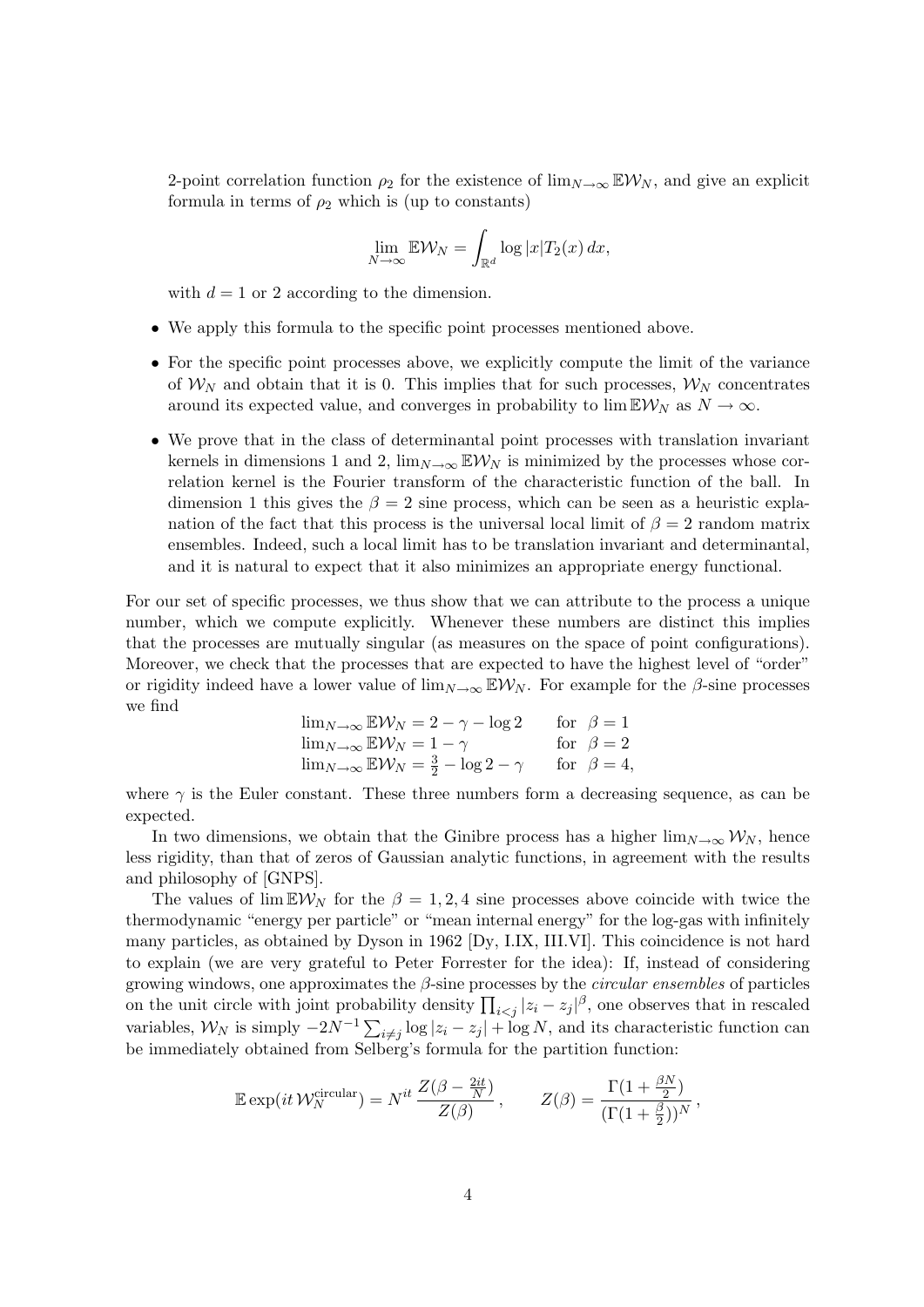see e.g. [Fo, Section 4.7.2] for the formula for  $Z(\beta)$ . Using Stirling's formula it is not hard to see that for any  $\beta > 0$  and  $t \in \mathbb{R}$ 

$$
\lim_{N \to \infty} \mathbb{E} \exp\left(itN^{1/2} \left(\mathcal{W}_N^{\text{circular}} - u(\beta)\right)\right) = \exp\left(-\frac{v(\beta)t^2}{2}\right)
$$

with

$$
u(\beta) = \Psi\left(1 + \frac{\beta}{2}\right) - \log\left(\frac{\beta}{2}\right), \qquad v(\beta) = \frac{2}{\beta} - \Psi'\left(1 + \frac{\beta}{2}\right), \qquad \Psi(z) = \frac{\Gamma'(z)}{\Gamma(z)},
$$

and the expression of  $u(\beta)/2$  through the partition function  $Z(\beta)$  coincides with that of the thermodynamic energy per particle. By Lévy's continuity theorem this implies the central limit theorem

$$
\lim_{N \to \infty} \text{Prob}\left\{ \frac{\mathcal{W}_N^{\text{circular}} - u(\beta)}{\sqrt{v(\beta)/N}} \le s \right\} = \frac{1}{\sqrt{2\pi}} \int_{-\infty}^s e^{-x^2/2} dx, \qquad s \in \mathbb{R}.
$$

It is natural to conjecture that the same central limit theorem holds for  $\mathcal{W}_N$  on general  $\beta$ -sine processes (constructed in [VV]) as well, in particular providing asymptotic values  $\lim \mathbb{E} \mathcal{W}_N = u(\beta)$  and  $\lim N \cdot \text{Var}(\mathcal{W}_N) = v(\beta)$  for any  $\beta > 0$ . However, at the moment we do not know how to prove it.

In the follow-up paper [DM], prompted by the wish to analyze experimental data, Dyson and Mehta looked for a way of approximating the energy per particle, in the case  $\beta = 1$ , by averaging a statistic of the form  $\sum F(a_i, a_j)$  over windows of increasing length in the random matrix spectrum. The concentration requirement of the asymptotically vanishing variance led them to the conclusion that with their choice of  $F$ , the statistic had to be corrected with further interaction terms [DM, Eq. (109)]. Our renormalized energy  $\mathcal{W}_N$  seems to be a better solution to Dyson-Mehta's problem.

The paper is organized as follows: In Section 2 we give the precise definitions of  $W$ , the context about it and its connection to Coulomb energy, from [SS1, SS3]. This leads us to the definition of  $W_N$ . In Section 3 we compute limits of expectations of  $W_N$ : First on the real line and for general processes, then for the  $\beta = 1, 2, 4$  sine processes, then in the plane and for general processes, finally for the explicit Ginibre and zeros of GAF processes. In Section 4 we find minimizers of  $\lim_{N} W_N$  among determinantal processes with translation-invariant correlation kernels. In Section 5 we compute the limit variance of  $\mathcal{W}_N$  for our specific processes (and show it is 0). In Section 6 we gather some miscellaneous computations: the effect on  $\lim \mathbb{E} \mathcal{W}_N$  of superposition and decimation of processes and the computation of expectation of  $\lim \mathbb{E} \mathcal{W}_N$  for the  $\beta = 2$  discrete sine processes.

Acknowledgements: We are very grateful to Peter Forrester for his idea of using circular ensembles for the heuristics above, and also for drawing our attention to [Ja]. A. B. thanks Alan Edelman for help with numerics and S.S. thanks C. Sinan Güntürk for helpful discussions related to Section 4. A. B. was partially supported by NSF grant DMS-1056390, S.S. was supported by a EURYI award. We also thank the MSRI for support to attend a workshop where this work was initiated.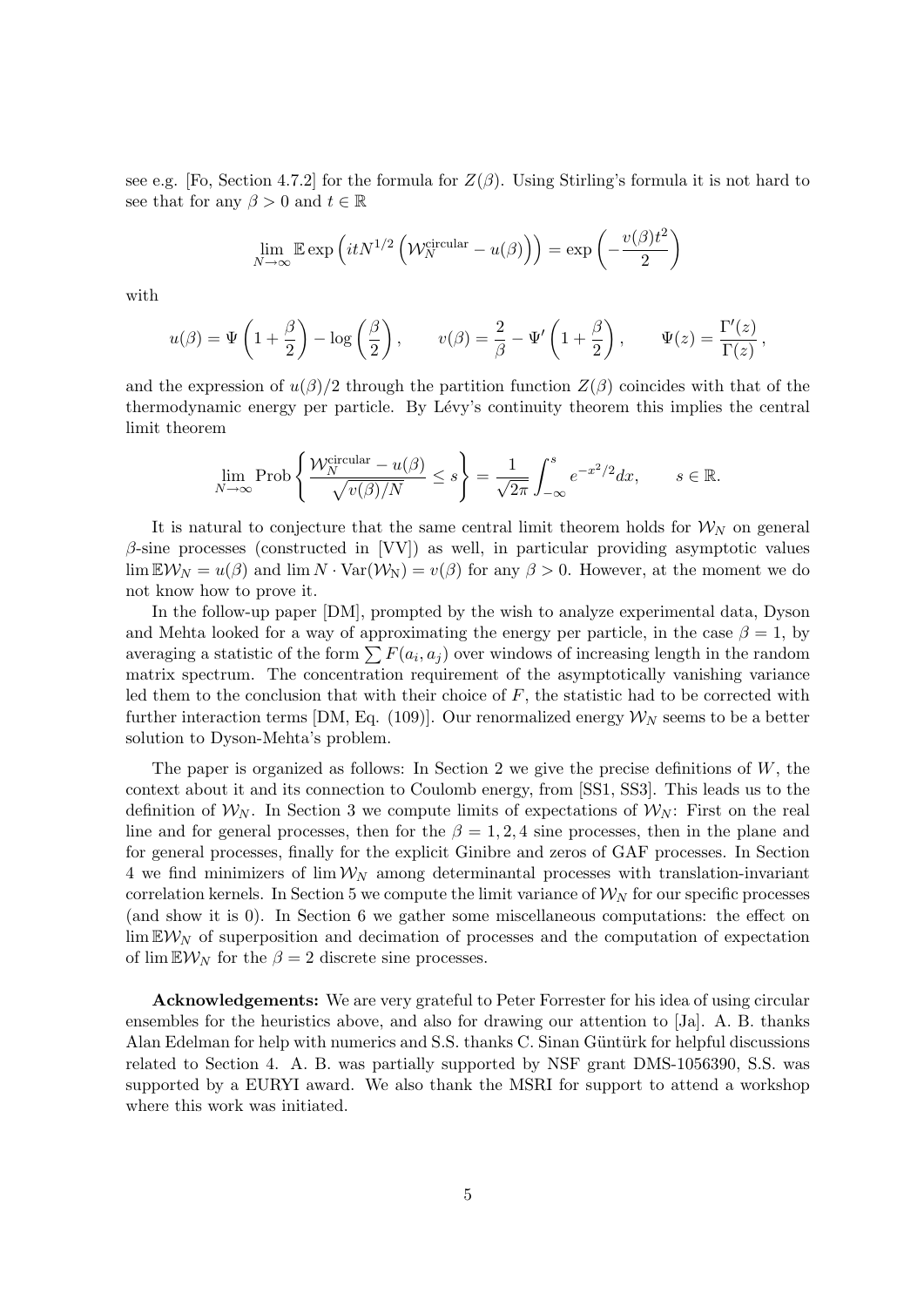## 2 Definitions of W and  $W_N$

The aim of this section is to present a definition of  $W$  for a configuration of points either on the line or in the plane, which is directly deduced from that of [SS1, SS3], but depends only on the data of the points. We do not attempt here to fully and rigorously connect the next definition with that of [SS1, SS3] (since we believe it presents some serious technical difficulties) but the link will be readily apparent.

We start by recalling the definitions from [SS1], but rather in the form presented in [SS2].

### 2.1 Definition of  $W(i)$  in the plane

In [SS1], W was associated to a discrete set of points (with asymptotic density) m in the plane, via a vector field j: if j is a vector field in  $\mathbb{R}^2$  satisfying

(2.1) 
$$
\operatorname{curl} j = 2\pi(\nu - m), \qquad \operatorname{div} j = 0,
$$

where m is a positive number and  $\nu$  has the form

(2.2) 
$$
\nu = \sum_{p \in \Lambda} \delta_p \quad \text{for some discrete set } \Lambda \subset \mathbb{R}^2,
$$

then for any function  $\chi$  we define

(2.3) 
$$
W(j,\chi) := \lim_{\eta \to 0} \left( \frac{1}{2} \int_{\mathbb{R}^2 \setminus \bigcup_{p \in \Lambda} B(p,\eta)} \chi |j|^2 + \pi \log \eta \sum_{p \in \Lambda} \chi(p) \right).
$$

**Definition 2.1.** Let m be a nonnegative number. Let j be a vector field in  $\mathbb{R}^2$ . We say j belongs to the admissible class  $\mathcal{A}_m$  if (2.1), (2.2) hold and

(2.4) 
$$
\frac{\nu(B_R)}{|B_R|}
$$
 is bounded by a constant independent of  $R > 1$ .

**Definition 2.2.** The "renormalized energy"  $W(j)$  relative to the family of balls (centered at the origin)  ${B_R}_{R>0}$  (and the number m) in  $\mathbb{R}^2$  is defined for  $j \in \mathcal{A}_m$  by

(2.5) 
$$
W(j) := \limsup_{R \to \infty} \frac{W(j, \chi_R)}{|B_R|},
$$

where  $\chi_R$  denotes positive cutoff functions satisfying, for some constant C independent of R,

(2.6) 
$$
|\nabla \chi_R| \leq C, \quad Supp(\chi_R) \subset B_R, \quad \chi_R(x) = 1 \text{ if } d(x, (B_R)^c) \geq 1.
$$

Note that by scaling, the density of points can be changed to any, and the rule for that change of scales is

(2.7) 
$$
W(j) = m\left(W(j') - \frac{\pi}{2}\log m\right),
$$

where  $\nu$  has density m and  $j' = \frac{1}{\sqrt{2}}$  $\frac{1}{m}j(\frac{\cdot}{\sqrt{m}})$  (hence the set  $\nu'$  has density 1).

This function was first introduced in [SS1] and derived as a limiting interaction energy for vortices of Ginzburg-Landau configurations. Independently of Ginzburg-Landau it can be viewed as a Coulombian interaction energy for an infinite number of points in the plane, computed via a renormalization. Many of its properties are stated in [SS1]. In [SS2] it was directly connected to 2D log gases. We will give more details and properties of W in Section 2.3.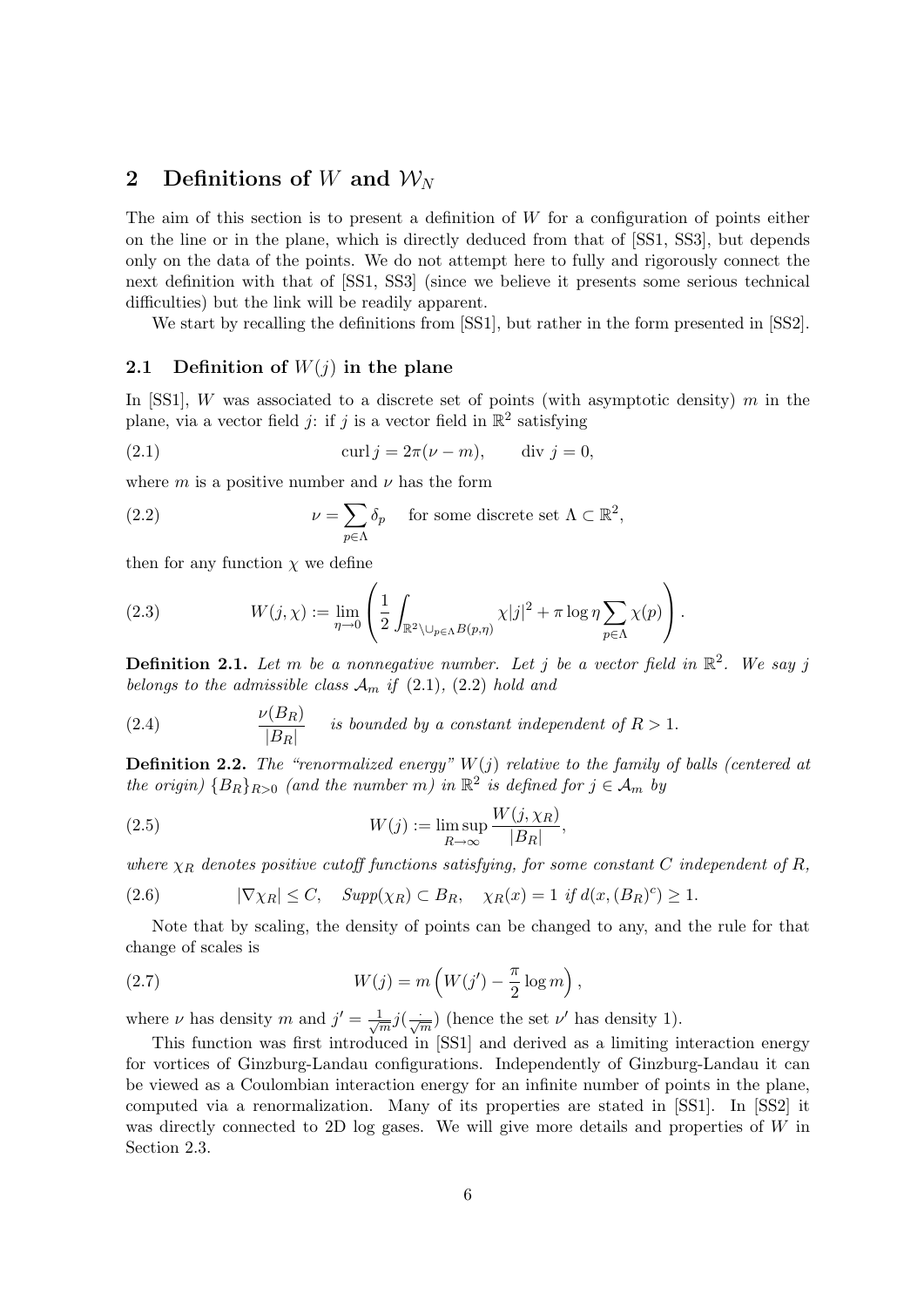### 2.2 Definition of  $W(j)$  on the line

In [SS3] a one-dimensional analogue to the above definition was introduced for the study of 1D log gases, we now present it. The renormalized energy between points in 1D is obtained by "embedding" the real line in the plane and computing the renormalized energy in the plane, as defined in [SS1]. More specifically, we introduce the following definitions:

 $\mathbb R$  denotes the set of real numbers, but also the real line of the plane  $\mathbb R^2$  i.e. points of the form  $(x, 0) \in \mathbb{R}^2$ . For the sake of clarity, we denote points in  $\mathbb R$  by the letter x and points in the plane by  $z = (x, y)$ . For a function  $\chi$  on  $\mathbb{R}$ , we define its natural extension  $\bar{\chi}$  to a function on  $\mathbb{R}^2$  by  $\bar{\chi}(x, y) = \chi(x)$ . I<sub>R</sub> denotes the interval  $[-R/2, R/2]$  in  $\mathbb{R}$ .

 $\delta_{\mathbb{R}}$  denotes the measure of length on  $\mathbb{R}$  seen as embedded in  $\mathbb{R}^2$ , that is

$$
\int_{\mathbb{R}^2} \varphi \delta_{\mathbb{R}} = \int_{\mathbb{R}} \varphi(x,0) \, dx
$$

for any smooth compactly supported test function  $\varphi$  in  $\mathbb{R}^2$ . This measure can be multiplied by bounded functions on the real-line.

**Definition 2.3.** For any function  $\chi$  on  $\mathbb{R}$ , and any function h in  $\mathbb{R}^2$  such that

(2.8) 
$$
-\Delta h = 2\pi(\nu - m\delta_{\mathbb{R}}) \quad in \mathbb{R}^2
$$

where  $m$  is a nonnegative number and  $\nu$  has the form

(2.9) 
$$
\nu = \sum_{p \in \Lambda} \delta_p \quad \text{for some discrete set of points of } \mathbb{R},
$$

we denote  $j = -\nabla^{\perp}h$  and

(2.10) 
$$
W(j,\chi) := \lim_{\eta \to 0} \left( \frac{1}{2} \int_{\mathbb{R}^2 \setminus \bigcup_{p \in \Lambda} B(p,\eta)} \overline{\chi}|j|^2 + \pi \log \eta \sum_{p \in \Lambda} \overline{\chi}(p) \right),
$$

where  $\bar{\chi}$  is the natural extension of  $\chi$ .

**Definition 2.4.** Let m be a nonnegative number. We say  $j = -\nabla^{\perp}h$  belongs to the admissible class  $\mathcal{A}_m$  if (2.8), (2.9) hold and

(2.11) 
$$
\frac{\nu(I_R)}{R}
$$
 is bounded by a constant independent of R.

We use the notation  $\chi_R$  for positive cutoff functions over R satisfying, for some constant  $C$  independent of  $R$ ,

(2.12) 
$$
|\nabla \chi_R| \le C
$$
,  $\text{Supp}(\chi_R) \subset I_R$ ,  $\chi_R(x) = 1$  if  $|x| < \frac{R}{2} - 1$ .

**Definition 2.5.** The renormalized energy W is defined, for  $j \in A_m$ , by

(2.13) 
$$
W(j) := \limsup_{R \to \infty} \frac{W(j, \chi_R)}{R}.
$$

Note that while W in 2D can be viewed as a renormalized way of computing  $||j||_{H^1(\mathbb{R}^2)}$ , in 1D it amounts rather to a renormalized computation of  $||j||_{H^{1/2}(\mathbb{R})}$ .

In one dimension, the formula for change of scales is

(2.14) 
$$
W(j) = m (W(j') - \pi \log m).
$$

where j corresponds to density m and j' to  $m = 1$ .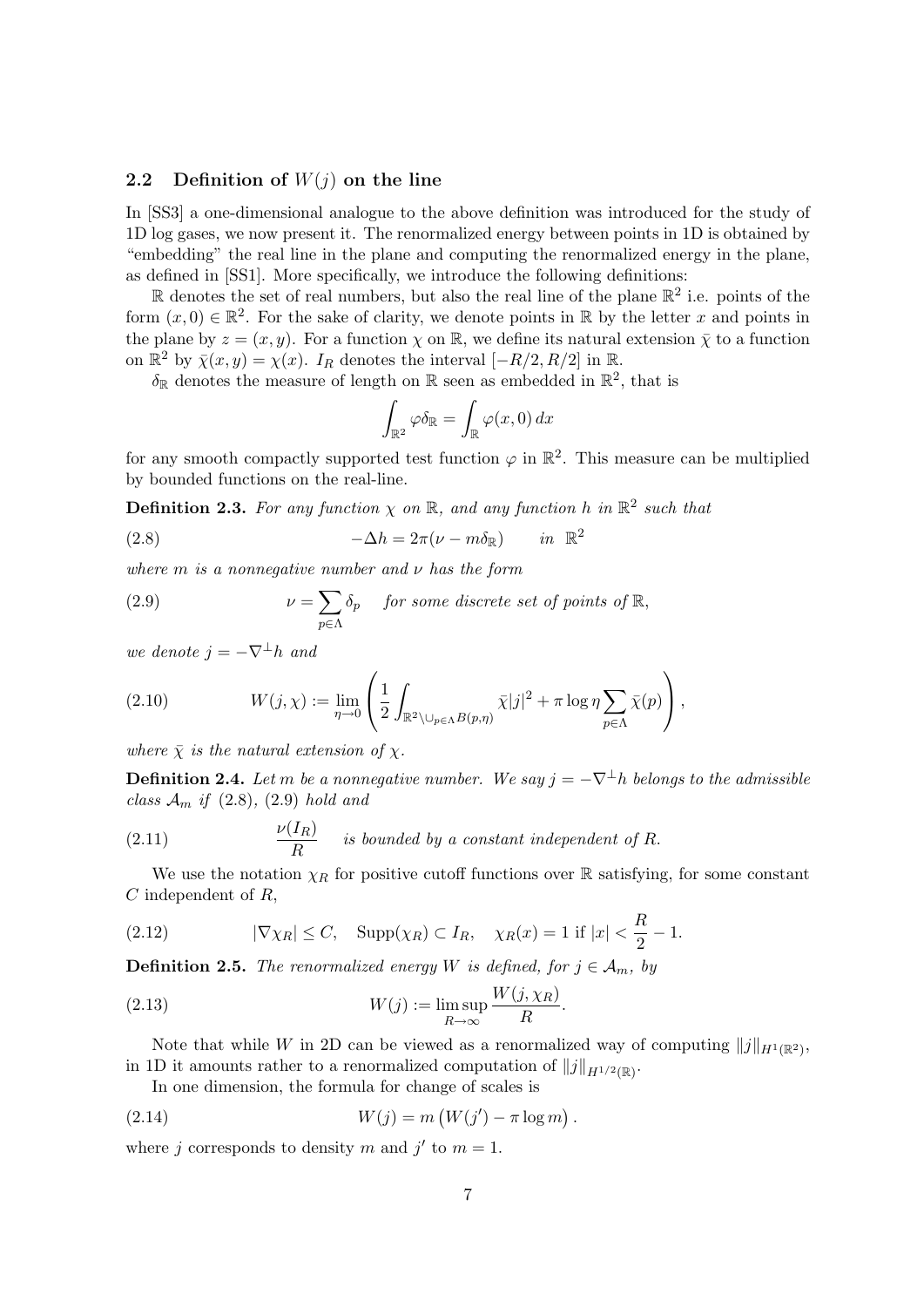#### 2.3 Background

We recall here some properties and background from [SS1, SS3].

- Since in the neighborhood of  $p \in \Lambda$  we have curl  $j = 2\pi \delta_p m(x)$ , div  $j = 0$ , we have near p the decomposition  $j(x) = \nabla^{\perp} \log |x - p| + f(x)$  where f is locally bounded, and it easily follows that the limits (2.3), (2.10) exists. It also follows that j belongs to  $L<sub>b</sub><sup>p</sup>$ loc for any  $p < 2$ .
- Because the number of points is infinite, the interaction over large balls needs to be normalized by the volume as in a thermodynamic limit, and thus W does not feel compact perturbations of the configuration of points. Even though the interactions are long-range, this is not difficult to justify rigorously.
- The cut-off function  $\chi_R$  cannot simply be replaced by the characteristic function of  $B_R$ because for every  $p \in \Lambda$

$$
\lim_{\substack{R\to |p|\\R<|p|}} W(j,\mathbf{1}_{B_R})=+\infty, \quad \lim_{\substack{R\to |p|\\R>|p|}} W(j,\mathbf{1}_{B_R})=-\infty.
$$

- It would be tempting to define W as a function of  $\nu$  only and not j by minimizing over j, however we do not know how to prove that the resulting object has good properties such as measurability.

An important question is that of characterizing the minimum and minimizers of W. For the case of dimension 1, it is proven in  $[SS3]$  that the value of W does not depend on the choice of  $\chi_R$  satisfying (2.12), that W is Borel-measurable over  $L_{loc}^p(\mathbb{R}^2, \mathbb{R}^2)$  for  $p < 2$ , and that

$$
\min_{\mathcal{A}_1} W = -\pi \log(2\pi)
$$

is achieved for  $\nu = \sum_{p \in \mathbb{Z}} \delta_p$ .

For the case of dimension 2, it is proven in Theorem 1 of [SS1] that the value of W does not depend on  $\{\chi_{B_R}\}_R$  as long as it satisfies (2.6), that W is Borel-measurable over  $L_{loc}^p(\mathbb{R}^2, \mathbb{R}^2)$ , for  $p < 2$  and that  $\min_{A_m} W$  is achieved and finite. Moreover, there exists a minimizing sequence consisting of periodic vector fields. The value of the minimum of W is not known, it is conjectured (see [SS1]) that it is asymptotically equal to the value at the perfect triangular lattice. This conjecture is supported by the fact that the triangular lattice can be proved to be the minimizer among lattice configurations of fixed volume.

In addition to arising from the study of Ginzburg-Landau [SS1], W is naturally connected, as shown in [SS2, SS3], to Vandermonde factors such as  $e^{-\frac{\beta}{2}w_n}$  with

(2.16) 
$$
w_n(x_1,...,x_n) = -\sum_{i \neq j} \log |x_i - x_j| + n \sum_{i=1}^n V(x_i),
$$

where  $x_i, \ldots, x_n \in \mathbb{R}^d$  with  $d = 1$  or 2, for any potential V (for example V quadratic). To explain this, let us introduce some more notation. We set

(2.17) 
$$
I(\mu) = \int_{\mathbb{R}^d \times \mathbb{R}^d} -\log|x - y| \, d\mu(x) \, d\mu(y) + \int_{\mathbb{R}^d} V(x) \, d\mu(x).
$$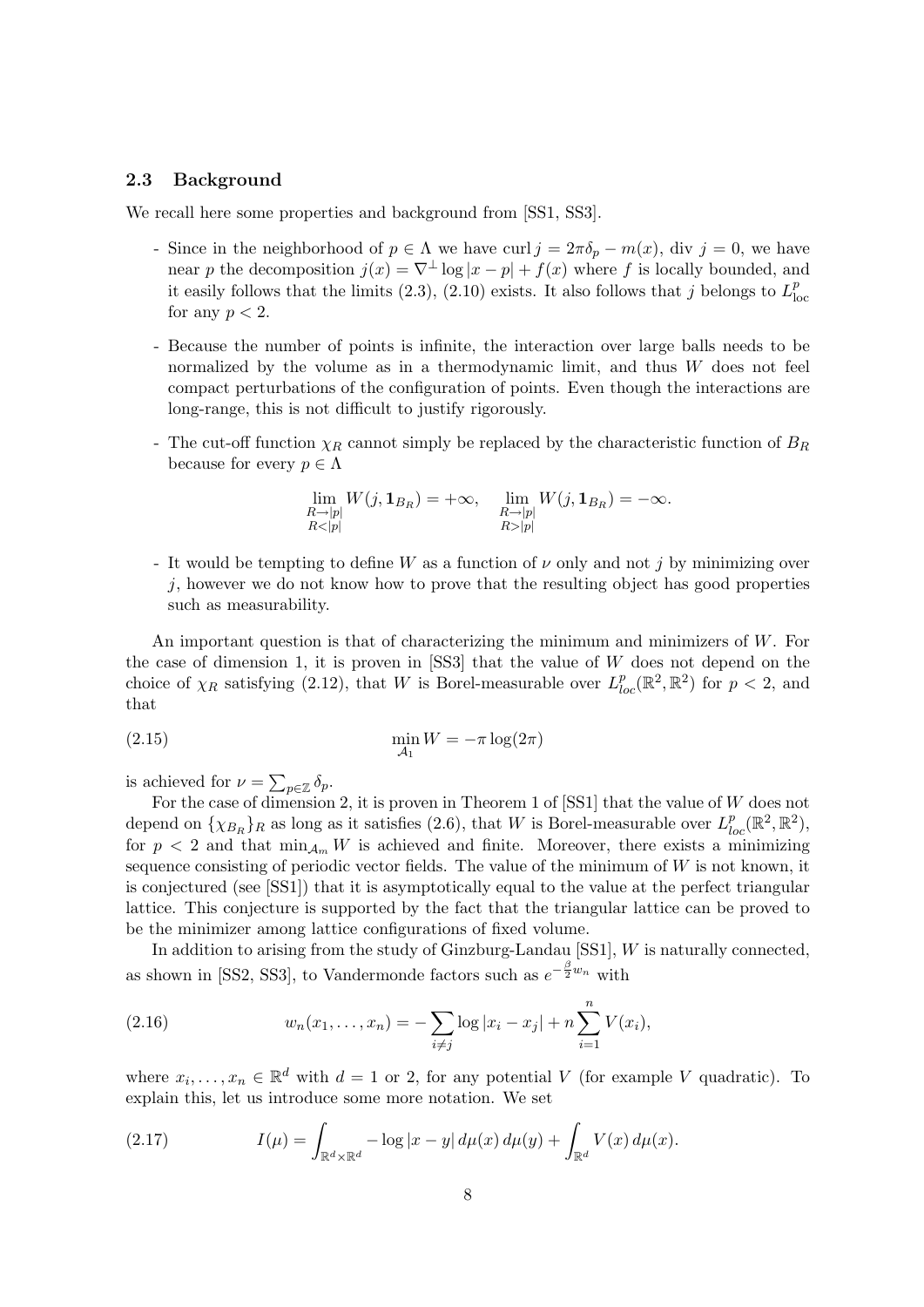It is well known in potential theory (see [ST]) that, provided  $V(x) - \log |x| \to +\infty$  as  $|x| \to \infty$ , I has a unique minimizer among probability measures, called the equilibrium measure  $-$  let us denote it  $\mu_0$ . It is characterized by the fact that there exists a constant c such that

(2.18) 
$$
U^{\mu_0} + \frac{V}{2} = c
$$
 in the support of  $\mu_0$ , and  $U^{\mu_0} + \frac{V}{2} \ge c$  everywhere

where for any  $\mu$ ,  $U^{\mu}$  is the potential generated by  $\mu$ , defined by

(2.19) 
$$
U^{\mu}(x) = -\int_{\mathbb{R}^d} \log |x - y| \, d\mu(y).
$$

We may then set  $\zeta = U^{\mu_0} + \frac{V}{2} - c$  where c is the constant in (2.18). It satisfies

(2.20) 
$$
\begin{cases} \zeta = 0 & \text{in } \mathrm{Supp}(\mu_0) \\ \zeta > 0 & \text{in } \mathbb{R}^d \setminus \mathrm{Supp}(\mu_0) \end{cases}
$$

It is easy to check that  $\zeta$  grows like V at infinity. The connection between  $w_n$  and W is given by the following exact "splitting formula", valid in both 1 and 2 dimensions.

**Lemma 2.6** ([SS3, SS2]). For any  $x_1, \ldots, x_n \in \mathbb{R}^d$ ,  $d = 1$  or  $d = 2$ , the following holds

(2.21) 
$$
w_n(x_1,...,x_n) = n^2 I(\mu_0) - \frac{n}{d} \log n + \frac{1}{\pi} W(-\nabla^{\perp} H, \mathbf{1}_{\mathbb{R}^d}) + 2n \sum_{i=1}^n \zeta(x_i)
$$

where  $W$  is defined in  $(2.3)$  or  $(2.10)$  respectively, and where

(2.22) 
$$
H = -2\pi \Delta^{-1} \left( \sum_{i=1}^{n} \delta_{x_i} - n\mu_0 \right) \text{ in } \mathbb{R}^2, \quad H'(n^{1/d}x) = H(x).
$$

where the equation is solved in  $\mathbb{R}^2$  and  $\mu_0$  is naturally extended into a measure on  $\mathbb{R}^2$  if  $d = 1$ . (Note that  $\Delta^{-1}$  is the convolution with  $1/(2\pi) \log |\cdot|$ .)

Sketch of the proof. We start by writing

$$
w_n(x_1,\ldots,x_n) = \int_{\triangle^c} -\log|x-y| \, d\nu(x) \, d\nu(y) + n \int V(x) \, d\nu(x)
$$

where  $\triangle$  denotes the diagonal of  $(\mathbb{R}^d)^2$  and  $\nu = \sum_{i=1}^n \delta_{x_i}$ . The idea is to compute the righthand side by splitting  $\nu$  as  $n\mu_0 + \nu - n\mu_0$ . This way, using the fact that  $\mu_0(\Delta) = 0$ , we obtain

$$
w(x_1,...,x_n) = n^2 I(\mu_0) + 2n \int U^{\mu_0}(x) d(\nu - n\mu_0)(x) + n \int V(x) d(\nu - n\mu_0)(x) + \int_{\Delta^c} -\log|x - y| d(\nu - n\mu_0)(x) d(\nu - n\mu_0)(y).
$$

Since  $U^{\mu_0} + \frac{V}{2} = c + \zeta$  and since  $\nu$  and  $n\mu_0$  have same mass n, we have

$$
2n \int U^{\mu_0}(x) d(\nu - n\mu_0)(x) + n \int V(x) d(\nu - n\mu_0)(x) = 2n \int \zeta d(\nu - \mu_0) = 2n \int \zeta d\nu,
$$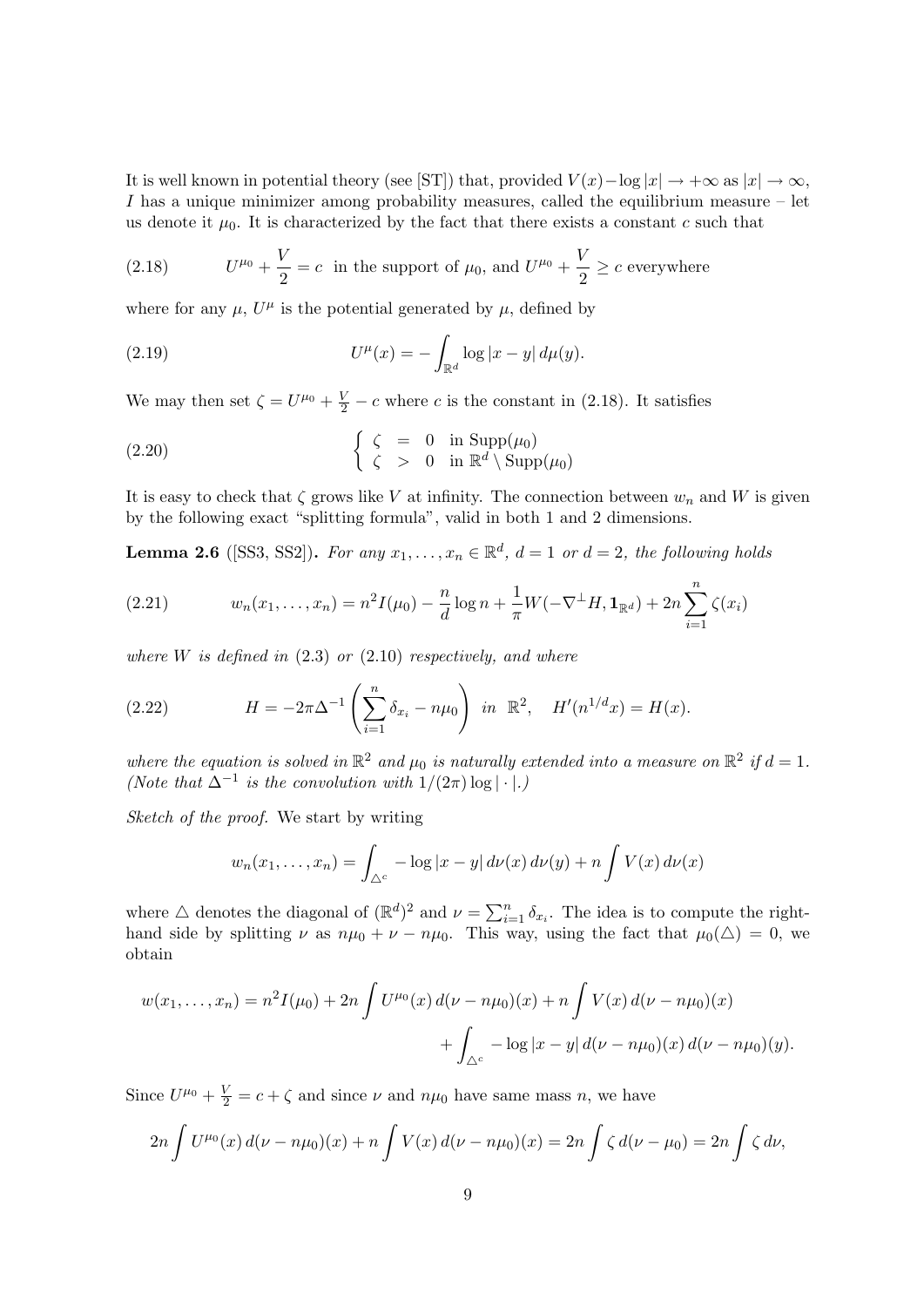where we used that  $\zeta = 0$  on the support of  $\mu_0$ . Thus

$$
(2.23) \ w(x_1,\ldots,x_n)=n^2I(\mu_0)+2n\int \zeta\,d\nu+\int_{\Delta^c}-\log|x-y|\,d(\nu-n\mu_0)(x)\,d(\nu-n\mu_0)(y).
$$

We then claim that the last term in the right-hand side is equal to  $\frac{1}{\pi}W(-\nabla^{\perp}H, \mathbf{1}_{\mathbb{R}^d})$ . We define  $H_i(x) := H(x) + \log |x - x_i|$ . We have  $H_i = -\log \ast (\nu_i - n\mu_0)$ , with  $\nu_i = \nu - \delta_{x_i}$ , and near  $x_i$ ,  $H_i$  is  $C^1$ . It is then not difficult to deduce

$$
(2.24) \qquad \int_{\Delta^c} -\log|x-y| \, d(\nu - n\mu_0)(x) \, d(\nu - n\mu_0)(y) = \sum_i H_i(x_i) - n \int H(x) \, d\mu_0(x).
$$

On the other hand, by definition (2.3), (2.10) and using Green's formula, we have

$$
\frac{1}{2\pi} \int_{\mathbb{R}^2 \setminus \cup_i B(x_i, \eta)} |\nabla H|^2 = \frac{1}{2\pi} \sum_i \int_{\partial B(x_i, \eta)} H \frac{\partial H}{\partial \nu} + \frac{1}{2} \int_{\mathbb{R}^2 \setminus \cup_i B(x_i, \eta)} H d(\nu - n\mu_0).
$$

Using the decomposition  $H = H_i - \log|x - x_i|$  near each  $x_i$ , adding  $n \log \eta$  and then letting  $\eta \rightarrow 0$ , we arrive at the same result as the right-hand side of (2.24). This establishes the claim, and the final result then follows from the change of scales  $x' = n^{1/d}x$  in W.

 $\Box$ 

#### 2.4 Calculation for points on a torus in dimension two

The reason why we need another definition here is that, as we already mentioned, we wish to define W based on the knowledge of  $\nu$ , i.e. a set of points, alone. For a given  $\nu$ , there is no uniqueness of the j satisfying  $(2.1)$  or  $(2.8)$  (in fact the indetermination is exactly a constant, see [SS2, Lemma 1.4]), and this makes it problematic to define W for points only in a measurable manner. However, if the configuration of points is periodic, then W can be computed nonambiguously from  $\nu$  only.

The formula for this in dimension 2 is given in [SS1]. If the periodicity is with respect to a torus  $\mathbb{T}$ , and the number of points in that torus is n (denote them  $a_1, \dots, a_n$ ) then there exists a unique (up to a constant) solution to

(2.25) 
$$
-\Delta H_{\{a_i\}} = 2\pi \left(\sum_{i=1}^n \delta_{a_i} - \frac{n}{|\mathbb{T}|}\right) \text{ on } \mathbb{T}
$$

(i.e. a periodic solution) and we let

(2.26) 
$$
j_{\{a_i\}} = -\nabla^{\perp} H_{\{a_i\}}.
$$

It was proved in [SS1] that  $W(j_{\{a_i\}})$  is the smallest of the  $W(j)$  over all j satisfying (2.1) which are  $\mathbb{T}$ -periodic, and it was established (see formula (1.10)) that

$$
W(j_{\{a_i\}}) = \frac{1}{2} \sum_{i \neq j} G(a_i - a_j) + nc
$$

where  $c$  is a constant, and  $G$  is the Green's function associated to the torus in the following way:

(2.27) 
$$
-\Delta G = 2\pi \left( \delta_0 - \frac{1}{|\mathbb{T}|} \right) \quad \text{in } \mathbb{T}.
$$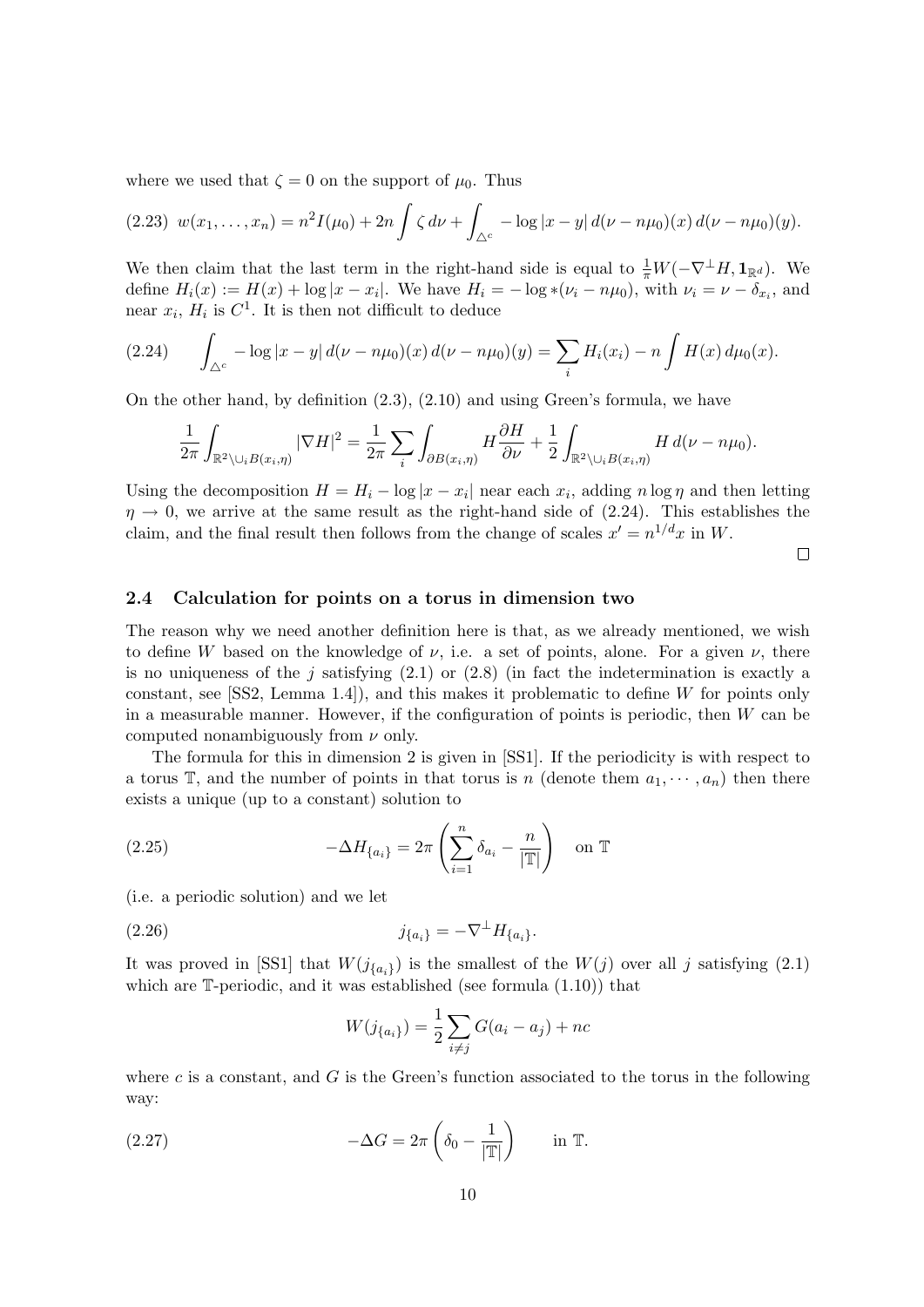In [SS1],  $(1.11)$ , an explicit formula is given for this:

$$
(2.28) \t W(j_{\{a_i\}}) = \frac{1}{2} \sum_{i \neq j} \sum_{p \in (\mathbb{Z}^2)^* \setminus \{0\}} \frac{e^{2i\pi p \cdot (a_i - a_j)}}{4\pi^2 |p|^2} + \frac{n}{2} \lim_{x \to 0} \left( \sum_{p \in (\mathbb{Z}^2)^* \setminus \{0\}} \frac{e^{2i\pi p \cdot x}}{4\pi^2 |p|^2} + \log |x| \right).
$$

which can in turn be expressed using Eisenstein series.

For simplicity we prefer to work with density 1 in a square torus, which is then necessarily  $\mathbb{T}_N := \mathbb{R}^2 / (N \mathbb{Z})^2$  where  $n = N^2$ . Compared to [SS1], this will change the constants in the formulae. So for the sake of clarity we will include below a complete proof of the following:

**Lemma 2.7.** Let  $a_1, \dots, a_n$  be  $n = N^2$  points on  $\mathbb{T}_N$ . Let  $j_{\{a_i\}}$  be the  $\mathbb{T}_N$ -periodic vector field associated through (2.26) to the configuration of points  $\{a_i\}$ , extended by periodicity to the whole plane. Then  $W(j_{\{a_i\}})$  as defined in (2.5) is a function of  $a_1, \dots, a_n$  only, which is equal to

(2.29) 
$$
W_N(a_1, \dots, a_n) = \frac{\pi}{N^2} \sum_{i \neq j} G(a_i - a_j) + \pi R
$$

where G is the unique solution of

(2.30) 
$$
-\Delta G = 2\pi \left(\delta_0 - \frac{1}{N^2}\right) \qquad in \ \mathbb{T}_N,
$$

with  $f_{\mathbb{T}_N} G(x) dx = 0$ ; and R is a constant, equal to  $\lim_{x\to 0} (G(x) + \log |x|)$ .

Proof. First, arguing as in [SS1] Proposition 3.1, we have

(2.31) 
$$
W(j_{\{a_i\}}) = \frac{1}{|\mathbb{T}_N|} \left( \lim_{\eta \to 0} \frac{1}{2} \int_{\mathbb{T}_N \setminus \bigcup_{i=1}^n B(a_i, \eta)} |j_{\{a_i\}}|^2 + \pi n \log \eta \right),
$$

which means we reduce the computation in the plane to a computation on the torus. The next step is a renormalized computation à la [BBH], as skeched in the proof of Lemma 2.6.

Solving for (2.25) via the Green function (2.30), in view of the translation invariance of the equation, we can choose

(2.32) 
$$
H_{\{a_i\}}(x) = \sum_{i=1}^n G(x - a_i).
$$

Let us denote

(2.33) 
$$
R(x) = G(x) + \log |x|,
$$

it is well-known that  $R(x)$  is a continuous function. We denote  $R := R(0)$ .

Inserting  $(2.26)$  into  $(2.31)$ , we have

(2.34) 
$$
W(j_{\{a_i\}}) = \frac{1}{|\mathbb{T}_N|} \left( \lim_{\eta \to 0} \frac{1}{2} \int_{\mathbb{T}_N \setminus \bigcup_{i=1}^n B(a_i, \eta)} |\nabla H_{\{a_i\}}|^2 + \pi n \log \eta \right).
$$

Using Green's formula for integration by parts, we have

$$
\int_{\mathbb{T}_N \setminus \cup_{i=1}^n B(a_i,\eta)} |\nabla H_{\{a_i\}}|^2 = \int_{\mathbb{T}_N \setminus \cup_{i=1}^n B(a_i,\eta)} (-\Delta H_{\{a_i\}}) H_{\{a_i\}} + \sum_{i=1}^n \int_{\partial B(a_i,\eta)} H_{\{a_i\}} \frac{\partial H_{\{a_i\}}}{\partial \nu}.
$$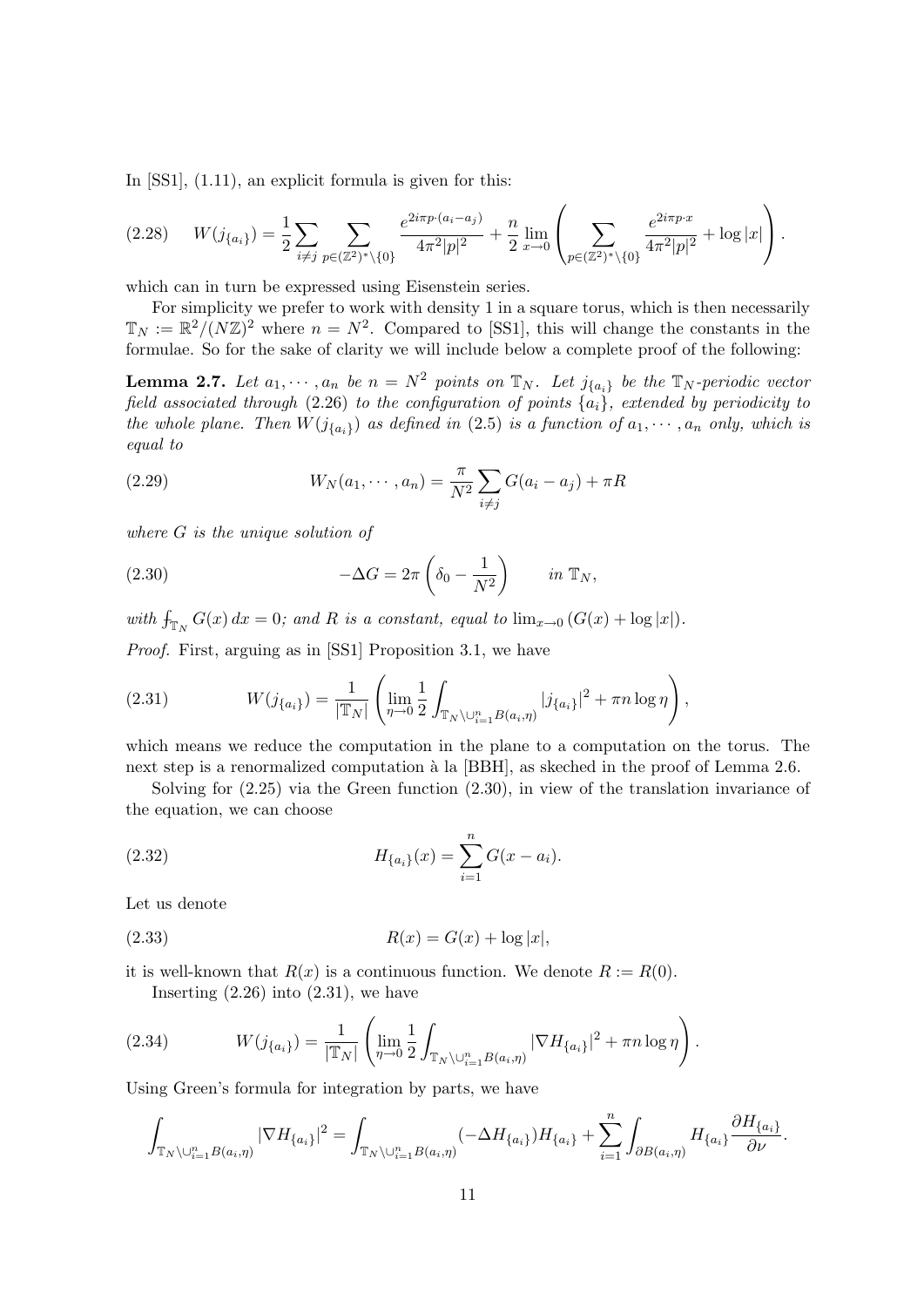Inserting  $(2.25)$  and  $(2.32)$ , we have

$$
\int_{\mathbb{T}_N \setminus \cup_{i=1}^n B(a_i, \eta)} |\nabla H_{\{a_i\}}|^2 = - \sum_{j=1}^n \int_{\mathbb{T}_N \setminus \cup_{i=1}^n B(a_i, \eta)} 2\pi G(x - a_j) dx + \sum_{i=1}^n \sum_{j=1}^n \int_{\partial B(a_i, \eta)} G(x - a_j) \frac{\partial H_{\{a_i\}}}{\partial \nu},
$$

with  $\nu$  the inner unit normal to the circles. Using for the first term the fact that G is chosen to have average zero, and for the second term splitting  $G(x-a_j)$  as  $-\log |x-a_j| + R(x-a_j)$ , using the continuity of  $R(x)$  and  $\lim_{\eta \to 0} \int_{\partial B(a_i, \eta)}$  $\frac{\partial H_{\{a_i\}}}{\partial \nu} = 2\pi$  (from (2.25)), and letting  $\eta \to 0$ we find

$$
\lim_{\eta \to 0} \frac{1}{2} \int_{\mathbb{T}_N \setminus \bigcup_{i=1}^n B(a_i, \eta)} |\nabla H_{\{a_i\}}|^2 + \pi n \log \eta = \pi \sum_{i=1}^n R(0) + \pi \sum_{i \neq j} (-\log |a_i - a_j| + R(a_i - a_j)).
$$

 $\Box$ 

Inserting into (2.34) yields (2.29).

It turns out that G can be expressed through an Eisenstein series. The Eisenstein series with parameters  $\tau \in \mathbb{C}$  and  $u, v \in \mathbb{R}$  (cf. [La]) is defined by

(2.35) 
$$
E_{u,v}(\tau) := \sum_{(m,n)\in\mathbb{Z}^2\backslash\{0\}} e^{2i\pi(mu+nv)} \frac{Im(\tau)}{|m\tau + n|^2}.
$$

Let us now define, for  $x \in \mathbb{C}$ ,

(2.36) 
$$
E_N(x) := E_{Re(x/N),Im(x/N)}(i).
$$

As in [SS1] we will also need another classical modular function: the Dedekind  $\eta$  function. It is defined, for any  $\tau \in \mathbb{C}$ ,  $\eta(\tau)$ , by

(2.37) 
$$
\eta(\tau) = q^{1/24} \prod_{k=1}^{\infty} (1 - q^k) \quad \text{where } q = e^{2i\pi\tau}.
$$

The following holds

**Proposition 2.8.** Let  $a_1, \dots, a_n$  be  $n = N^2$  points on  $\mathbb{T}_N$ , and let  $W_N$  be defined as in  $(2.29)$ . E<sub>N</sub> being defined in  $(2.36)$ , we have

(2.38) 
$$
W_N(a_1, \dots, a_n) = \frac{1}{2N^2} \sum_{i \neq j} E_N(a_i - a_j) + \pi \log \frac{N}{2\pi} - 2\pi \log \eta(i),
$$

where points in the plane are identified with complex numbers.

Proof. As in [SS1], G, introduced in Lemma 2.7, can be computed from  $(2.30)$  using Fourier series and this yields:

(2.39) 
$$
G(x) = \sum_{p \in \mathbb{Z}^2 \setminus \{0\}} \frac{e^{\frac{2i\pi}{N}p \cdot x}}{2\pi |p|^2}.
$$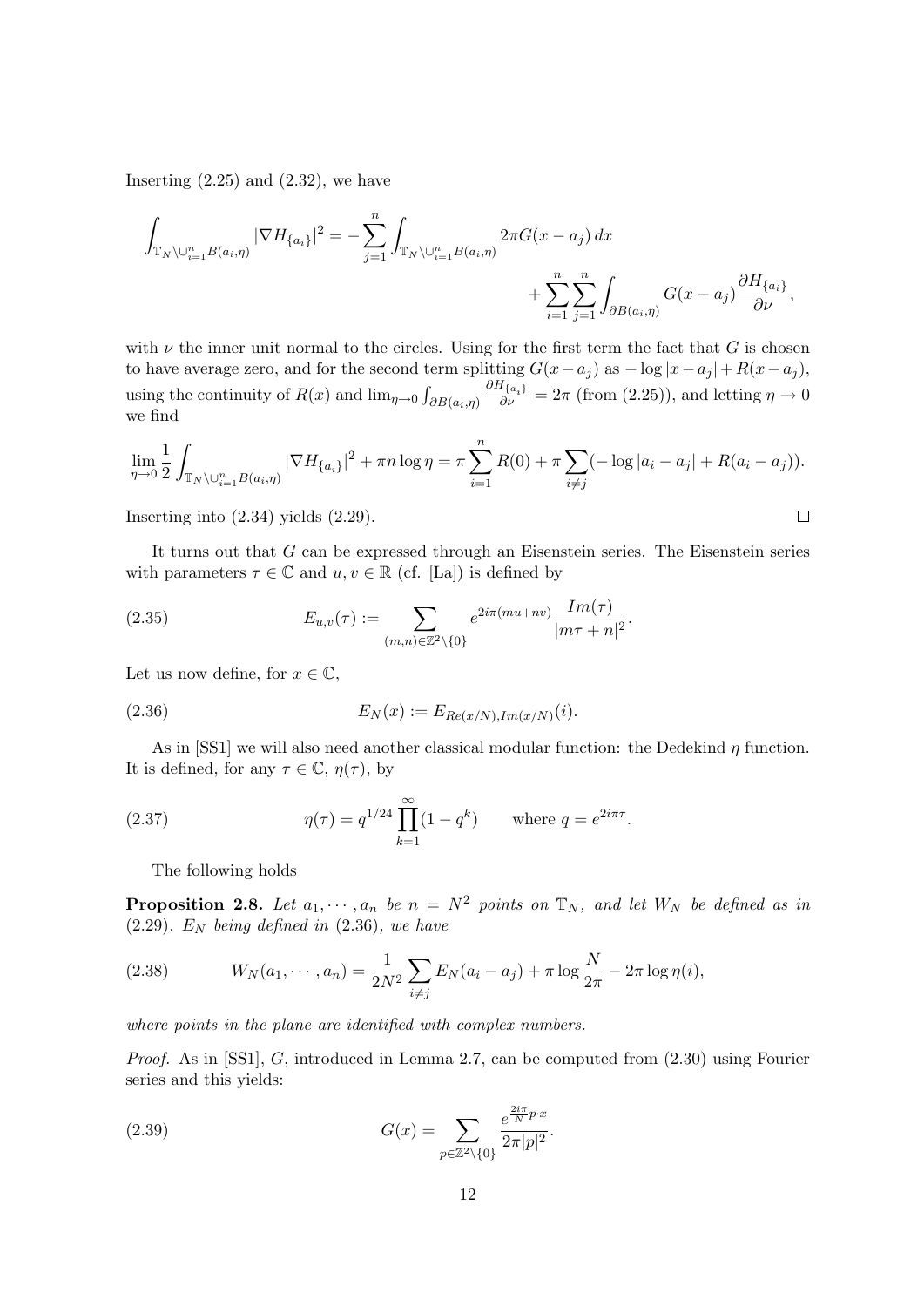We recognize here an Eisenstein series:

(2.40) 
$$
G(x) = \frac{1}{2\pi} E_{Re(\frac{x}{N}), Im(\frac{x}{N})}(i) = \frac{1}{2\pi} E_N(x).
$$

Note that the fact that  $G$  has zero average implies that

$$
\int_{\mathbb{T}_N} E_N(x) dx = 0.
$$

There remains to compute the value of the constant  $R = \lim_{x\to 0} (G(x, 0) + \log |x|)$ . For that we use the "second Kronecker limit formula" (see [La]) that asserts that

$$
E_{u,v}(\tau) = -2\pi \log |f(u - v\tau, \tau)q^{v^2/2}|,
$$

where  $q = e^{2i\pi\tau}$ ,  $p = e^{2i\pi z}$ ,  $z = u - v\tau$ , and

(2.42) 
$$
f(z,\tau) = q^{1/12} (p^{1/2} - p^{-1/2}) \prod_{k \ge 1} (1 - q^k p)(1 - q^k/p).
$$

We use this formula with  $\tau = i$ ,  $u = Re(\frac{x}{N})$  $\frac{x}{N}$ ),  $v = Im(\frac{x}{N})$  $\frac{x}{N}$ ). In that case  $q = e^{-2\pi}, z = \frac{\overline{x}}{N}$ N and  $p = e^{2i\pi \frac{\overline{x}}{N}}$  (where the bar denotes complex conjugation), and the formula yields

.

(2.43) 
$$
E_N(x) = -2\pi \log \left| f\left(\frac{\overline{x}}{N}, i\right) e^{-\pi (Im \frac{x}{N})^2} \right|
$$

As  $x \to 0$  we have  $p \to 1$  and

$$
p^{1/2} - p^{-1/2} \sim 2i\pi \frac{\overline{x}}{N}
$$

and also (see  $(2.37)$ )

$$
q^{1/12} \prod_{k \ge 1} (1 - q^k p)(1 - q^k/p) \sim_{x \to 0} q^{1/12} \prod_{k \ge 1} (1 - q^k)^2 = \eta(i)^2.
$$

So as  $x \to 0$ , we have

$$
E_N(x) \sim -2\pi \log \left| \eta(i)^2 2i\pi \frac{\overline{x}}{N} \right| = -2\pi \log \left( \frac{2\pi |x|}{N} \right) - 4\pi \log \eta(i).
$$

Combining with (2.40), it follows that  $R = -\log \frac{2\pi}{N} - 2\log \eta(i)$ . Inserting this and (2.40) into (2.29) we get the result.

We emphasize here that this formula is the exact value for  $W$  as defined in  $(2.5)$  provided we assume full periodicity with respect to  $\mathbb{T}_N$ .

#### 2.5 Calculation for points on a torus in dimension one

We do here the analogue in dimension 1, i.e. we compute  $W$  given by  $(2.13)$  assuming that the point configuration is periodic with respect to  $\mathbb{T}_N := \mathbb{R}/(N\mathbb{Z})$ . We assume that there are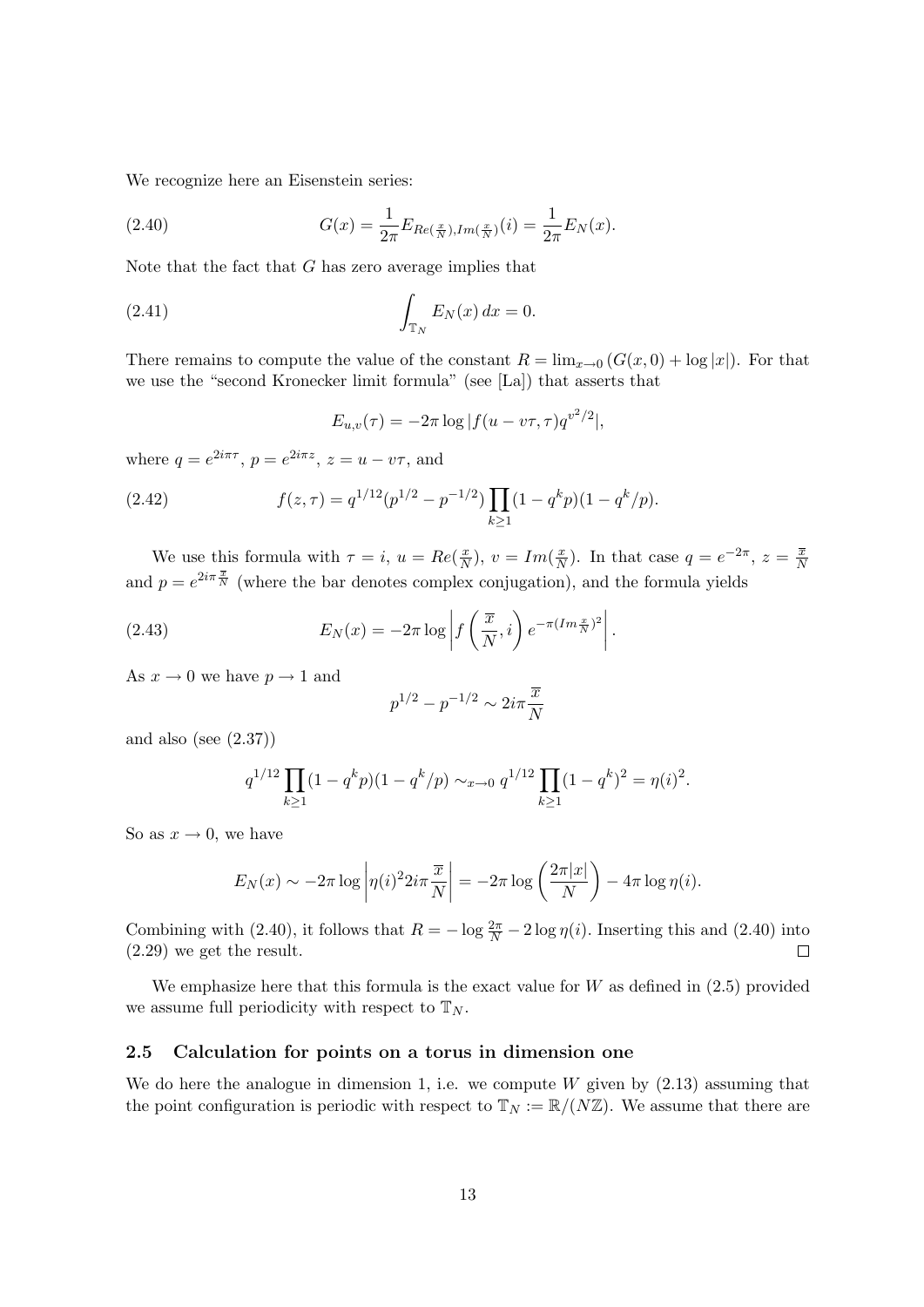$n = N$  points  $a_1, \dots, a_N$  in  $\mathbb{T}_N$ , hence W is computed with respect to the average density 1, i.e.  $m = 2\pi$ . There exists a unique (up to a constant)  $H_{\{a_i\}}$  satisfying

$$
-\Delta H_{\{a_i\}} = 2\pi \left(\sum_{i=1}^n \delta_{(a_i,0)} - \delta_{\mathbb{R}}\right)
$$

in  $\mathbb{R}^2$  and which is N-periodic with respect to the first variable, i.e  $H_{\{a_i\}}(x+N,y)$  =  $H_{\{a_i\}}(x,y)$  for every  $(x,y) \in \mathbb{R}^2$ . We then set  $j_{\{a_i\}} = -\nabla^{\perp} H_{\{a_i\}}$ . Then, as in [SS3] we have

**Lemma 2.9.** Let  $a_1, \dots, a_N$  be N points on  $\mathbb{T}_N = \mathbb{R}/(N\mathbb{Z})$ . Let  $j_{\{a_i\}}$  be as above. Then  $W(j_{\{a_i\}})$  as defined in (2.13) is a function of  $a_1, \cdots, a_N$  only, which is equal to

(2.44) 
$$
W_N(a_1, \cdots, a_N) = \frac{\pi}{N} \sum_{i \neq j} G(a_i - a_j, 0) + \pi R
$$

where  $G(z)$  is a restriction of the Green function of  $\mathbb{T}_N \times \mathbb{R}$ , more precisely the solution to

(2.45) 
$$
-\Delta_z G(z) = 2\pi \left( \delta_{(0,0)} - \frac{1}{N} \delta_{\mathbb{T}_N} \right) \qquad z \in \mathbb{T}_N \times \mathbb{R}
$$

with  $f_{\mathbb{T}_N} G(x,0) dx = 0$ , and R is a constant, equal to

$$
\lim_{x \to 0} \left( G(x,0) + \log |x| \right).
$$

Here  $\delta_{\mathbb{T}_N}$  is the distribution defined over  $\mathbb{T}_N \times \mathbb{R}$  by  $\int \delta_{\mathbb{T}_N} \phi = \int_{\mathbb{T}_N} \phi(x,0) dx$ . Proof. The proof is analogous to that of Lemma 2.7. First we have

(2.46) 
$$
W(j_{\{a_i\}}) = \frac{1}{|\mathbb{T}_N|} \left( \lim_{\eta \to 0} \frac{1}{2} \int_{(\mathbb{T}_N \times \mathbb{R}) \setminus \cup_{i=1}^N B((a_i, 0), \eta)} |\nabla H_{\{a_i\}}|^2 + \pi N \log \eta \right).
$$

We again write

(2.47) 
$$
H_{\{a_i\}}(z) = \sum_{i=1}^n G(z - (a_i, 0)),
$$

with  $G(z) = -\log|z| + R(z)$ , R a continuous function. Using Green's formula we have

$$
\int_{(\mathbb{T}_N\times\mathbb{R})\backslash\cup_{i=1}^N B((a_i,0),\eta)} |\nabla H_{\{a_i\}}|^2 = -2 \int_{(\mathbb{T}_N\times\mathbb{R})\backslash\cup_{i=1}^N B((a_i,0),\eta)} H_{\{a_i\}} \delta_{\mathbb{T}_N} + \sum_{i=1}^N \int_{\partial B((a_i,0),\eta)} H_{\{a_i\}} \frac{\partial H_{\{a_i\}}}{\partial \nu}.
$$

From (2.47) we have

$$
\lim_{\eta \to 0} \int_{(\mathbb{T}_N \times \mathbb{R}) \setminus \cup_{i=1}^N B((a_i, 0), \eta)} H_{\{a_i\}} \delta_{\mathbb{T}_N} = \sum_{j=1}^N \int_{\mathbb{T}_N} G(x - a_j, 0) dx = 0
$$

by choice of  $G$ . The rest of the proof is exactly as in Lemma 2.7, inserting the splitting of  $G$ and (2.45).  $\Box$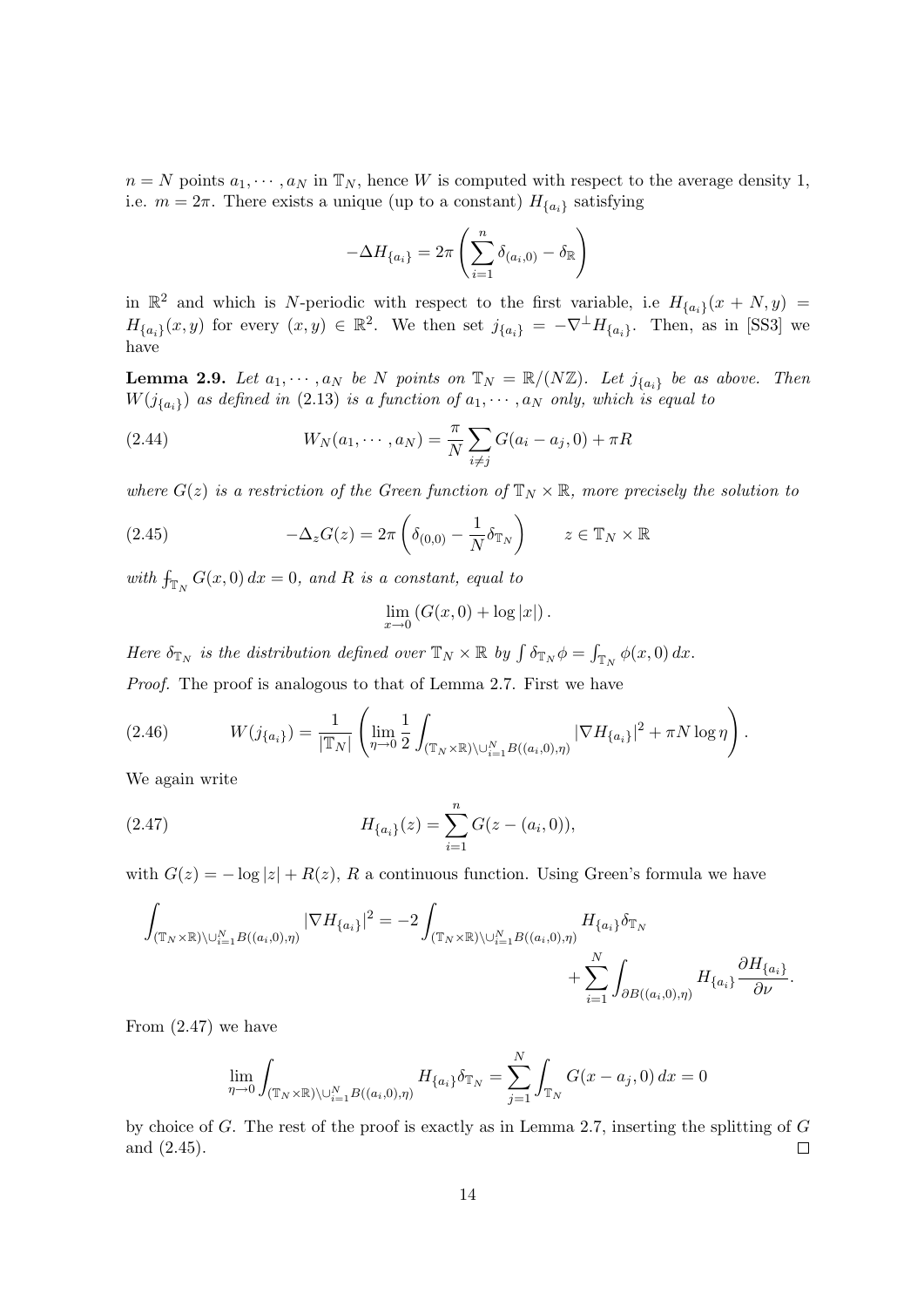On the other hand we shall see below that we have the following explicit formula for G restricted to the real axis:

(2.48) 
$$
G(x,0) = -\log \left|2\sin \frac{\pi x}{N}\right|.
$$

Note that a consequence of this and the zero average condition on  $G$  is that

(2.49) 
$$
\int_{\mathbb{T}_N} \log \left| 2 \sin \frac{\pi v}{N} \right| dv = 0.
$$

The previous lemma and (2.48) lead us to the following

**Proposition 2.10.** Let  $a_1, \dots, a_N$  be N points on  $\mathbb{T}_N = \mathbb{R}/(N\mathbb{Z})$  and let  $W_N$  be defined as in  $(2.44)$ . We have

(2.50) 
$$
W_N(a_1,\dots,a_N)=-\frac{\pi}{N}\sum_{i\neq j}\log\left|2\sin\frac{\pi(a_i-a_j)}{N}\right|-\pi\log\frac{2\pi}{N}.
$$

*Proof.* The first step is to prove  $(2.48)$ . This is done by solving for  $(2.45)$  in Fourier series/transform. We choose the following normalization for Fourier transforms and series:

$$
\widehat{f}(\xi) = \int f(x)e^{-2i\pi x \cdot \xi} dx
$$

$$
c_k(f) = \int_{\mathbb{T}_N} f(x)e^{-\frac{2i\pi kx}{N}} dx.
$$

Then the Fourier inversion formula is  $f(x) = \int \widehat{f}(\xi)e^{2i\pi x \cdot \xi} d\xi$  and respectively

$$
f(x) = \frac{1}{N} \sum_{k \in \mathbb{Z}} c_k(f) e^{\frac{2i\pi k}{N}x}.
$$

Since G is  $\mathbb{T}_N$ -periodic in its first variable, we may define its Fourier transform as a Fourier series in the first variable and a Fourier transform in the second, i.e., for  $m \in \mathbb{Z}$  and  $\xi \in \mathbb{R}$ ,

$$
\widehat{G}(m,\xi) = \int_{x \in \mathbb{T}_N} \int_{y \in \mathbb{R}} G(x,y) e^{-\frac{2i\pi mx}{N}} e^{-2i\pi y \xi} dx dy.
$$

If G solves (2.45) then by Fourier transform,  $\widehat{G}$  has to satisfy

$$
4\pi^2 \left(\frac{m^2}{N^2} + \xi^2\right) \widehat{G}(m,\xi) = 2\pi \widehat{\delta_{(0,0)}} - \frac{2\pi}{N} \widehat{\delta_{\mathbb{T}_N}}.
$$

It is direct to establish that  $\widehat{\delta_{\mathbb{T}_N}} = N \delta_m^0$  with  $\delta_m^0$  by definition equal to 1 if  $m = 0$  and 0 otherwise. Combining these facts, we obtain

$$
\widehat{G}(m,\xi) = \frac{1 - \delta_m^0}{2\pi \left(\frac{m^2}{N^2} + \xi^2\right)} \qquad \text{for } (m,\xi) \neq (0,0).
$$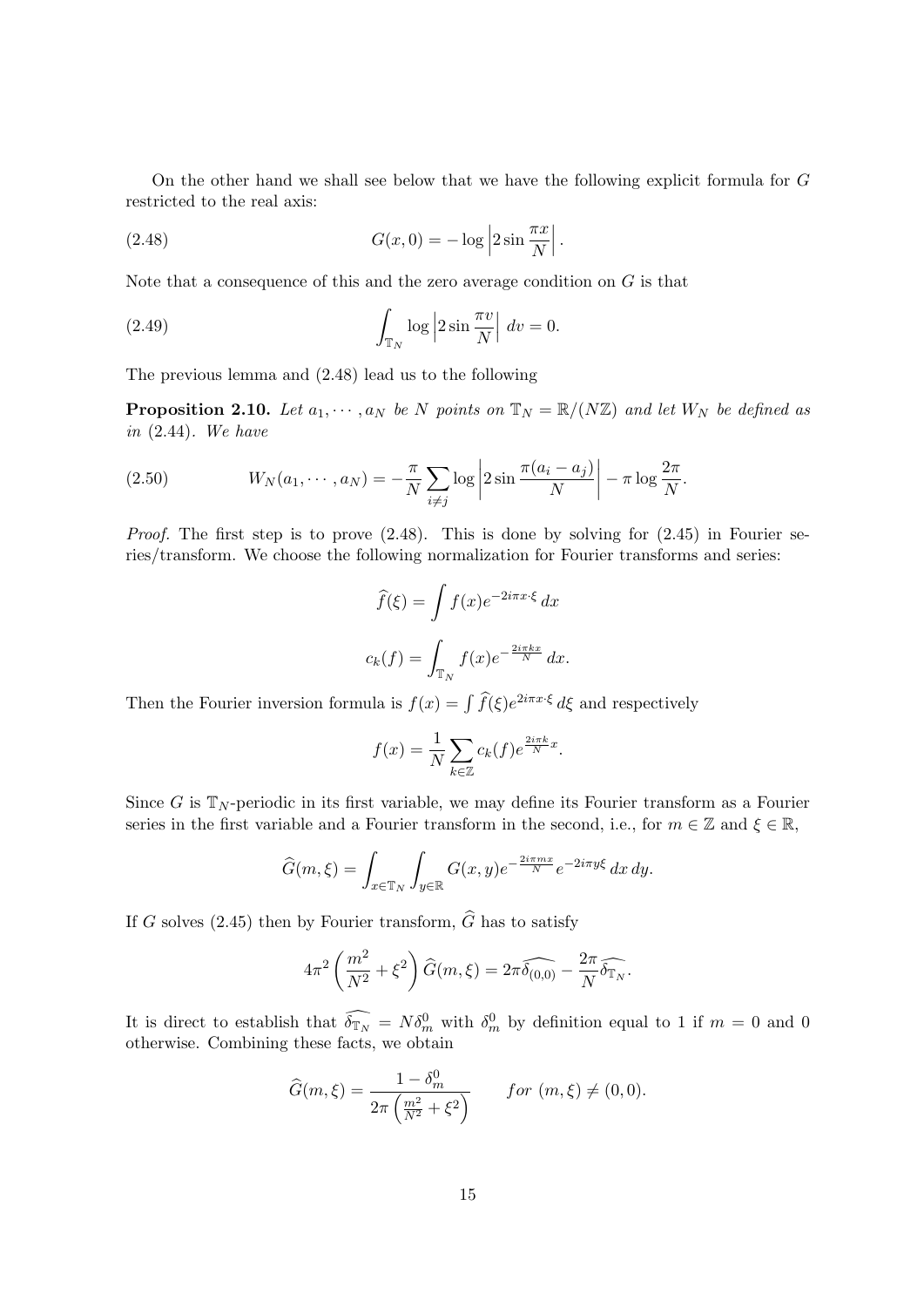The undetermination of  $\hat{G}$  at (0,0) corresponds to the fact that G is only determined by (2.45) up to a constant. By Fourier inversion, it follows that

$$
G(x,y) = \frac{1}{N} \sum_{m \in \mathbb{Z}} \int_{\xi \in \mathbb{R}} \frac{1 - \delta_m^0}{2\pi \left(\frac{m^2}{N^2} + \xi^2\right)} e^{2i\pi \frac{m}{N}x + 2i\pi y\xi} d\xi + c = \frac{1}{N} \sum_{m \in \mathbb{Z}^*} \int_{\mathbb{R}} \frac{e^{2i\pi \frac{m}{N}x + 2i\pi y\xi}}{2\pi \left(\frac{m^2}{N^2} + \xi^2\right)} d\xi + c.
$$

Using the formula  $\int_0^\infty$  $\cos(bx)$  $\frac{\cos(bx)}{x^2+z^2} dx = \frac{\pi e^{-|b|z}}{2z}$  $rac{z}{2z}$  (cf. [PBM1]) with  $b = 2\pi y$  and  $z = |m|/N$ , we arrive at

(2.51) 
$$
G(x,y) = \sum_{m=1}^{\infty} \frac{\cos(2\pi \frac{m}{N}x)}{m} e^{-2\pi |y|\frac{|m|}{N}} + c.
$$

We next particularize to the case  $y = 0$ , and use Clausen's formula (cf. [Le, Chap. 4])

(2.52) 
$$
\sum_{k=1}^{\infty} \frac{\cos(kx)}{k} = -\log |2 \sin \frac{x}{2}| \text{ for } 0 < x < 2\pi,
$$

and thus we find

$$
G(x, 0) = -\log |2 \sin \frac{\pi x}{N}| + c.
$$

The constant c should be chosen so that  $f_{\mathbb{T}_N} G(x,0) dx = 0$ , which imposes  $c = 0$ , in view of the relation  $\int_{\mathbb{T}_N} \log |2 \sin \frac{\pi x}{N}| dx = 0$ , a direct consequence of (2.52). This establishes (2.48). In addition the value of R follows:  $R = \lim_{x\to 0} G(x, 0) + \log |x| = -\log \frac{2\pi}{N}$  and inserting into (2.44), the result follows.  $\Box$ 

#### 2.6 New definition for a general point configuration in the plane/line

In order to define  $W$  for a general configuration of points, without referring to the current they generate, we choose to base ourselves on the formulas (2.38) and (2.50) of the previous subsection.

To get rid of some constants, we use however a different normalization<sup>1</sup> and, for a given family of points  $\{a_i\}$ , we define

(2.53) 
$$
\mathcal{W}_N = -\frac{1}{N} \sum_{i \neq j, a_i, a_j \in [0, N]} \log \left| 2 \sin \frac{\pi (a_i - a_j)}{N} \right| + \log N \quad \text{in dimension 1}
$$

respectively

(2.54) 
$$
W_N = \frac{1}{2\pi N^2} \sum_{i \neq j, a_i, a_j \in [0,N]^2} E_N(a_i - a_j) + \log \frac{N}{2\pi \eta(i)^2} \quad \text{in dimension 2.}
$$

The results of the previous sections suggest trying to define W as the limit as  $N \to \infty$  of these quantities. More precisely, for a given random point process,  $\mathcal{W}_N$  becomes a random variable, and we try to see whether it has a limit as  $N \to \infty$ . Again, we do not claim a complete rigorous connection between such a quantity (which only depends on the point configuration) and the original  $W$ , which we recall, was defined via a vector field j. We also

<sup>&</sup>lt;sup>1</sup>the choice of normalization in dimension 1 is based on  $(2.15)$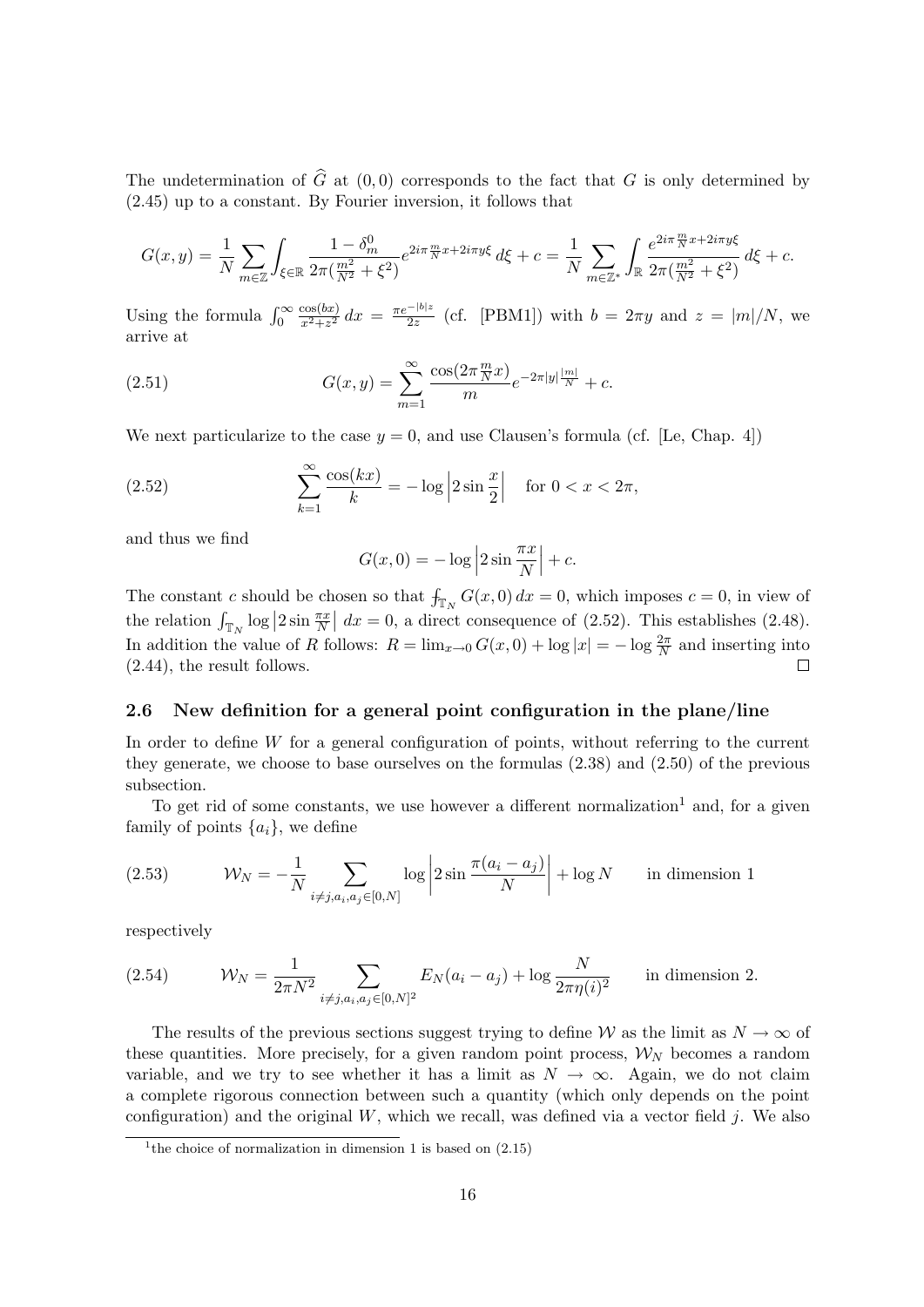emphasize that in (2.53) and (2.54) the number of points in  $[0, N]$  resp.  $[0, N]^2$  is no longer necessarily equal to N resp.  $N^2$ .

Let us comment a little on the minimization of  $W_N$ . Since our definition has been relaxed, the question of whether  $\mathcal{W}_N$  achieves a minimum becomes unclear. However, in dimension 1, observing that still  $\mathcal{W}_{N}(\mathbb{Z})=0$ , we have the following statement (in dimension 2 no such result is available):

**Lemma 2.11.** Assume  $a_1, \ldots, a_k$  are k points in [0, N]. Then

$$
(2.55) \qquad -\frac{1}{N} \sum_{i \neq j} \log \left| 2 \sin \frac{\pi (a_i - a_j)}{N} \right| + \log N \ge \left( 1 - \frac{k}{N} \right) \log N + \frac{k}{N} \log \frac{N}{k}.
$$

Thus, for any point configuration  $\mathcal{W}_N \geq \left(1 - \frac{k}{N}\right)$  $\frac{k}{N}$ )  $\log N + \frac{k}{N}$  $\frac{k}{N} \log \frac{N}{k}$ , where k is the number of points in  $[0, N]$ .

Proof. The proof is a simple adaptation of the proof of minimality of the perfect lattice in [SS3]. Let  $a_1, \dots, a_k \in [0, N]$ , and assume  $a_1 < \dots < a_k$ . Let us also denote  $u_{1,i} = a_{i+1} - a_i$ , with the convention  $a_{k+1} = a_1 + N$ . We have  $\sum_{i=1}^{k} u_{1,i} = N$ . Similarly, let  $u_{p,i} = a_{i+p} - a_i$ , with the convention  $a_{k+l} = a_l + N$ . We have  $\sum_{i=1}^{k} u_{p,i} = pN$ . By periodicity of sin, we may view the points  $a_i$  as living on the circle  $\mathbb{R}/(N\mathbb{Z})$ . When adding the terms in  $a_i - a_j$  in the sum of (2.55), we can split it according to the difference of  $p = j - i$  but modulo N. This way, there remains

$$
(2.56) \qquad -\frac{1}{N} \sum_{i \neq j} \log \left| 2 \sin \frac{\pi (a_i - a_j)}{N} \right| + \log N = -\frac{2}{N} \sum_{p=1}^{[k/2]} \sum_{i=1}^{k} \log \left| 2 \sin \frac{\pi u_{p,i}}{N} \right| + \log N,
$$

where  $\lceil \cdot \rceil$  denotes the integer part. But the function  $\log |2 \sin x|$  is stricly concave on  $[0, \pi]$ . It follows that

$$
\frac{1}{k}\sum_{i=1}^k \log \left|2\sin \frac{\pi u_{p,i}}{N}\right| \leq \log \left|2\sin \left(\frac{\pi}{Nk}\sum_{i=1}^k u_{p,i}\right)\right| = \log \left|2\sin \frac{p\pi}{k}\right|.
$$

Inserting into (2.56) we obtain

(2.57) 
$$
-\frac{1}{N} \sum_{i \neq j} \log \left| 2 \sin \frac{\pi (a_i - a_j)}{N} \right| + \log N \ge -\frac{2k}{N} \sum_{p=1}^{[k/2]} \log \left| 2 \sin \frac{p\pi}{k} \right| + \log N.
$$

On the other hand, we know that  $W_N(\mathbb{Z})=0$  which means that  $-\frac{2}{N}$  $\frac{2}{N}\sum_{p=1}^{[N/2]} N \log |2 \sin \frac{p\pi}{N}| +$  $\log N = 0$ , but also, since this is true for arbitrary integers N,

(2.58) 
$$
-2\sum_{p=1}^{[k/2]} \log \left|2\sin\frac{p\pi}{k}\right| + \log k = 0.
$$

Inserting into (2.57) we are led to (2.59)

$$
-\frac{1}{N}\sum_{i\neq j}\log\left|2\sin\frac{\pi(a_i-a_j)}{N}\right| + \log N \ge -\frac{k}{N}\log k + \log N = \left(1-\frac{k}{N}\right)\log N + \frac{k}{N}\log\frac{N}{k}.
$$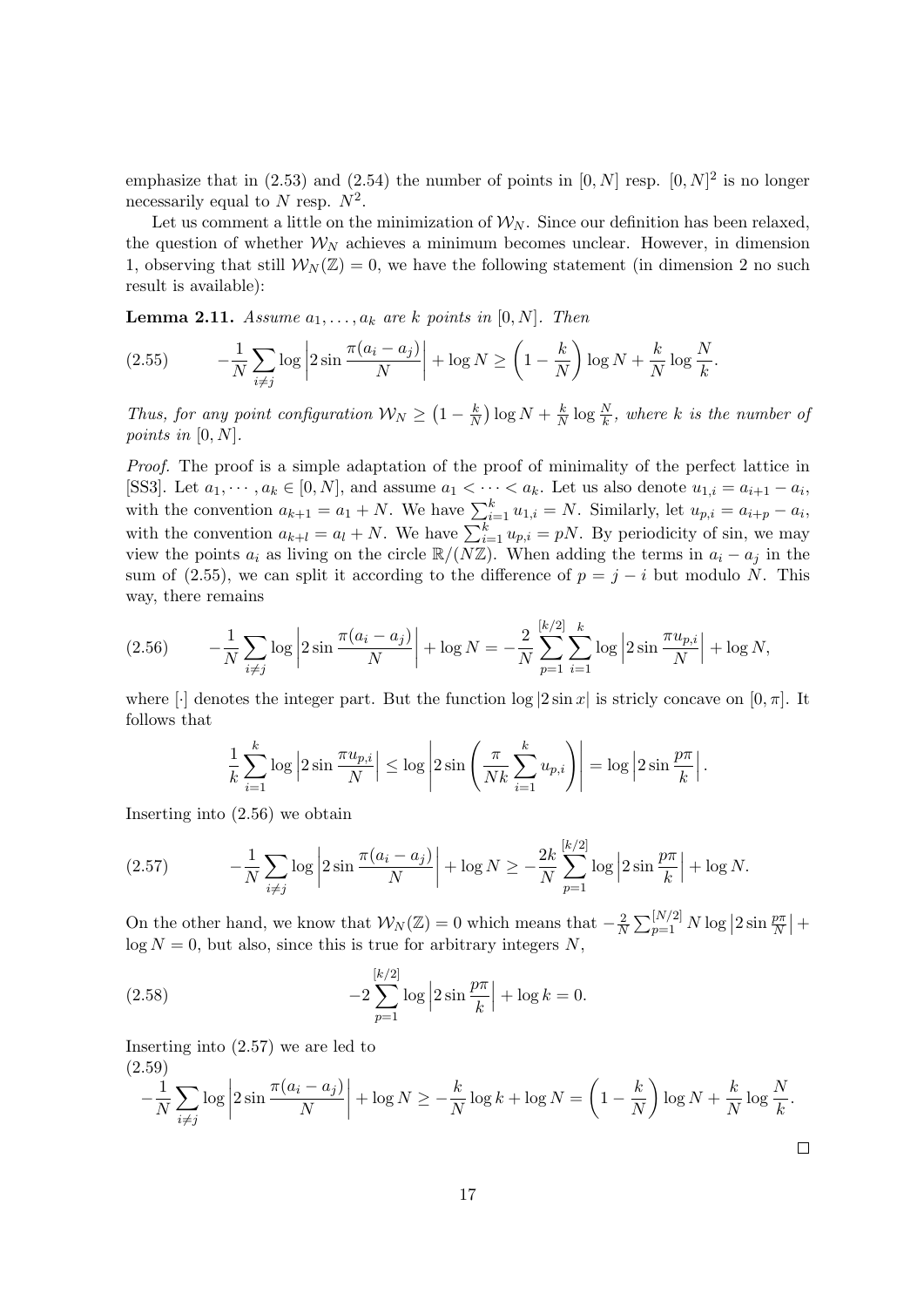## 3 Expectation of  $\mathcal{W}_N$

#### 3.1 Expectation and 2-point correlation functions

We now turn to evaluating  $W_N$  for random point processes. In view of its form  $(2.53)$ – $(2.54)$ , the expectation of the random variable  $W_N$  can be computed from the sole knowledge of the second correlation function of the process. Indeed, recall that for any  $k \geq 1$ , the k-point correlation function  $\rho_k$  of a random point process in  $\mathbb{R}^d$  is characterized by the property that

$$
(3.1) \mathbb{E} \sum_{i_1,\ldots,i_k \text{ pairwise distinct}} F(x_{i_1},\ldots,x_{i_k}) = \int_{(\mathbb{R}^d)^k} F(x_1,\ldots,x_k) \rho_k(x_1,\ldots,x_k) dx_1 \ldots dx_k,
$$

where the expectation is with respect to our measure on locally finite subsets  $X = \{x_j\} \subset \mathbb{R}^d$ , and F ranges over a suitable space of test functions, see e.g. [DVJ].

We note here that determinantal processes are a particular class of processes characterized by the fact that the correlation functions can be expressed as

(3.2) 
$$
\rho_k(x_1,...,x_n) = \det(K(x_i,x_j))_{i,j\in[1,k]}
$$

for some kernel  $K(x, y)$ , see [So1], [Ly], [Jo], [Kön05], [HKPV], [So2], [B] and references therein. This will be used later.

Here we need specifically the two-point correlation function. In addition, for our function the formula simplifies when the process is assumed to be stationary (i.e. translation invariant). From now on we make the basic assumption that we are dealing with a translation invariant multiplicity-free random point process in  $\mathbb{R}$  or  $\mathbb{R}^2$ , of density 1 (i.e  $\rho_1 \equiv 1$ ) with absolutely continuous correlation functions (hence, (3.1) holds). If  $\rho_2(x, y)$  is the two-point correlation function of such a process, it is of the form  $r_2(x-y)$  since the process is stationary. It is more convenient to work with the "second cluster function"  $T_2 = 1 - r_2$  (we will give a general definition of the cluster functions in Section 5).

Our basic assumptions thus imply

(3.3) 
$$
\rho_1 \equiv 1, \quad \rho_2(x, y) = 1 - T_2(x - y) \text{ for some function } T_2.
$$

By definition of  $\rho_2$ , the expectation of  $\mathcal{W}_N$  is, in dimension 1,

(3.4) 
$$
\mathbb{E} \mathcal{W}_N = \frac{1}{N} \int_{[0,N]^2} \log \left| 2 \sin \frac{\pi (x-y)}{N} \right| T_2(x-y) dx dy + \log N
$$

(where we have used (2.53) and (2.49)) and respectively in dimension 2

(3.5) 
$$
\mathbb{E} \mathcal{W}_N = -\frac{1}{2\pi N^2} \int_{[0,N]^2 \times [0,N]^2} E_N(x-y) T_2(x-y) dx dy + \log \frac{N}{2\pi \eta(i)^2}
$$

(where we have used  $(2.54)$  and  $(2.41)$ ). The question is then whether these quantities have a limit as  $N \to \infty$ . As we show below, this will only be true under additional assumptions which in particular ensure a sufficient decay of  $T_2$ .

Finally, it would be most interesting to find natural conditions on the random points behavior (their spacing etc...) that would guarantee the existence of a limit to  $\mathbb{E} \mathcal{W}_{N}$ .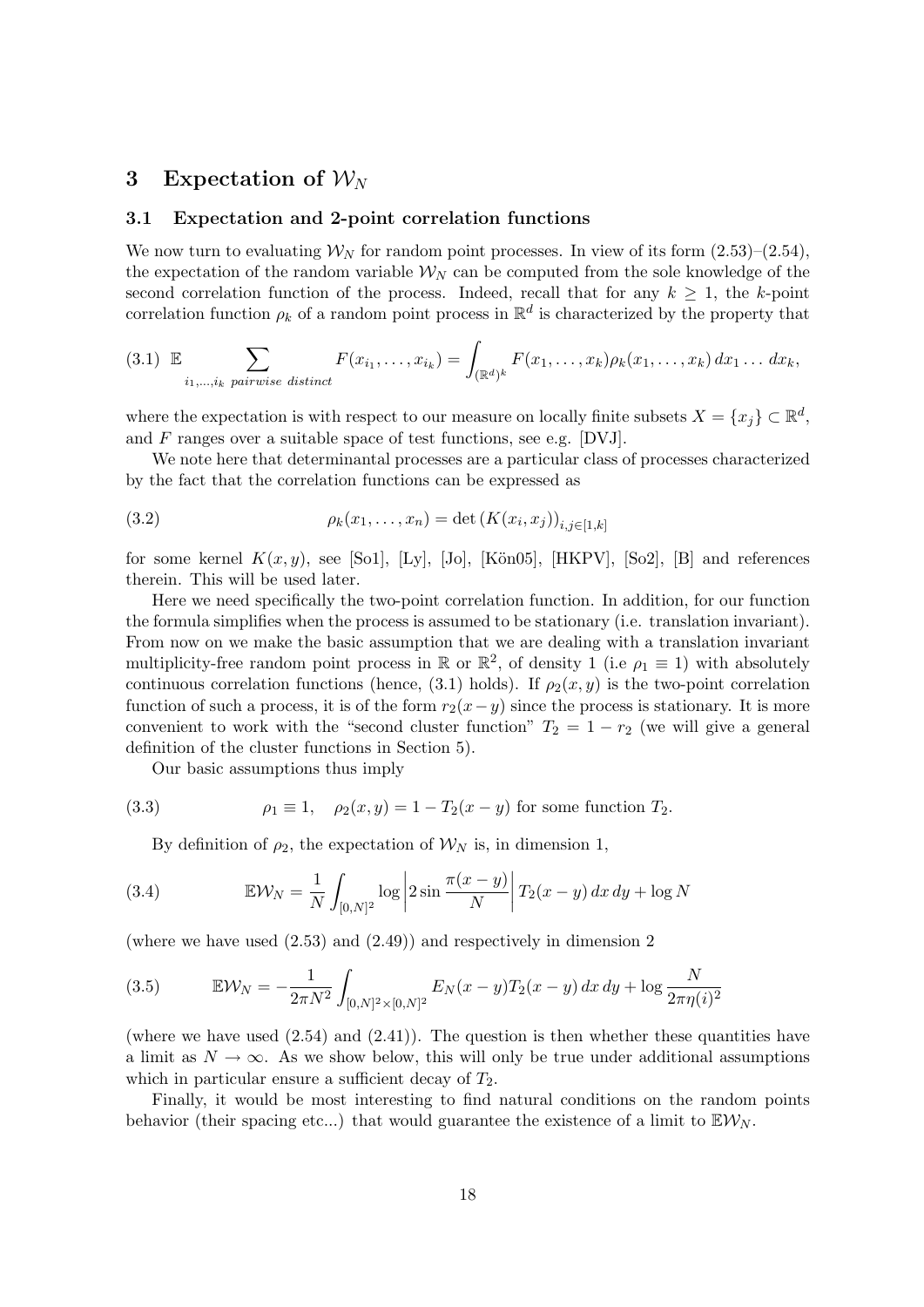#### 3.2 Expectation for one-dimensional processes: theoretical formula

**Theorem 1.** Consider a random point process  $\mathcal X$  on the real line with the one-point correlation function  $\rho_1(x)$  and a two-point correlation function  $\rho_2(x, y)$ , satisfying (3.3). Under the following assumptions

- 1)  $\sup_{v \in \mathbb{R}} |T_2(v)| < \infty$ ;
- 2) there exist a sequence  $\{\alpha_N\}_{N\geq 1}$  such that  $\log N \ll \alpha_N \ll N^{1/2-\epsilon}$  as  $N \to \infty$  (for some  $\varepsilon > 0$ ) and uniformly in  $A \in [\alpha_N, N - \alpha_N]$  we have

$$
\int_{\alpha_N}^{A} T_2(v) \log \left| 2 \sin \frac{\pi v}{N} \right| dv = o(1) \quad \text{as } N \to \infty;
$$

the following holds:

 $-$  if  $\int^{\infty}$ −∞  $T_2(v) \log |v| dv < \infty$  and  $\int_0^\infty$  $-\infty$  $T_2(v) dx = c \neq 1$ , then  $\mathbb{E} \mathcal{W}_N \to \infty$  as  $N \to \infty$ ;<sup>2</sup>  $-$  if  $\int_{0}^{\infty}$ −∞  $T_2(v) dx = 1$  and  $1 - \int^{\alpha_N}$  $-\alpha_N$  $T_2(v) dv = o((\log N)^{-1})$  for  $\{\alpha_N\}_{N \geq 1}$  as above, then  $\lim_{N\to\infty}$  EW<sub>N</sub> exists and is finite if and only if  $\int_{-\infty}^{\infty} T_2(v) \log |v| dv$  converges, and if so then

(3.6) 
$$
\lim_{N \to \infty} \mathbb{E} \mathcal{W}_N = \log 2\pi + \int_{-\infty}^{\infty} \log |v| T_2(v) dv.
$$

Remark 3.1. Condition 2) is satisfied by the stronger one:

(3.7) 
$$
\int_{B}^{\infty} |T_2(v)| dv = o\left(\frac{1}{\log B}\right) \quad as \ B \to +\infty.
$$

To see this it suffices to observe that on  $[\alpha_N, N - \alpha_N]$  we have  $|\sin \frac{\pi v}{N}| \geq |\sin \frac{\pi \alpha_N}{N}|$ .

Proof of Theorem 1. In view of  $(3.4)$  we need to compute

(3.8) 
$$
\lim_{N \to \infty} \frac{1}{N} \int_{[0,N]^2} \log \left| 2 \sin \frac{\pi (x-y)}{N} \right| T_2(x-y) \, dx \, dy + \log N.
$$

For  $(x, y) \in [0, N]^2$  we denote  $u = x + y$  and  $v = x - y$ . We then split  $[0, N]^2$  into the disjoint union of the following domains, see Figure 3.2, where  $\alpha_N$  is in condition 2):

$$
D_0 = \{(x, y) \in [0, N]^2, |v| \le \alpha_N, \alpha_N \le u \le 2N - \alpha_N\}
$$
  
\n
$$
D_1 = \{(x, y) \in [0, N]^2, v \ge N - \alpha_N\}
$$
  
\n
$$
D_{1'} = \{(x, y) \in [0, N]^2, v \le -N + \alpha_N\}
$$
  
\n
$$
D_2 = \{(x, y) \in [0, N]^2, u \ge 2N - \alpha_N\}
$$
  
\n
$$
D_{2'} = \{(x, y) \in [0, N]^2, u \le \alpha_N\}
$$
  
\n
$$
D_3 = \{(x, y) \in [0, N]^2, \alpha_N \le v \le N - \alpha_N\}
$$
  
\n
$$
D_{3'} = \{(x, y) \in [0, N]^2, -N + \alpha_N \le v \le -\alpha_N\}
$$

<sup>&</sup>lt;sup>2</sup>We believe that  $W_N$  should be bounded below or at least that the value  $-\infty$  is in fact not taken.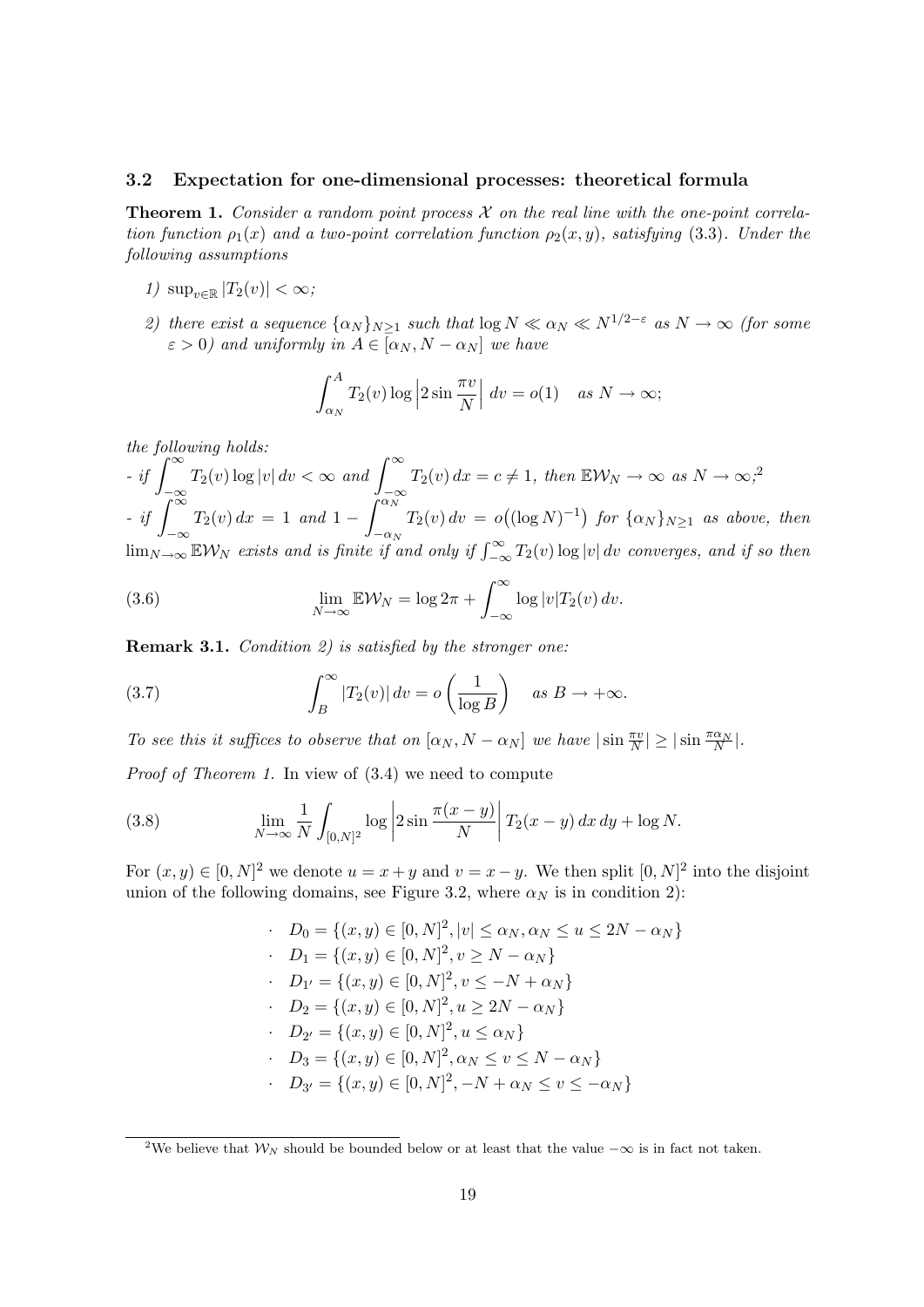

Figure 1: Splitting of the domain of integration

We evaluate the integral in  $(3.8)$  over each of these domains successively. We start with the contribution of  $D'_1$ . Making the change of variables  $a = \frac{x}{N}$  $\frac{x}{N}, b = \frac{N-y}{N}$  we have

$$
\int_{D'_1} \log \left| 2 \sin \frac{\pi (x - y)}{N} \right| T_2(x - y) dx dy
$$
  
=  $N^2 \int_{a \ge 0, b \ge 0, a + b \le \frac{\alpha_N}{N}} \log |2 \sin \pi (a + b)| T_2(N(a + b - 1)) da db.$ 

Using assumption 1) and noting that in  $D_1$ ,  $\sin \pi(a+b) = \pi(a+b) + O((a+b)^3)$ , and thus  $|\log |2 \sin \pi (a+b)|| = |\log |2\pi (a+b)|| + O(\frac{\alpha_N^2}{N^2})$ , we deduce

$$
\left| \int_{D_1'} \log \left| 2 \sin \frac{\pi (x - y)}{N} \right| T_2(x - y) dx dy \right|
$$
  

$$
\leq N^2 \sup |T_2| \int_{a \geq 0, b \geq 0, a + b \leq \frac{\alpha_N}{N}} |\log |2\pi (a + b)| | da db + O\left(\frac{\alpha_N^4}{N^2}\right).
$$

Using  $\int_0^r \log s \, ds = O(s |\log s|)$ , it follows that

$$
(3.9) \quad \left| \int_{D'_1} \log \left| 2 \sin \frac{\pi (x - y)}{N} \right| T_2(x - y) \, dx \, dy \right|
$$
  

$$
\leq C N^2 \sup |T_2| \frac{\alpha_N^2}{N^2} \left| \log \frac{\alpha_N}{N} \right| + O\left(\frac{\alpha_N^4}{N^2}\right) = o(N)
$$

using  $\alpha_N \ll N^{1/2-\epsilon}$ . The estimate for the domains  $D_1, D_2, D_{2'}$  is similar. For the contribution over  $D_3$ , using the change of variables  $(x, y) \rightarrow (u, v)$  we have

$$
\int_{D_3} \log \left| 2\sin \frac{\pi(x-y)}{N} \right| T_2(x-y) \, dx \, dy = \frac{1}{2} (2N - 2\alpha_N) \int_{\alpha_N}^{N-\alpha_N} T_2(v) \log \left| 2\sin \frac{\pi v}{N} \right| \, dv.
$$

This is  $o(N)$  when assumption 2) holds. The estimate on  $D_{3'}$  is completely analogous. We have thus found that all contributions over  $D_1, D_1, D_2, D_2, D_3, D_3$  are negligible. The behavior of the integral will thus be determined by the contribution of  $D_0$ .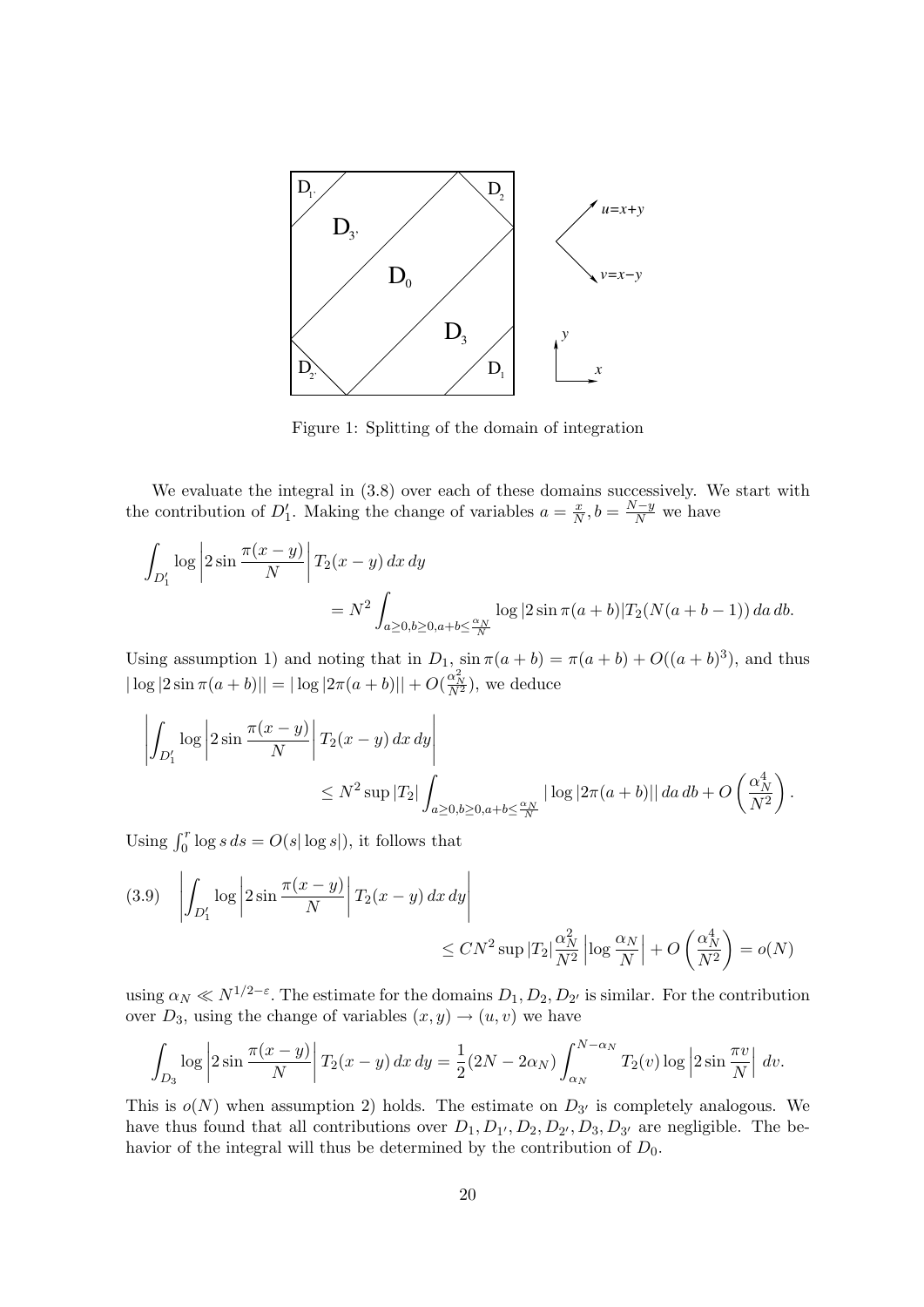Changing again the variables  $(x, y)$  into  $(u, v)$ , we have

$$
\int_{D_0} \log \left| 2\sin \frac{\pi(x-y)}{N} \right| T_2(x-y) dx dy = \frac{1}{2} (2N - 2\alpha_N) \int_{-\alpha_N}^{\alpha_N} T_2(v) \log \left| 2\sin \frac{\pi v}{N} \right| dv.
$$

But in  $D_0$  we have  $\sin \frac{\pi v}{N} = \frac{\pi v}{N}$  $\frac{\pi v}{N}(1+O(\frac{\alpha_N^2}{N^2}))$  as  $N \to \infty$ , hence  $\log|\sin \frac{\pi v}{N}| = \log |\frac{2\pi v}{N}|$  $\frac{2\pi v}{N}$  +  $O(\frac{\alpha_N^2}{N^2})$ . Therefore,

$$
\int_{D_0} \log \left| 2 \sin \frac{\pi (x - y)}{N} \right| T_2(x - y) dx dy
$$
\n
$$
= (N - \alpha_N) \left( -\log N \int_{-\alpha_N}^{\alpha_N} T_2(v) dv + \int_{-\alpha_N}^{\alpha_N} \log |2\pi v| T_2(v) dv \right) + \sup |T_2| O\left(\frac{\alpha_N^3}{N}\right).
$$

Using  $\alpha_N \ll N^{\frac{1}{2}}$ , we easily deduce that if  $\int_{-\infty}^{\infty} T_2(v) dv \neq 1$  and  $\int_{-\infty}^{\infty} \log |2\pi v| T_2(v) dv < \infty$ , then

$$
\frac{1}{N} \int_{D_0} \log \left| 2 \sin \frac{\pi (x - y)}{N} \right| T_2(x - y) \, dx \, dy + \log N \to \infty
$$

as  $N \to \infty$ , and we conclude as desired. If  $\int_{-\infty}^{\infty} T_2(v) dv = 1$ , then we may proceed and find

$$
(3.10) \quad \frac{1}{N} \int_{D_0} \log \left| 2 \sin \frac{\pi (x - y)}{N} \right| T_2(x - y) \, dx \, dy + \log N = \int_{-\alpha_N}^{\alpha_N} \log \left| 2 \pi v \right| T_2(v) \, dv
$$

$$
+ \log N \left( 1 - \int_{-\alpha_N}^{\alpha_N} T_2(v) \, dv \right) + O\left(\frac{\alpha_N}{N} \log N\right) + O\left(\frac{\alpha_N^3}{N}\right)
$$

and we conclude (returning to (3.4) and (3.8), and using the assumptions) that (3.6) holds.  $\Box$ 

#### 3.3 Specific computations on the line

In this subsection, we use the result from the previous theorem to compute explicit asymptotic values for  $\mathbb{E} \mathcal{W}_N$  for some well-known point processes, namely the homogeneous Poisson process, and the  $\beta$ -sine processes with  $\beta = 1, 2, 4$ . (Recall that  $\mathcal{W}_N$  was defined in such a way that for the lattice  $\mathbb{Z}$  we have  $\mathcal{W}_N = 0$ .)

The homogeneous Poisson process satisfies  $\rho_1(x) = 1$  and  $\rho_2(x, y) = 1$ , hence  $T_2 = 0$ . We immediately deduce from (3.5) that  $\mathbb{E} \mathcal{W}_N \to +\infty$ . Hence, the Poisson process can be viewed as having the 'value of W' equal to  $+\infty$ .

The  $\beta$ -sine processes for  $\beta = 1, 2, 4$  arise in random matrices as the local limits for random matrix ensembles with orthogonal, Hermitian, and symplectic symmetries, see [Me, AGZ, Fo] and references therein. These are stationary processes whose correlations can be computed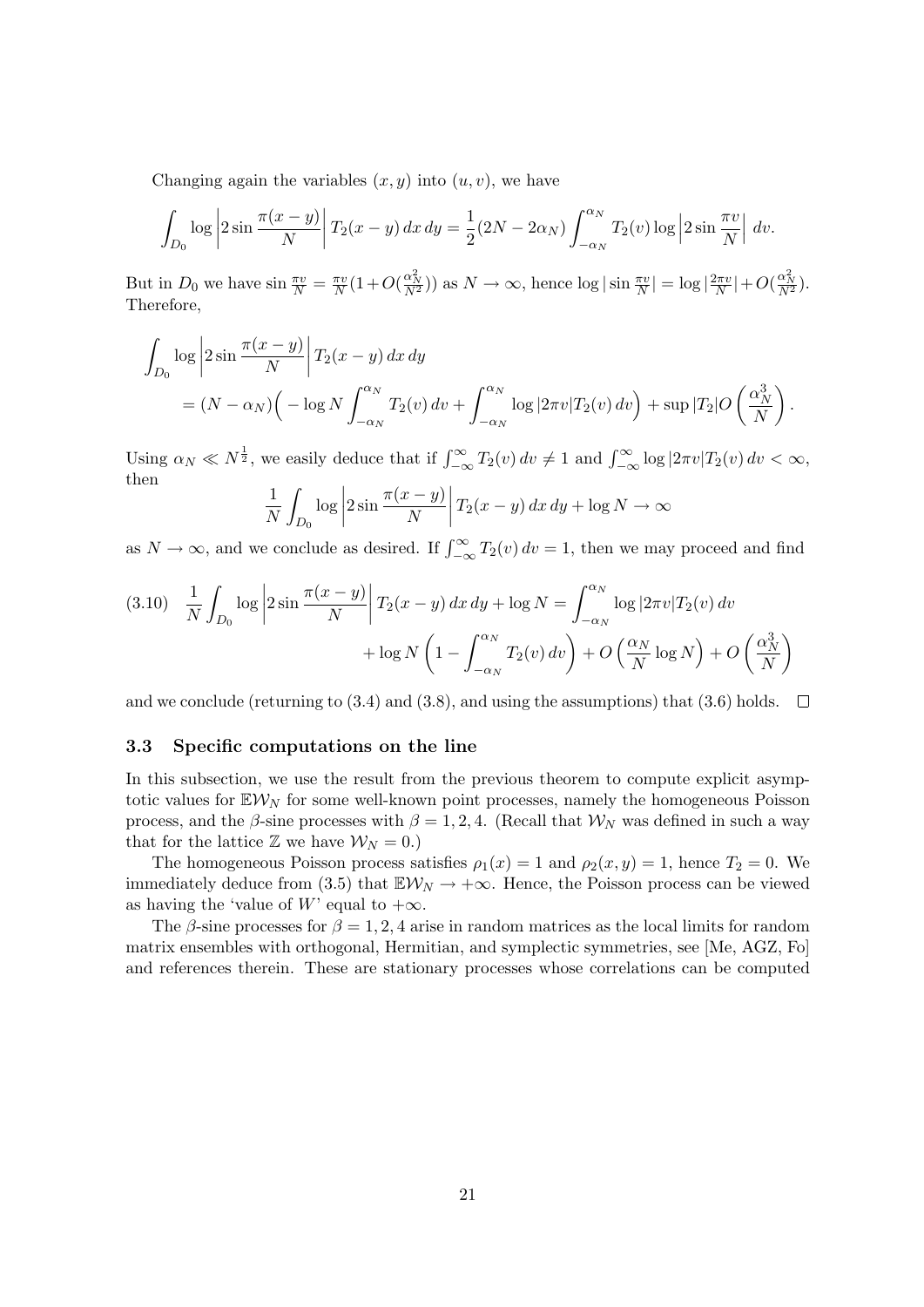as follows: introduce the kernels

(3.11) 
$$
K^{(2)}(x, y) = \frac{\sin \pi (x - y)}{\pi (x - y)}
$$
 for  $\beta = 2$   
\n(3.12)  $K^{(1)}(x, y) = \begin{pmatrix} \frac{\sin \pi (x - y)}{\pi (x - y)} & \frac{\partial \sin \pi (x - y)}{\partial x} \\ \frac{1}{\pi} \int_{0}^{\pi (x - y)} \frac{\sin t}{t} dt - \frac{1}{2} sgn(x - y) & \frac{\sin \pi (x - y)}{\pi (x - y)} \end{pmatrix}$  for  $\beta = 1$   
\n(3.13)  $K^{(4)}(x, y) = \begin{pmatrix} \frac{\sin 2\pi (x - y)}{2\pi (x - y)} & \frac{\partial \sin 2\pi (x - y)}{\partial x} \\ \frac{1}{2\pi} \int_{0}^{2\pi (x - y)} \frac{\sin t}{t} dt & \frac{\sin 2\pi (x - y)}{2\pi (x - y)} \end{pmatrix}$  for  $\beta = 4$ 

where all the indeterminacies  $0/0$  at  $x = y$  are resolved by continuity. The  $\beta = 2$  sine process is a determinantal process with kernel  $K^{(2)}(x, y)$ , thus from (3.2), its 2-point correlation function is given by

(3.14) 
$$
\rho_2(x_1, x_2) = \det \left( K^{(2)}(x_i, x_j) \right)_{i,j \in [1,2]}.
$$

The correlation functions for the  $\beta = 1, 4$  sine processes have the form

(3.15) 
$$
\rho_n(x_1,...,x_n) = \det \left( K^{(\beta)}(x_i,x_j) \right)_{i,j \in [1,n]}, \qquad n = 1,2,...
$$

where qdet denotes the quaternion determinant, see e.g. [Fo, Section 6.1.1] for a definition. Alternatively, the right-hand side of (3.15) can be expressed as the Pfaffian of a closely related matrix, cf. [Fo, Proposition 6.1.5]. Random point processes with correlation functions of such form are often called Pfaffian, see [B, Section 10] and references therein.

The three processes above satisfy  $\rho_1 \equiv 1$ , and their second cluster functions can be easily seen to be given by

$$
(3.16) \quad T_2^{(2)}(v) = \left(\frac{\sin \pi v}{\pi v}\right)^2 \quad \text{for } \beta = 2
$$
\n
$$
(3.17) \quad T_2^{(1)}(v) = \left(\frac{\sin \pi v}{\pi v}\right)^2 - \frac{1}{\pi} \frac{\partial}{\partial v} \frac{\sin \pi v}{\pi v} \left(\int_0^{\pi v} \frac{\sin t}{t} dt - \frac{\pi}{2} sgn(v)\right) \quad \text{for } \beta = 1
$$

(3.18) 
$$
T_2^{(4)}(v) = \left(\frac{\sin 2\pi v}{2\pi v}\right)^2 - \frac{1}{2\pi} \frac{\partial}{\partial v} \frac{\sin 2\pi v}{2\pi v} \int_0^{2\pi v} \frac{\sin t}{t} dt \quad \text{for } \beta = 4.
$$

**Proposition 3.2.** The *β*-sine processes for  $\beta = 1, 2, 4$  satisfy the assumptions of Theorem 1, and

$$
\lim_{N \to \infty} \mathbb{E} \mathcal{W}_N = 1 - \gamma \quad \text{for } \beta = 2
$$
  
\n
$$
\lim_{N \to \infty} \mathbb{E} \mathcal{W}_N = 2 - \gamma - \log 2 \quad \text{for } \beta = 1
$$
  
\n
$$
\lim_{N \to \infty} \mathbb{E} \mathcal{W}_N = \frac{3}{2} - \log 2 - \gamma \quad \text{for } \beta = 4,
$$

where  $\gamma$  is the Euler constant.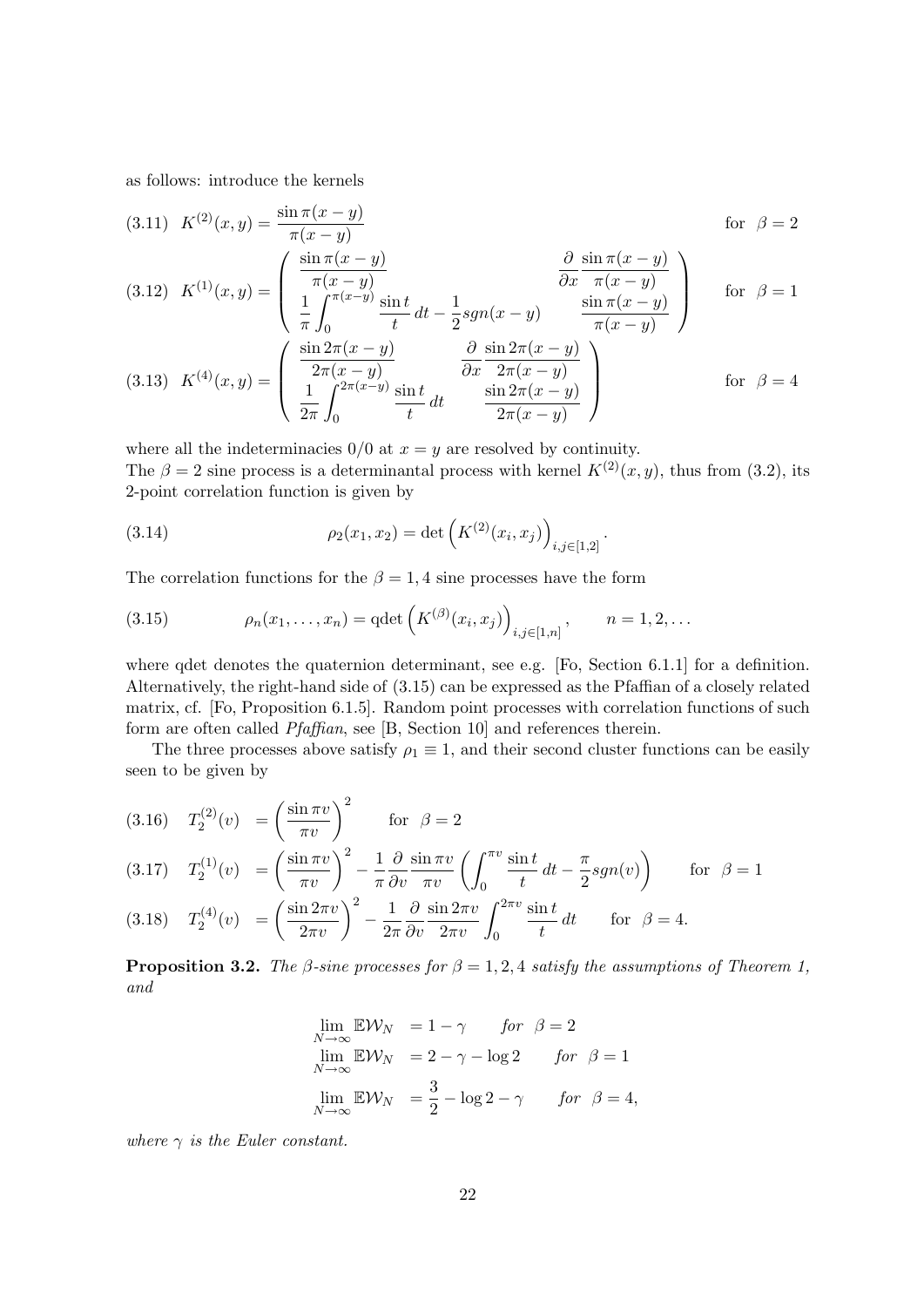Before stating the proof, we recall some integrals of classical functions that we will need. We state them without a proof and refer to [PBM1, PBM2].

$$
\int_0^{+\infty} \frac{\sin v}{v} \, dv = \frac{\pi}{2}
$$

(3.20) 
$$
\int_0^{+\infty} \frac{\sin v}{v} \log v \, dv = \frac{\pi}{2} \gamma
$$

$$
\int_0^{+\infty} \left(\frac{\sin v}{v}\right)^2 dv = \frac{\pi}{2}
$$

(3.22) 
$$
\int_0^{+\infty} \left(\frac{\sin v}{v}\right)^2 \log v \, dv = -\frac{\pi}{2}(\gamma + \log 2 - 1).
$$

These formulas can be found in  $[PBM1]$ , they are respectively  $(2.5.3.12)$ ,  $(2.6.32.3)$ ,  $(2.5.6.9)$ , and (2.6.32.7). Finally we need a few more integrals that are based on

$$
Si(x) = \int_0^x \frac{\sin t}{t} dt, \quad si(x) = Si(x) - \frac{\pi}{2} = -\int_x^{+\infty} \frac{\sin t}{t} dt
$$

and

$$
Ei(x) = \int_{-\infty}^{x} \frac{e^t}{t} dt.
$$

These are

(3.23) 
$$
\int_0^{+\infty} \frac{\sin(v) \sin v}{v^2 + z^2} dv = \frac{\pi}{2z} \sinh(z) Ei(-z)
$$

(3.24) 
$$
\int_0^{+\infty} \frac{v \, si(v)}{v^2 + z^2} \, dv = \frac{\pi}{2} Ei(-z)
$$

(3.25) 
$$
\int_0^{+\infty} \frac{Si(v)\sin v}{v^2 + z^2} dv = \frac{\pi}{4} e^{-z} \frac{Ei(z) - Ei(-z)}{z},
$$

cf. respectively (2.6.4.11), (2.6.2.10) and (2.6.4.16) in [PBM2].

Proof Proposition 3.2. We start with the simplest case.

Case  $\beta = 2$ : First it is easy to check that assumptions (3.3) as well as assumption 1) of Theorem 1 are verified. Also, we have  $T_2(v) = O(|v|^{-2})$  as  $v \to \infty$ , and  $1 - \int_{-\alpha_N}^{\alpha_N} T_2 =$  $O((\alpha_N)^{-1}) = o((\log N)^{-1})$ , thus assumption 2) is implied by (3.7). According to Theorem 1 we then have

$$
\lim_{N \to \infty} \mathbb{E} \mathcal{W}_N = \int_{-\infty}^{\infty} \log |2\pi v| \left(\frac{\sin \pi v}{\pi v}\right)^2 dv.
$$

From (3.22), we obtain

(3.26) 
$$
\int_{-\infty}^{\infty} \left(\frac{\sin \pi v}{\pi v}\right)^2 \log |2\pi v| dv = 1 - \gamma,
$$

hence the result.

Case  $\beta = 1$ : Similarly to the case of  $\beta = 2$ , one checks that  $T_2(v) = O(|v|^{-2})$ . Indeed, note that  $\int_0^{\pi|v|}$  $\sin t$  $\frac{\ln t}{t} dt - \frac{\pi}{2} = \int_{\pi|v|}^{+\infty}$  $\sin t$  $\frac{\partial n}{\partial t} dt = \frac{\cos(\pi|v|)}{\pi|v|} - \int_{\pi|v|}^{+\infty}$  $\cos t$  $\frac{\cos t}{t^2} = O(|v|^{-1})$ . Assumptions (3.3) and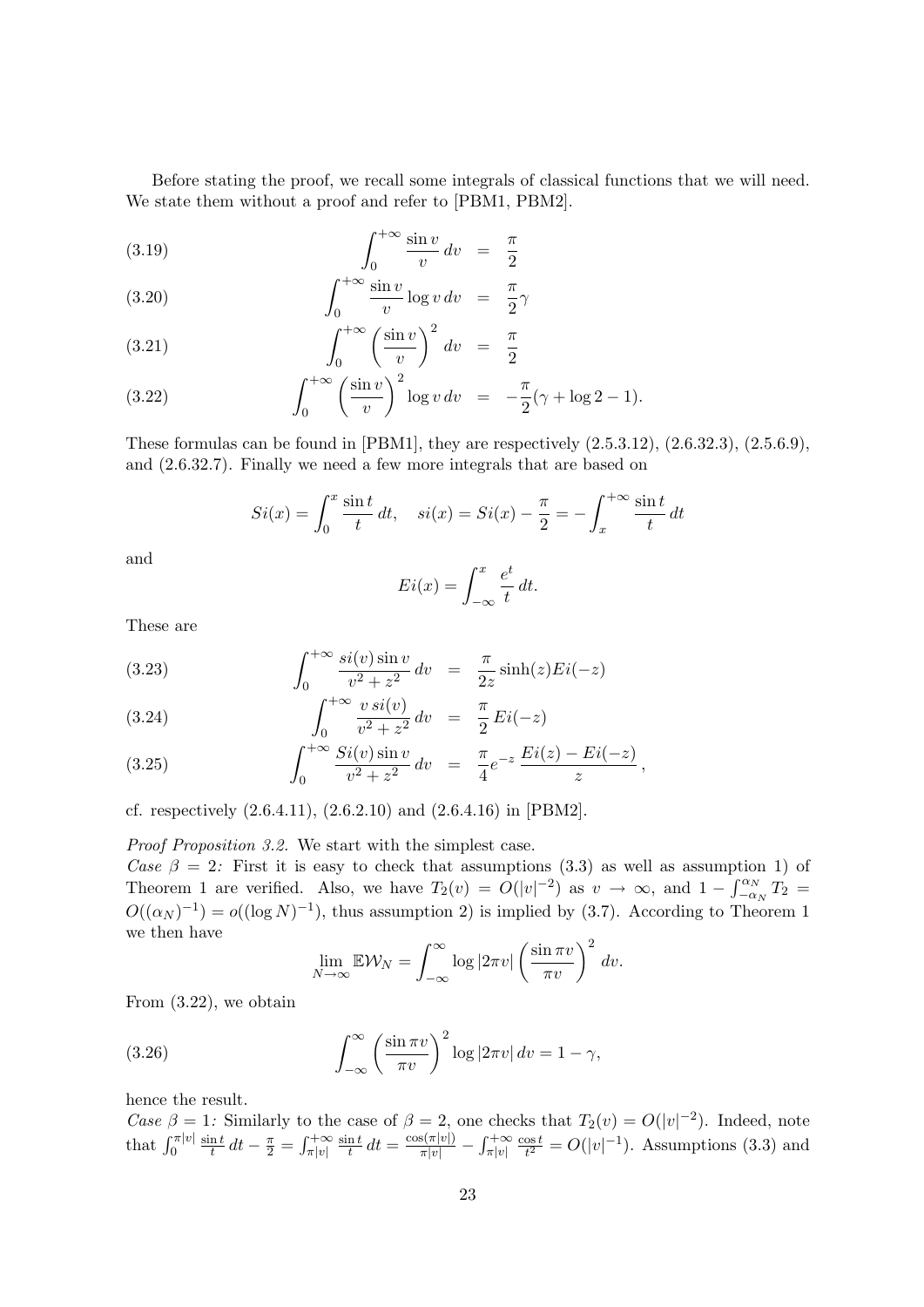1), 2) are then verified as in the  $\beta = 2$  case. Next we check that  $\int T_2^{(1)} = 1$ . By evenness and integration by parts

$$
\int_{-\infty}^{\infty} T_2^{(1)}(v) dv = 2 \int_0^{\infty} \left( \left( \frac{\sin \pi v}{\pi v} \right)^2 - \frac{1}{\pi} \frac{\partial}{\partial v} \frac{\sin \pi v}{\pi v} \left( \int_0^{\pi v} \frac{\sin t}{t} dt - \frac{\pi}{2} \right) \right) dv
$$
  
=  $4 \int_0^{\infty} \left( \frac{\sin \pi v}{\pi v} \right)^2 dv - 1 = 1.$ 

The convergence is also fast enough, since  $T_2(v) = O(|v|^{-2})$ . According to Theorem 1 we thus have

$$
\lim_{N \to \infty} \mathbb{E} \mathcal{W}_N = \int_{-\infty}^{\infty} \log |2\pi v| \left( \left( \frac{\sin \pi v}{\pi v} \right)^2 - \frac{1}{\pi} \frac{\partial}{\partial v} \frac{\sin \pi v}{\pi v} \left( \int_0^{\pi v} \frac{\sin t}{t} dt - \frac{\pi}{2} sgn(v) \right) \right) dv
$$

$$
= 2 \int_0^{\infty} \log |2\pi v| \left( \left( \frac{\sin \pi v}{\pi v} \right)^2 - \frac{1}{\pi} \frac{\partial}{\partial v} \left( \frac{\sin \pi v}{\pi v} - 1 \right) \left( \int_0^{\pi v} \frac{\sin t}{t} dt - \frac{\pi}{2} \right) \right) dv.
$$

Integrating by parts, we are led to

(3.27)  $\lim_{N\to\infty} \mathbb{E}\mathcal{W}_N = 4 \int_0^\infty$  $\boldsymbol{0}$  $\log(2\pi v)\left(\frac{\sin \pi v}{\pi v}\right)^2 dv + \frac{2}{\pi}$  $\pi$  $\int^{\infty}$ 0  $\sin \pi v$  $\left(\frac{\ln \pi v}{\pi v} - 1\right) \left(\int_0^{\pi v}$ 0  $\sin t$  $\frac{\mathrm{n} t}{t} - \frac{\pi}{2}$ 2  $\bigwedge dv$ v − 2  $\pi$  $\int^{+\infty}$ 0  $\log(2\pi v) \frac{\sin \pi v}{\sin^2 2\pi v}$  $\frac{1}{v} dv$ .

In view of (3.26) the first term on the right-hand side is equal to  $2 - 2\gamma$ . The second is equal to

$$
\frac{2}{\pi} \int_0^{+\infty} \left( \frac{\sin \pi v}{\pi v} - 1 \right) si(\pi v) \frac{dv}{v} = \frac{2}{\pi} \int_0^{+\infty} \left( \frac{\sin u}{u} - 1 \right) si(u) \frac{du}{u}
$$

$$
= \frac{2}{\pi} \lim_{z \to 0} \int_0^{\infty} \left( \frac{si(u) \sin u}{u^2 + z^2} - \frac{si(u)u}{u^2 + z^2} \right) du.
$$

With (3.23) and (3.24),

$$
\frac{2}{\pi} \int_0^{+\infty} \left( \frac{\sin \pi v}{\pi v} - 1 \right) si(\pi v) \frac{dv}{v} = \lim_{z \to 0} Ei(-z) \left( \frac{\sinh(z)}{z} - 1 \right).
$$

On the other hand, near  $x = 0$  one has

(3.28) 
$$
Ei(x) = \gamma + \log|x| + \sum_{n=1}^{\infty} \frac{x^n}{nn!},
$$

hence the above right-hand side limit is 0. The second term in (3.27) thus vanishes. From (3.20) and (3.19), the third one is equal to  $\gamma - \log 2$ . This concludes the case  $\beta = 1$ . Case  $\beta = 4$ : Assumptions (3.3) and 1) are easily verified, we proceed to 2). We may write

$$
T_2(v) = \left( \left( \frac{\sin 2\pi v}{2\pi v} \right)^2 - \frac{1}{2\pi} \frac{\partial}{\partial v} \frac{\sin 2\pi v}{2\pi v} \left( \int_0^{2\pi v} \frac{\sin t}{t} dt - \frac{\pi}{2} sgn(v) \right) \right) - \frac{1}{4} \frac{\partial}{\partial v} \frac{\sin 2\pi v}{2\pi v} sgn(v).
$$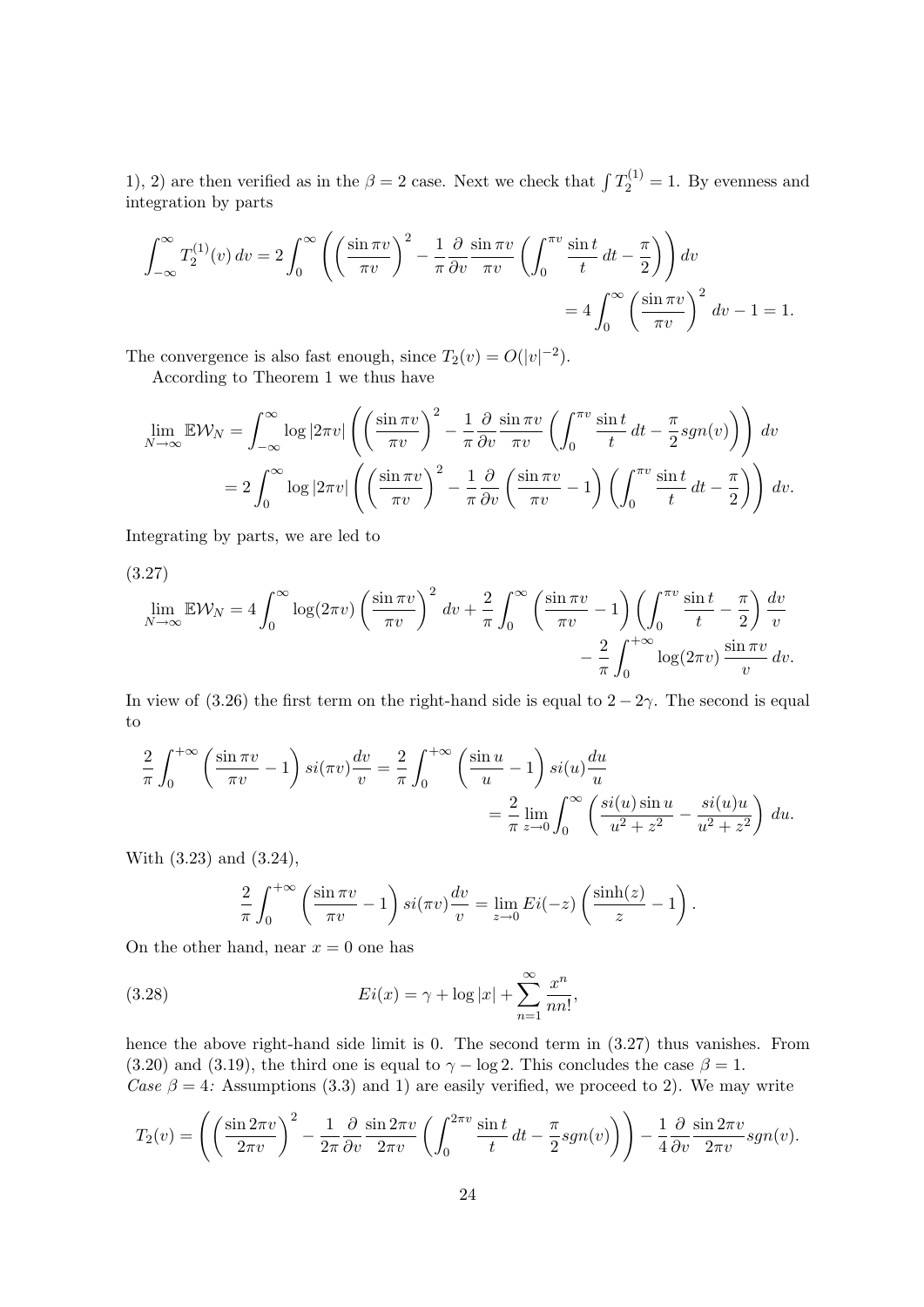The first part is  $O(|v|^{-2})$  just as in the case above, so it remains to check that

$$
\int_{\alpha_N}^{A} \frac{\partial}{\partial v} \frac{\sin 2\pi v}{2\pi v} \log \left| 2 \sin \frac{\pi v}{N} \right| dv = o(1)
$$

uniformly in  $A \in [\alpha_N, N - \alpha_N]$ . Integrating by parts, we have

$$
\int_{\alpha_N}^{A} \frac{\partial}{\partial v} \frac{\sin 2\pi v}{2\pi v} \log \left| 2 \sin \frac{\pi v}{N} \right| dv
$$
  
= 
$$
\frac{\sin 2\pi A}{2\pi A} \log \left| 2 \sin \frac{\pi A}{N} \right| - \frac{\sin 2\pi \alpha_N}{2\pi \alpha_N} \log \left| 2 \sin \frac{\pi \alpha_N}{N} \right| - \int_{\alpha_N}^{A} \frac{\sin 2\pi v}{2v} \frac{\cos \frac{\pi v}{N}}{N \sin \frac{\pi v}{N}} dv.
$$

In  $[\alpha_N, A]$  we may bound from below  $\sin \frac{\pi v}{N}$  by  $\sin \frac{\pi \alpha_N}{N}$ , which is asymptotically equivalent to  $\frac{\pi\alpha_N}{N}$  as  $N \to \infty$ . Hence the integral on the right hand side may by bounded by  $\frac{C}{\alpha_N} \int_{\alpha_N}^N$  $\frac{\pi \alpha_N}{N}$  as  $N \to \infty$ . Hence the integral on the right hand side may by bounded by  $\frac{C}{\alpha_N} \int_{\alpha_N}^N \frac{dv}{v} \leq C \log N = o(1)$  in view of assumption 4). The other terms are also easily found to be  $o(1)$  by  $\frac{\log N}{\alpha_N} = o(1)$  in view of assumption 4). The other terms are also easily found to be  $o(1)$  by a similar argument.

We next check that  $\int T_2 = 1$  with fast enough convergence. By evenness and integration by parts

$$
\int_{-\alpha_N}^{\alpha_N} T_2^{(4)}(v) dv = 2 \int_0^{\alpha_N} \left( \left( \frac{\sin 2\pi v}{2\pi v} \right)^2 - \frac{1}{2\pi} \frac{\partial}{\partial v} \frac{\sin 2\pi v}{2\pi v} \left( \int_0^{2\pi v} \frac{\sin t}{t} dt \right) \right) dv
$$
  
= 
$$
4 \int_0^{\alpha_N} \left( \frac{\sin 2\pi v}{2\pi v} \right)^2 dv - \frac{1}{2\pi} \frac{\sin 2\pi \alpha_N}{\alpha_N} \int_0^{2\pi \alpha_N} \frac{\sin t}{t} dt = 1 + O((\alpha_N)^{-1}).
$$

According to Theorem 1 we thus have

$$
\lim_{N \to \infty} \mathbb{E} \mathcal{W}_N = \int_{-\infty}^{\infty} \log |2\pi v| \left( \left( \frac{\sin 2\pi v}{2\pi v} \right)^2 - \frac{1}{2\pi} \frac{\partial}{\partial v} \frac{\sin 2\pi v}{2\pi v} \int_0^{2\pi v} \frac{\sin t}{t} dt \right) dv.
$$

Using evenness and integration by parts as above, we find

$$
\lim_{N \to \infty} \mathbb{E} \mathcal{W}_N = 4 \int_0^\infty \left( \frac{\sin 2\pi v}{2\pi v} \right)^2 \log |2\pi v| \, dv + \frac{1}{\pi} \int_0^\infty \frac{\sin 2\pi v}{2\pi v^2} \left( \int_0^{2\pi v} \frac{\sin t}{t} \, dt \right) \, dv.
$$

By (3.22) the first term on the right-hand side is equal to  $-\gamma - \log 2 + 1$ . By change of variables, the second term is equal to

$$
\frac{1}{\pi} \int_0^{+\infty} \frac{Si(u)\sin u}{u^2} du = \frac{1}{\pi} \lim_{z \to 0} \int_0^{+\infty} \frac{Si(u)\sin u}{u^2 + z^2} du = \frac{1}{4} \lim_{z \to 0} e^{-z} \frac{Ei(z) - Ei(-z)}{z}
$$

by (3.25). Combining with (3.28) we find that the second term is equal to  $\frac{1}{2}$  and we conclude the proof.  $\Box$ 

As expected  $\lim_{N\to\infty}$  EW<sub>N</sub> decreases as  $\beta = 1, 2, 4$  increases.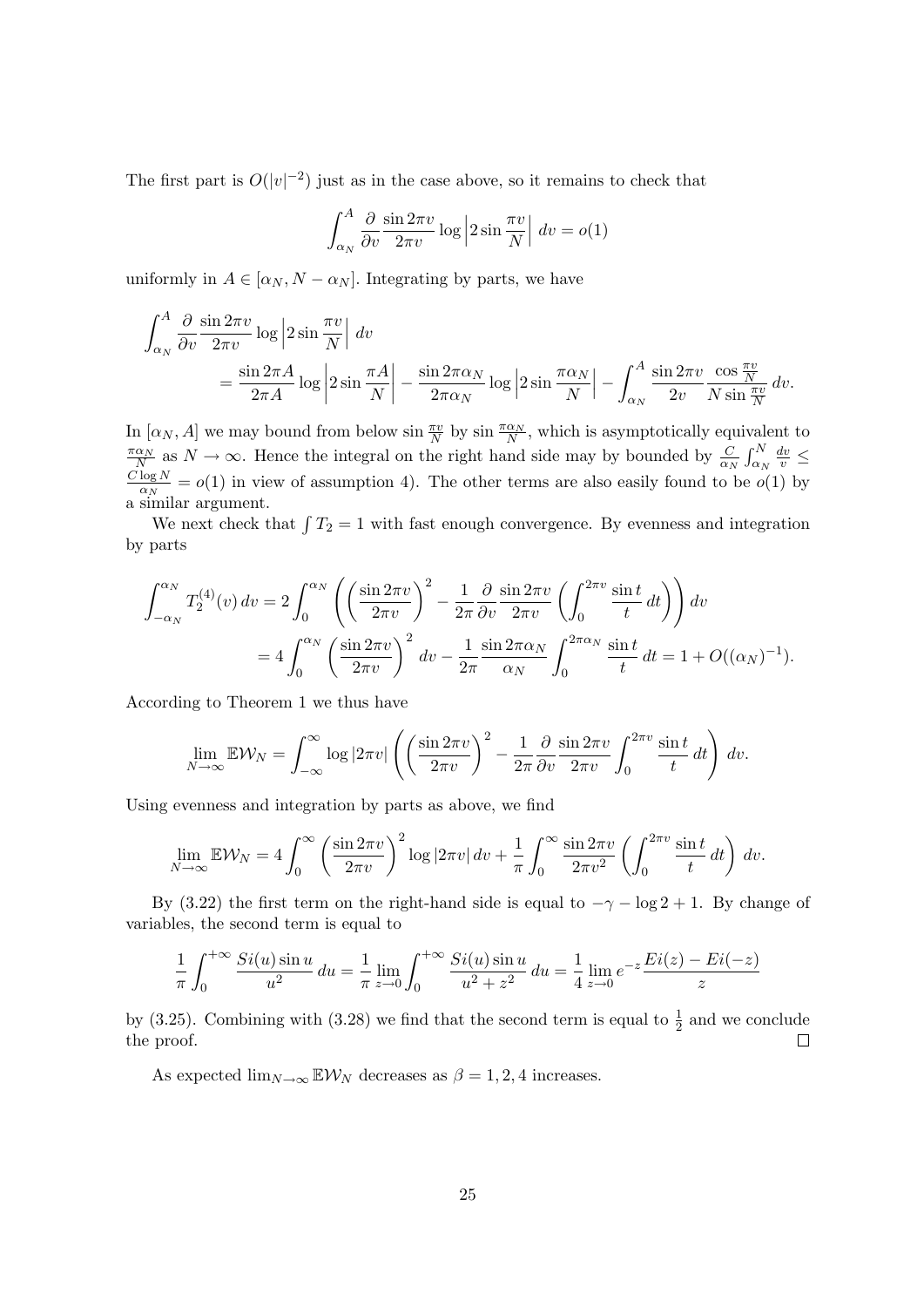#### 3.4 Expectation for two-dimensional processes : theoretical formula

In the plane, the computations are easier because we can take advantage of the fast (exponential) decay of the correlation kernels.

**Theorem 2.** Consider a random point process  $\mathcal{X}$  in the plane, with a one point correlation function  $\rho_1(x)$  and a two-point correlation function  $\rho_2(x, y)$ , satisfying (3.3). We identify the plane with the complex plane C. Under the assumption

$$
\int_{\mathbb{R}^2} |v|^k |T_2(v)| \, dv < \infty \qquad \text{for } k = 1, 2, 3;
$$

the following holds:

 $- if \int_{\mathbb{R}^2} T_2(v) dv = c \neq 1$ , we have  $\mathbb{E} \mathcal{W}_N \to \infty$  as  $N \to \infty$ ;  $-$  if  $\int_{\mathbb{R}^2} T_2(v) dv = 1$  and  $1 - \int_{[-N,N]^2} T_2(v) dv = o((\log N)^{-1}),$  then  $\lim_{N \to \infty} \mathbb{E} \mathcal{W}_N$  exists and is finite if and only if  $\int_{\mathbb{R}^2} T_2(v) \log |v| dv$  converges, and if so, then

(3.29) 
$$
\lim_{N \to \infty} \mathbb{E} \mathcal{W}_N = \int_{\mathbb{R}^2} \log |v| \, T_2(v) \, dv.
$$

Proof. Returning to (3.5) we have to compute

$$
\lim_{N \to \infty} -\frac{1}{2\pi N^2} \int_{[0,N]^2 \times [0,N]^2} E(x-y) T_2(x-y) dx dy + \log \frac{N}{2\pi \eta(i)^2}.
$$

Making the change of variables  $(u, v) = (x + y, x - y)$ , we have

$$
\int_{[0,N]^2 \times [0,N]^2} E_N(x-y) T_2(x-y) \, dx \, dy = \frac{1}{4} \int_{v \in [-N,N]^2} \int_{u \in S_N(v)} E(v) T_2(v) \, du \, dv,
$$

where  $S_N(v) = \{x + y : x \in [0, N], y \in [0, N]^2, x - y = v\}$ . We may compute that  $|S_N(v)| =$  $4N^2 - 2N|v_1| - 2N|v_2| + |v_1||v_2|$ , so

$$
(3.30) \quad \int_{[0,N]^2 \times [0,N]^2} E_N(x-y) T_2(x-y) \, dx \, dy
$$

$$
= \frac{1}{4} \int_{[-N,N]^2} \left( 4N^2 - 2N|v_1| - 2N|v_2| + |v_1||v_2| \right) E_N(v) T_2(v) \, dv.
$$

Next we return to  $(2.43)$  where f is given by  $(2.42)$  and perform an asymptotic analysis as  $N \to \infty$ . We have

$$
p^{1/2} - p^{-1/2} = e^{i\pi \frac{\overline{x}}{N}} - e^{-i\pi \frac{\overline{x}}{N}} = 2i\pi \frac{\overline{x}}{N} + O\left(\frac{|x|^2}{N^2}\right),
$$

while, since  $p = 1 + O(\frac{|x|}{N})$  $\frac{|x|}{N}$ ) we may write (with  $q = e^{-2\pi}$ )

$$
q^{1/12} \prod_{k\geq 1} (1-q^k p)(1-q^k/p) = \left(q^{1/12} \prod_{k\geq 1} (1-q^k)\right) (1+O(p-1)) = \eta(i)^2 + O\left(\frac{|x|}{N}\right),
$$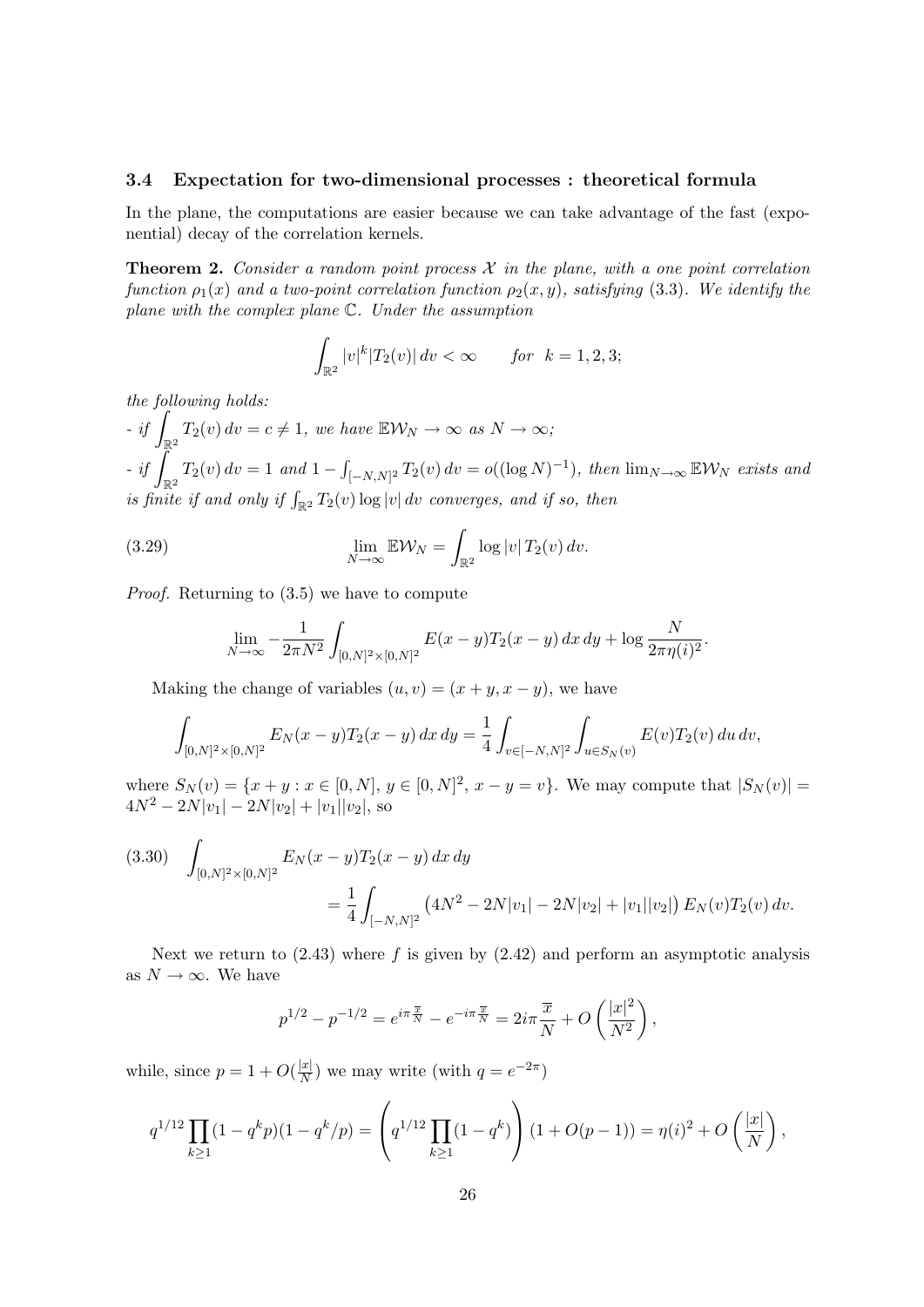hence

$$
f\left(\frac{\overline{x}}{N},i\right) = 2i\pi \frac{\overline{x}}{N} \eta(i)^2 \left(1 + O\left(\frac{|x|}{N}\right)\right).
$$

Inserting into (2.43) and combining with  $e^{-\pi (Im \frac{x}{N})^2} = 1 + O(\frac{|x|^2}{N^2})$  we obtain

(3.31) 
$$
E_N(x) = -2\pi \log|x| - 2\pi \log \frac{2\pi \eta(i)^2}{N} + O\left(\frac{|x|}{N}\right) \text{ as } N \to \infty.
$$

Inserting this into (3.30), we are led to

$$
\int_{[0,N]^2 \times [0,N]^2} E_N(x-y) T_2(x-y) \, dx \, dy
$$
\n
$$
= \int_{[-N,N]^2} \left( N^2 - \frac{1}{2} N |v_1| - \frac{1}{2} N |v_2| + \frac{1}{4} |v_1||v_2| \right) \left( -2\pi \log |v| - 2\pi \log \frac{2\pi \eta(i)^2}{N} + O\left(\frac{|v|}{N}\right) \right) T_2(v) \, dv.
$$

Therefore

$$
-\frac{1}{2\pi N^2} \int_{[0,N]^2 \times [0,N]^2} E_N(x-y) T_2(x-y) dx dy + \log \frac{N}{2\pi \eta(i)^2}
$$
  
=  $\log \frac{N}{2\pi \eta(i)^2} \left(1 - \int_{[-N,N]^2} \left(1 + O\left(\frac{|v|}{N}\right) + O\left(\frac{|v|^2}{N^2}\right)\right) T_2(v) dv\right) + \int_{[-N,N]^2} \left(\log |v| + O\left(\frac{|v|}{N}\right)\right) \left(1 + O\left(\frac{|v|}{N}\right) + O\left(\frac{|v|^2}{N^2}\right)\right) T_2(v) dv.$ 

Using the assumption we have

$$
\int_{[-N,N]^2} \frac{|v|}{N} T_2(v) dv = o(1),
$$
  

$$
\int_{[-N,N]^2} \frac{|v|^2}{N^2} T_2(v) dv = o(1),
$$
  

$$
\int_{[-N,N]^2} \frac{|v|^3}{N^3} T_2(v) dv = o(1),
$$
  

$$
\int_{[-N,N]^2} \frac{|v|}{N} \log |v| T_2(v) dv = o(1),
$$
  

$$
\int_{[-N,N]^2} \frac{|v|^2}{N^2} \log |v| T_2(v) dv = o(1).
$$

It follows that, as  $N\to\infty,$ 

$$
-\frac{1}{2\pi N^2} \int_{[0,N]^2 \times [0,N]^2} E_N(x-y) T_2(x-y) dx dy + \log \frac{N}{2\pi \eta(i)^2}
$$
  
=  $\log \frac{N}{2\pi \eta(i)^2} \left(1 - \int_{[-N,N]^2} T_2(v) dv\right) + \int_{[-N,N]^2} \log |v| T_2(v) dv + o(1).$ 

 $\Box$ 

The result then easily follows.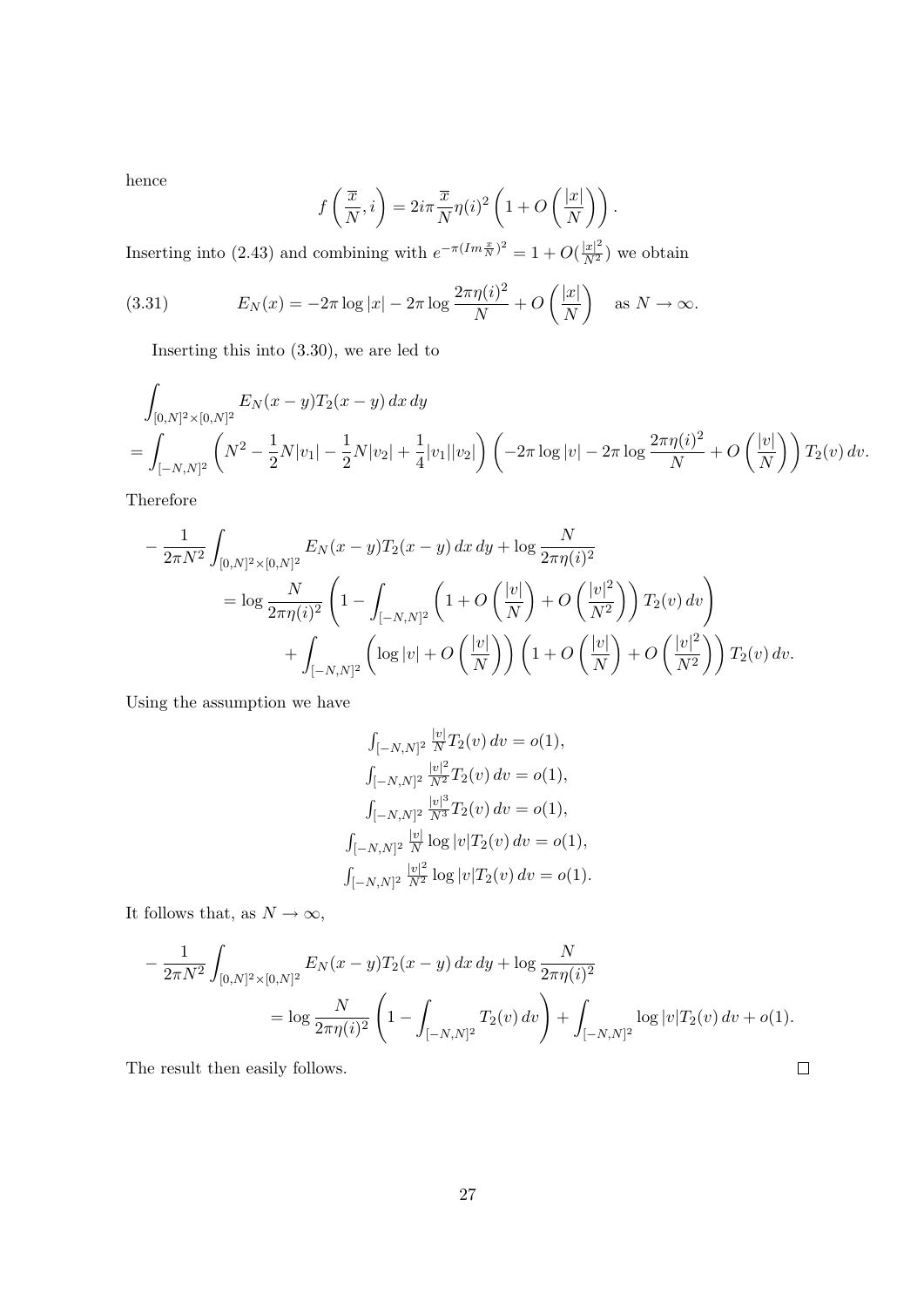#### 3.5 Specific computations in the plane

We turn to computing that limit for two specific processes. The first one is the determinantal random point process with correlation kernel

(3.32) 
$$
K(x,y) = e^{-\frac{\pi}{2}(|x|^2 + |y|^2 - 2x\overline{y})}.
$$

This process arises in random matrices as the local limit of the complex Ginibre ensemble, see e.g. [Fo, Proposition 15.2.3], and thus it is sometimes called the Ginibre point process. From the determinantal structure of the correlation functions, cf. (3.2), we have  $\rho_2(x, y) =$  $1-|K(x,y)|^2=1-e^{-\pi|x-y|^2}$  and  $T_2(v)=e^{-\pi|v|^2}$ . This easily satisfies all the assumptions of Theorem 2 (in particular  $\int T_2 = 1$ ) and we obtain

Proposition 3.3. The determinantal process with kernel (3.32) satisfies

$$
\lim_{N \to \infty} \mathbb{E} \mathcal{W}_N = \frac{1}{2} (\gamma - \log \pi).
$$

This statement can be compared to a similar computation done in [Ja], see also [Fo,  $Ex.15.3.1(iv)$ ].

Proof. According to Theorem 2 it suffices to compute

$$
\int_{\mathbb{R}^2} \log |v| e^{-\pi |v|^2} dv = \int_0^\infty \log r e^{-\pi r^2} 2\pi r dr = \int_0^\infty \frac{1}{2} (\log s - \log \pi) e^{-s} ds,
$$

using the change of variables  $s = \pi r^2$ . We have  $\int_0^\infty e^{-s} \log s \, ds = \gamma$ , and the result follows.  $\Box$ 

The second one is the process of the zeros of a Gaussian analytic function (often denoted GAF). It consists of the random zeros of the analytic function  $\sum_{n=0}^{\infty} \frac{\xi_n}{\sqrt{n}}$  $\frac{n}{n!}z^n$  when the  $\xi_n$  are i.i.d Gaussians suitably normalized, and it is a stationary process in the plane. The general background can be found e.g. in [HKPV].

The second cluster function for the process, when the density  $\rho_1$  is taken to be 1, is given according to [FH] by

$$
T_2(x) = 1 - h\left(\frac{\pi |x|^2}{2}\right)
$$

where

$$
h(x) = 1 + \frac{1}{2} \frac{d^2}{dx^2} (x^2 (\coth x - 1)).
$$

It is easy to check that the assumptions of Theorem 2 are satisfied, and we deduce

Proposition 3.4. The "zeros of Gaussian analytic functions" process satisfies

$$
\lim_{N \to \infty} \mathbb{E} \mathcal{W}_N = -\frac{1}{2} (1 + \log \pi).
$$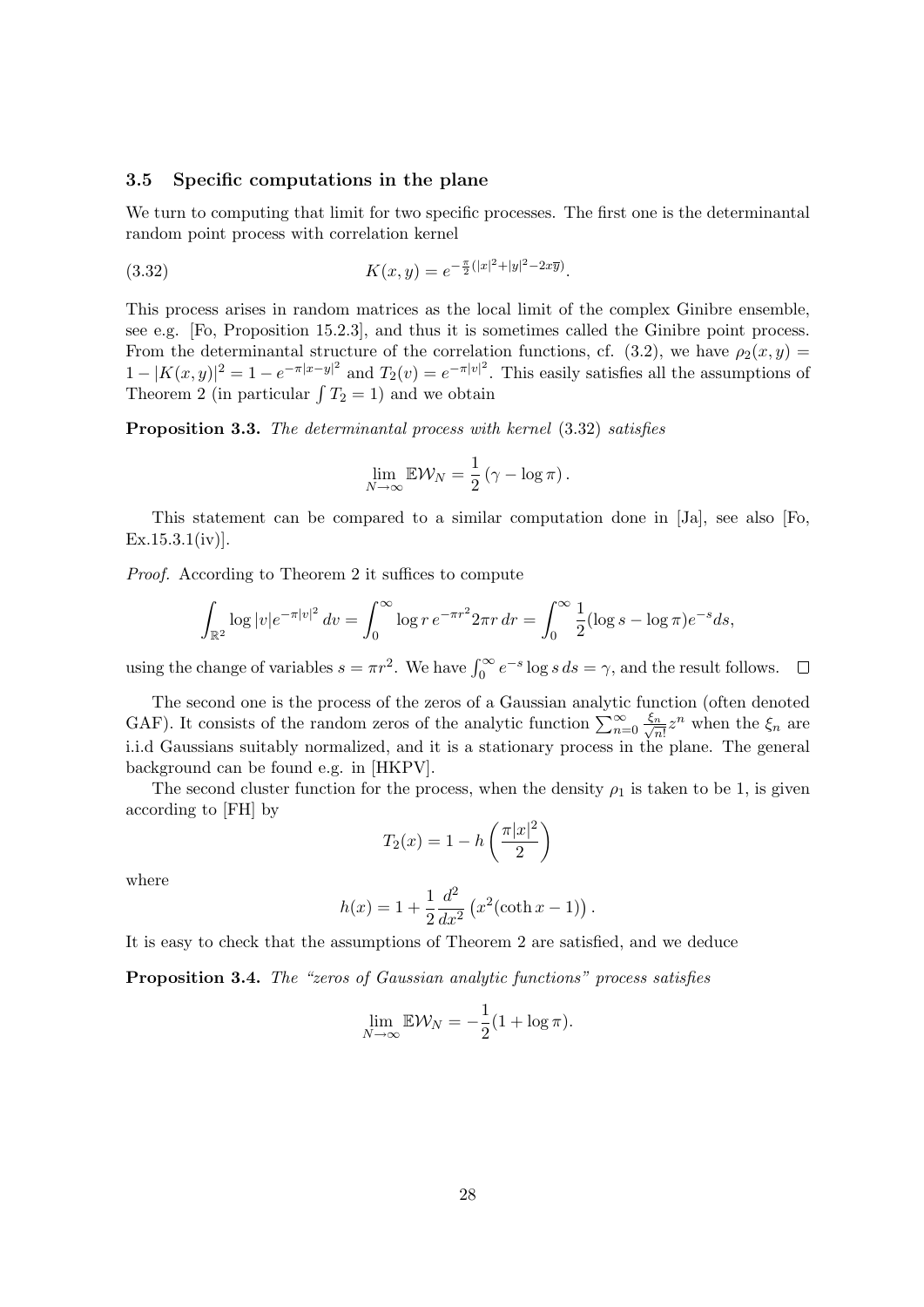Proof. To check that we may apply Theorem 2 we first compute

$$
\int_{\mathbb{R}^2} T_2(v) dv = \int_{\mathbb{R}^2} \left( 1 - h\left(\frac{\pi |v|^2}{2}\right) \right) dv
$$
  
\n
$$
= \int_0^\infty \left( 1 - h\left(\frac{\pi r^2}{2}\right) \right) 2\pi r dr
$$
  
\n
$$
= 2 \int_0^\infty (1 - h(u)) du
$$
  
\n
$$
= -\left[ \frac{d}{dx} (x^2 (\coth x - 1)) \right]_0^\infty
$$
  
\n
$$
= -\left[ 2x (\coth x - 1) + x^2 (1 - \coth^2 x) \right]_0^\infty
$$
  
\n
$$
= 1
$$

where we have used the change of variables  $u = \pi r^2/2$  and the asymptotic relation coth  $x \sim \frac{1}{\pi}$ x as  $x \to 0$ . It is also easy to check that the convergence of  $\int T_2$  is exponential, hence fast enough, and we may apply Theorem 2.

This yields

$$
\lim_{N \to \infty} \mathbb{E} \mathcal{W}_N = \int_{\mathbb{R}^2} \log |v| T_2(v) dv
$$
  
\n
$$
= 2\pi \int_0^\infty \log r \left( 1 - h \left( \frac{\pi r^2}{2} \right) \right) r dr
$$
  
\n
$$
= 2 \int_0^\infty \log \sqrt{\frac{2u}{\pi}} (1 - h(u)) du
$$
  
\n
$$
= -\frac{1}{2} \int_0^\infty \left( \log \frac{2u}{\pi} \right) \frac{d^2}{du^2} (u^2 (\coth u - 1)) du.
$$

Let us now compute

$$
\int_{\varepsilon}^{\infty} \left( \log \frac{2u}{\pi} \right) \frac{d^2}{du^2} (u^2 (\coth u - 1)) du
$$
  
\n
$$
= \left[ \left( \log \frac{2x}{\pi} \right) \frac{d}{dx} (x^2 (\coth x - 1)) \right]_{\varepsilon}^{\infty} - \int_{\varepsilon}^{\infty} \frac{1}{u} \frac{d}{du} (u^2 (\coth u - 1)) du
$$
  
\n
$$
= -\log \frac{2\varepsilon}{\pi} \left( 2\varepsilon (\coth \varepsilon - 1) + \varepsilon^2 (1 - \coth^2 \varepsilon) \right) - \left[ x (\coth x - 1) \right]_{\varepsilon}^{\infty} - \int_{\varepsilon}^{\infty} (\coth u - 1) du
$$
  
\n
$$
= -\log \frac{2\varepsilon}{\pi} (1 + O(\varepsilon)) + 1 + O(\varepsilon) - \left[ \log \sinh x - x \right]_{\varepsilon}^{\infty}.
$$

Taking the limit  $\varepsilon \to 0$ , we conclude

$$
\lim_{N \to \infty} \mathbb{E} \mathcal{W}_N = -\frac{1}{2} (1 + \log \pi).
$$

Thus the "GAF process" has more order than the "Ginibre point process". This is in agreement with the findings of [GNPS] where the authors show via a different approach that the GAF process is more "rigid" than the Ginibre one.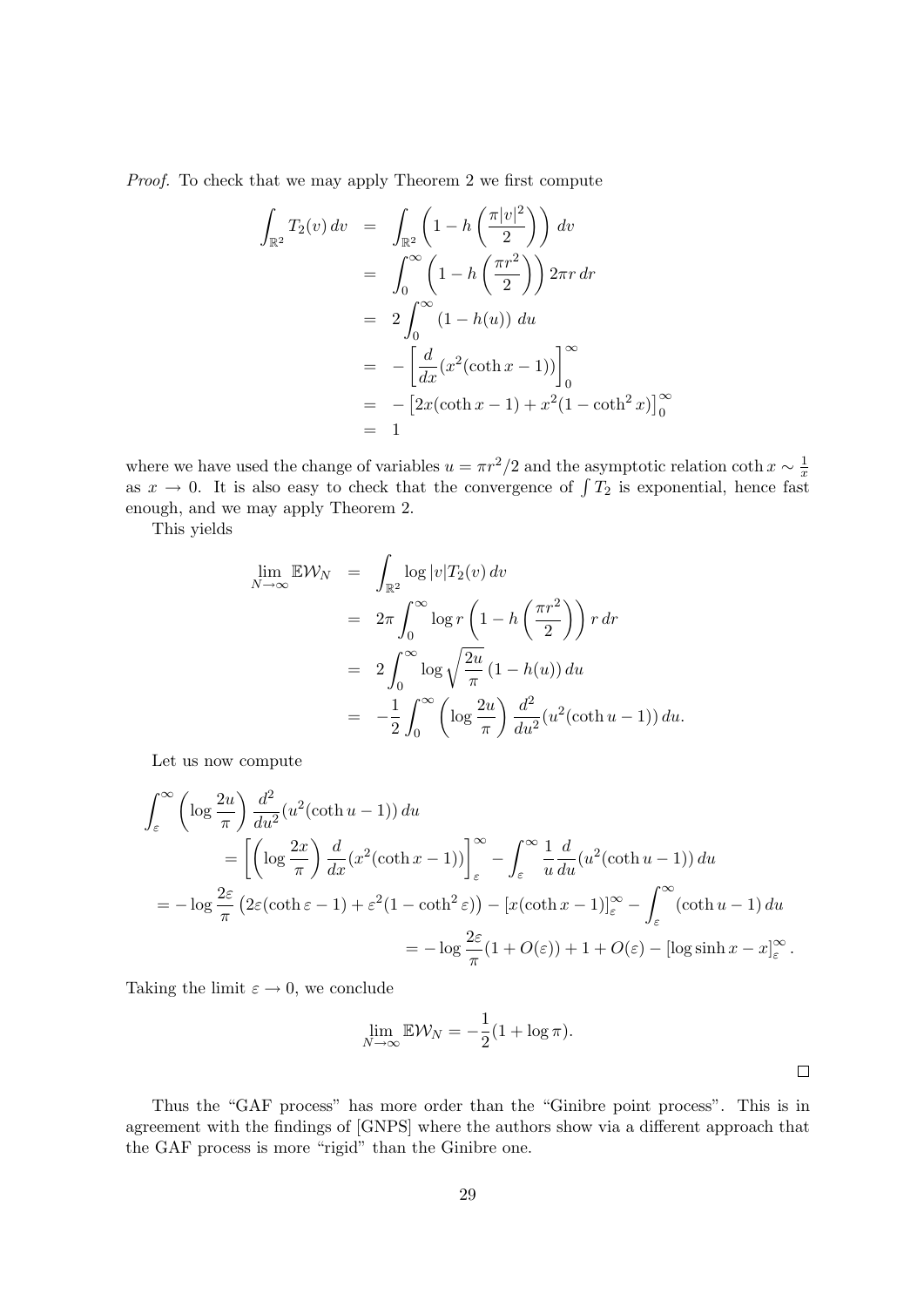## 4 Optimization over determinantal processes

As explained in the introduction and Section 2.3, the question of minimizing  $W$  is an important one, and open in dimension 2. It thus seems interesting to try to minimize  $\lim_{N\to\infty} \mathbb{E} \mathcal{W}_N$ as expressed in (3.6) and (3.29), over a subclass of processes.

In this section we show that we can characterize the minimizer of this expression over the class of determinantal random point processes whose correlation kernel  $K(x, y)$  is Hermitian and translation invariant, i.e.  $K(x, y) = k(x - y)$  for some function k. For those processes, we have  $T_2 = k^2$ . Note, however, that the important determinantal process with kernel (3.32) is not in this class: while all its correlation functions are translation invariant, the correlation kernel is not.

We prove the following statement. The proof relies on a rearrangement inequality.

**Theorem 3.** Let  $K$  be the class of determinantal processes on the real line, respectively the plane, with self-adjoint translation-invariant kernels  $K(x, y) = k(x - y)$ , and  $k(v) \in L^2(\mathbb{R}^d)$ ,  $d=1$  or  $d=2$ , such that

- 1)  $\rho_1(x) = k(0) = 1$  and  $\int_{\mathbb{R}^d} k^2(x) dx = 1$ ;
- 2)  $\int_{\mathbb{R}^d} \log |x| k^2(x) dx < \infty$ .

Let  $\mathcal{F}(k) = \int_{\mathbb{R}^d} \log |x| k^2(x) dx$ . Then for any process from K with correlation kernel  $K(x, y) =$  $k(x - y)$ , we have

$$
\mathcal{F}(k) \geq \mathcal{F}(\widehat{\mathbf{1}_B}),
$$

where B is the ball centered at 0 of volume one, and  $\hat{\cdot}$  is the Fourier transform. Thus, on the real line  $\mathcal{F}(k)$  is minimized over K by the  $\beta = 2$  sine process, while on the plane the minimizing determinantal process has the kernel given by  $k(v) = \widehat{1_B}(v) = \frac{J_1(2\sqrt{\pi}|v|)}{\sqrt{\pi}|v|}$ , where J<sup>1</sup> is a Bessel function of the first kind.

**Remark 4.1.** Condition 1) says that our processes have density 1, which we have assumed throughout, and that  $\lim_{N\to\infty}$   $\mathbb{E}W_N$  is finite, cf. Theorems 1 and 2. The functional  $\mathcal F$  coincides with  $\lim_{N\to\infty}$  EW<sub>N</sub>, given that the decay assumptions are satisfied.

*Proof of Theorem 3.* Let us denote by f the inverse Fourier transform of k, and by  $T_K$  the integral operator corresponding to K via  $T_K(\varphi) = \int K(x, y)\varphi(y) dy$ . We have

$$
T_K(\varphi) = \int k(x - y)\varphi(y) \, dy = k * \varphi.
$$

By Macchi-Soshnikov's theorem, see [So1], any self-adjoint translation-invariant correlation kernel of a determinantal process gives rise to an integral operator with spectrum between 0 and 1. Hence, the spectrum of  $T_K$  is in [0,1]. Since  $T_K$  is also the convolution by k, this implies that  $f = \tilde{k}$  takes values in [0,1]. Moreover  $f \in L^2$  with  $\int |f|^2 = \int k^2 = 1$ , and  $\int f = k(0) = 1$  from assumption 1). A function f with values in [0, 1] which satisfies  $\int f = \int f^2 = 1$  can only be a characteristic function of a set A, denoted  $f = \mathbf{1}_A$ , with A measurable of measure 1. Writing  $k_A$  for the corresponding k, we may write

$$
k_A(x) = \int e^{-2i\pi\xi \cdot x} \mathbf{1}_A(\xi) d\xi.
$$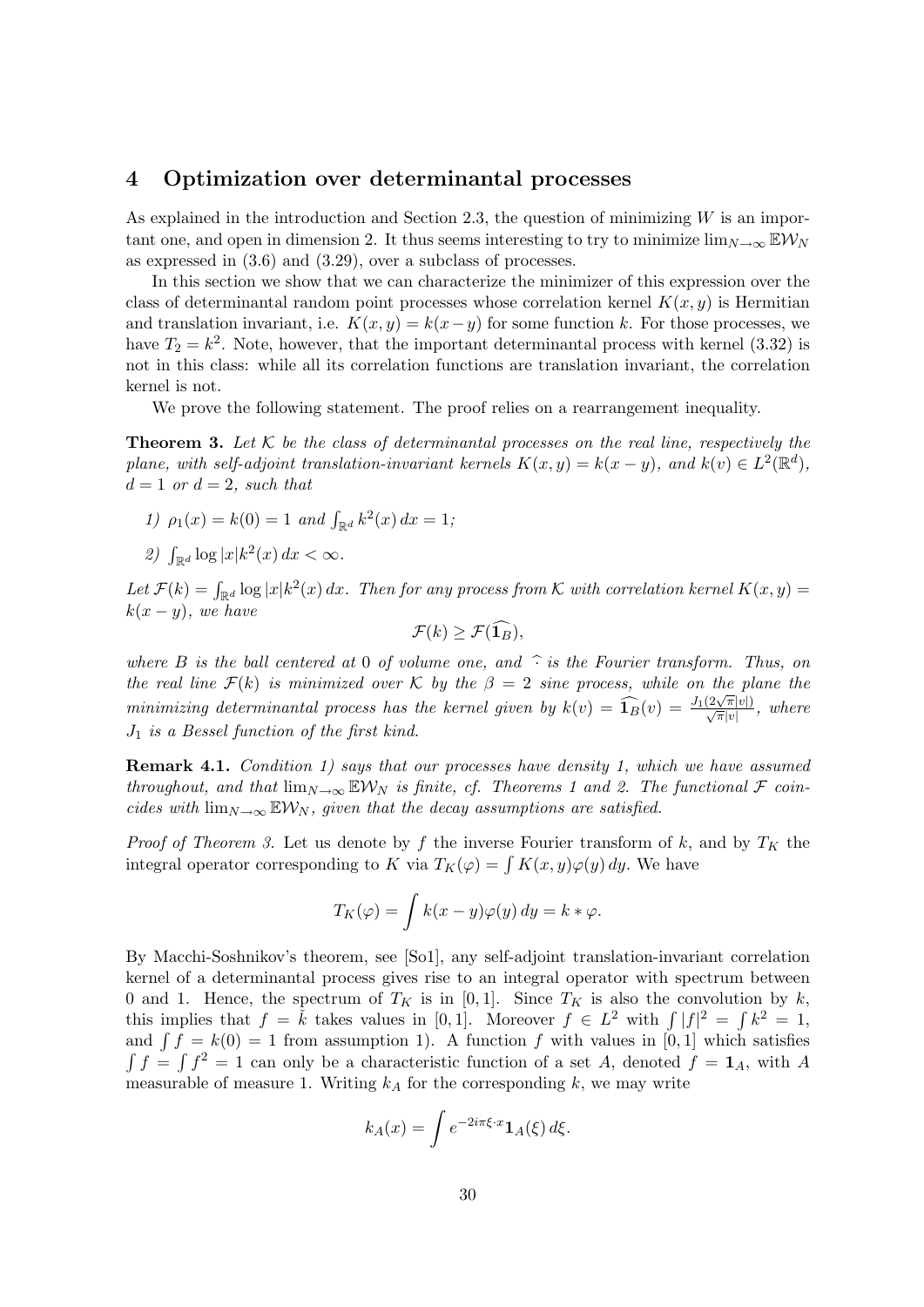There remains to optimize over A, measurable set of measure 1,

(4.1) 
$$
I(A) := \int_{\mathbb{R}^d} k_A^2(x) \log |x| \, dx.
$$

Let A be measurable of measure 1, such that  $I(A) < +\infty$ . Noting that  $k_A$  is an  $L^{\infty}$  (and also continuous) function, for every  $\alpha > 0$  the integrals

$$
\int_{\mathbb{R}^d} k_A^2(x) \frac{1 - |x|^{-\alpha}}{\alpha} dx
$$

then also converge, by comparison. Given any  $\tau \in \mathbb{R}$ ,  $(e^{\tau h}-1)/h$  converges to  $\tau$  monotonically as  $h \to 0$  (it suffices to check that this function is increasing in h). It then follows that in each of the domains  $|x| < 1$  and  $|x| \geq 1$ , we have  $\frac{1-|x|^{-\alpha}}{\alpha} \to \log |x|$  as  $\alpha \to 0$ , monotonically. Splitting the integrals as sums over these two regions, it follows by monotone convergence theorem that

(4.2) 
$$
I(A) = \lim_{\alpha \to 0} \int_{\mathbb{R}^d} k_A^2(x) \frac{1 - |x|^{-\alpha}}{\alpha} dx.
$$

We then remark (in view of the formula  $\widehat{f * g} = \widehat{f}\widehat{g}$ ) that  $k_A^2(x)$  is the Fourier transform of

$$
f_A(x) = \int_{\mathbb{R}^d} \mathbf{1}_A(y) \mathbf{1}_A(y-x) \, dy = |(A+x) \cap A|.
$$

We next claim that  $f_A$  is a continuous function. First, consider the case where A is an open set. Then, as  $x \to x_0$  we have  $\mathbf{1}_A(y)\mathbf{1}_A(y-x) \to \mathbf{1}_A(y)\mathbf{1}_A(y-x_0)$  almost everywhere, by openness of A, while  $|1_A(y)1_A(y-x)| \leq 1_A(y)$  and  $1_A \in L^1$ . The claim is thus true by dominated convergence theorem. Second, if  $A$  is a general measurable set, by outer regularity of the measure we may approximate it by an open set U such that  $A \subset U$  and  $|U \backslash A| < \varepsilon$ . Then it is immediate that for any  $x, |f_A(x)-f_U(x)| = ||(A+x) \cap A|-|(U+x) \cap U|| \leq 2\varepsilon$ . Since  $f_U$  is continuous and  $\varepsilon$  is arbitrary, it follows that  $f_A$  has to be continuous too as a uniform limit of continuous functions. The claim is proved. We also note that  $f_A(0) = |A| = 1$ .

The next ingredient is that in dimension 1

(4.3) 
$$
(1 - |x|^{-\alpha}) = \delta - 2(-\alpha)! \sin \frac{\pi \alpha}{2} (2\pi |\xi|)^{\alpha - 1},
$$

while in dimension 2

(4.4) 
$$
\widehat{\left(1-|x|^{-\alpha}\right)} = \delta - \pi^{\alpha-1} \frac{\Gamma\left(\frac{2-\alpha}{2}\right)}{\Gamma\left(\frac{\alpha}{2}\right)} |\xi|^{\alpha-2}
$$

For a reference see e.g. [Ed, Chapter 5], or [Sch, page 113].

Let us continue with the one-dimensional case. We deduce from the above facts that

(4.5) 
$$
I_{\alpha}(A) := \int_{\mathbb{R}} k_A^2(x) \frac{1 - |x|^{-\alpha}}{\alpha} dx = \frac{1}{\alpha} \int_{\mathbb{R}} f_A(\xi) \left( \delta - 2(-\alpha)! \sin \frac{\pi \alpha}{2} (2\pi |\xi|)^{\alpha - 1} \right).
$$

The relation can be justified by convoluting  $\delta - 2(-\alpha)! \sin \frac{\pi \alpha}{2} (2\pi |\xi|)^{\alpha-1}$  with a Gaussian kernel approximating  $\delta$  at scale  $\varepsilon$ , using the fact that  $\int \hat{f}g = \int f\hat{g}$  in the Schwartz class, the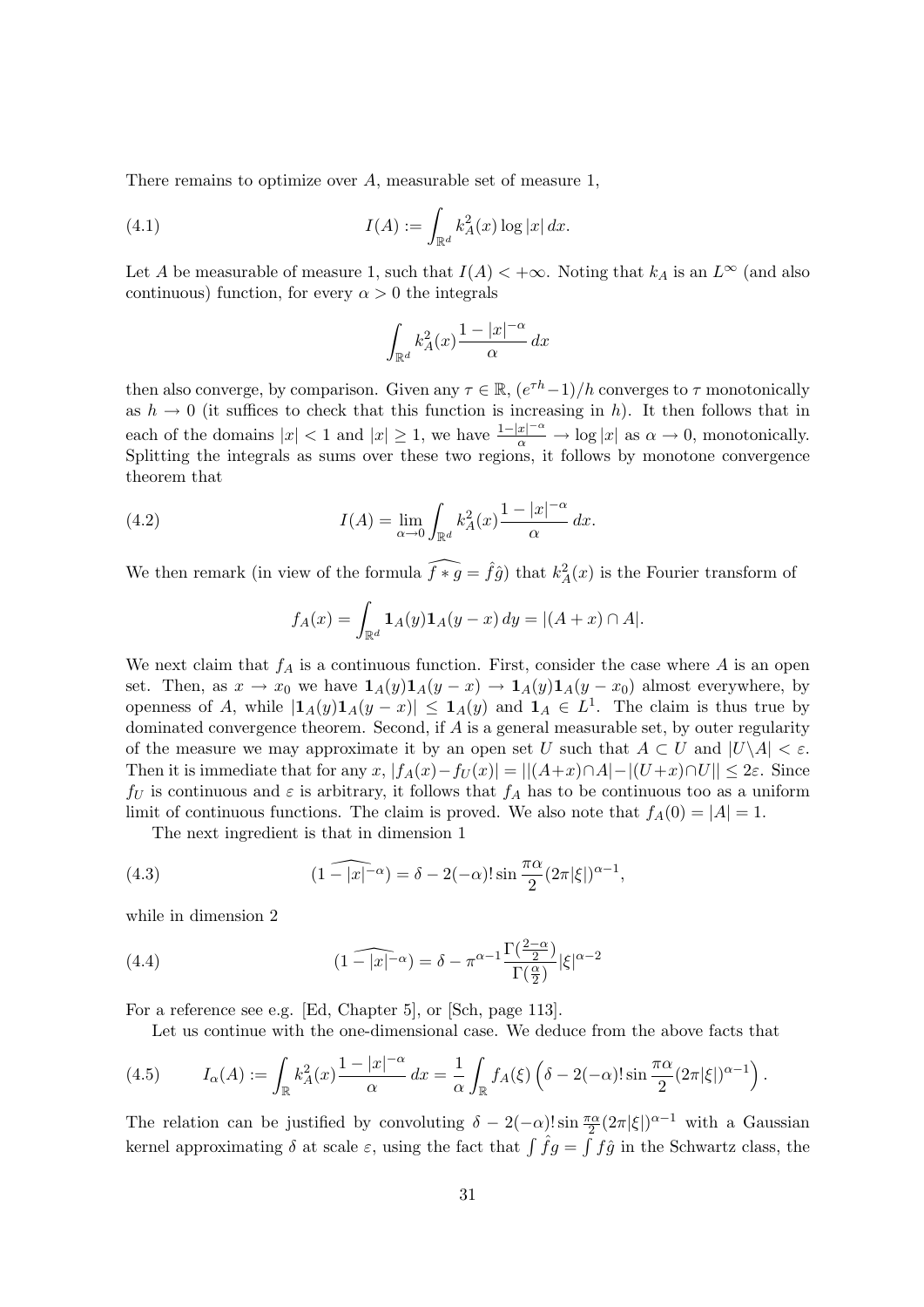continuity of  $f_A$  and then letting  $\varepsilon \to 0$  on both sides. Moreover, this argument shows that  $\int f_A(\xi)|\xi|^{\alpha-1} d\xi$  is convergent.

Using  $f_A(0) = 1$  and Fubini's theorem, we may rewrite (4.5) as

$$
(4.6) \quad I_{\alpha}(A) = \frac{1}{\alpha} \left( 1 - 2(-\alpha)! \sin \frac{\pi \alpha}{2} \int_{\mathbb{R}^2} \mathbf{1}_A(y) \mathbf{1}_A(y-x) (2\pi |x|)^{\alpha - 1} dx dy \right)
$$
  
= 
$$
\frac{1}{\alpha} - \frac{2}{\alpha} (-\alpha)! \sin \frac{\pi \alpha}{2} \int_{\mathbb{R}^2} \mathbf{1}_A(y) \mathbf{1}_A(z) (2\pi |y-z|)^{\alpha - 1} dz dy.
$$

Notice that  $\frac{1}{\alpha}(-\alpha)! \sin \frac{\pi \alpha}{2} \sim \frac{\pi}{2}$  $\frac{\pi}{2}$  as  $\alpha \to 0$  so for  $\alpha$  small enough,  $-\frac{2}{\alpha}$  $\frac{2}{\alpha}(-\alpha)! \sin \frac{\pi \alpha}{2} (2\pi |y-z|)^{\alpha-1}$ is increasing in  $|y - z|$ . Now Riesz's rearrangement inequality (see [LL, Theorem 3.7]) asserts that a quantity of the form of the right-hand side of  $(4.6)$  is always decreased by changing  $\mathbf{1}_A$  into its symmetric rearrangement  $(\mathbf{1}_A)^* = \mathbf{1}_{A^*}$ . This means that for all  $\alpha$  small enough,  $I_{\alpha}(A) \ge I_{\alpha}(A^*)$ . But  $I(A) = \lim_{\alpha \to 0} I_{\alpha}(A)$  hence the same is true also for I i.e.  $I(A) \ge I(A^*)$ . The symmetric rearrangement  $A^*$  of A is the ball centered at 0 and of volume  $|A| = 1$ . We have thus found that  $\int k_A^2(x) \log |x| dx$  is minimal when A is the ball centered at 0 and of volume 1. In dimension one, the Fourier transform of  $1_{[-\frac{1}{2},\frac{1}{2}]}$  is  $\frac{\sin \pi x}{\pi x}$ , which corresponds to the determinantal process with  $K(x, y) = \frac{\sin \pi (x-y)}{\pi (x-y)}$ , that is the sine process (for  $\beta = 2$ ).  $\Box$ 

In dimension 2, the argument is exactly parallel, starting again from  $(4.4)$ .

## 5 Computations of variance of  $W_N$

In Section 3 we dealt with the expectation of  $W$ . In this section we turn to examining its variance in the sense of computing  $\lim_{N\to\infty} \text{Var}(\mathcal{W}_N)$  for the same specific random point processes.

In what follows we will need the formalism of (higher) cluster functions to efficiently deal with the k-point correlation functions for  $k = 2, 3, 4$ ; we refer to [TW, Fa] for details and further references on this formalism.

For any nonempty subset  $S = \{i_1, \ldots, i_k\}$  of  $\{1, \ldots, N\}$  we write  $\rho_S = \rho_k(x_{i_1}, \ldots, x_{i_k}),$ where  $\rho_k$  is the k-point correlation function, and define the *n*-point cluster function as

(5.1) 
$$
T_n(x_1,...,x_n) = \sum (-1)^{n-m} (m-1)! \rho_{S_1} ... \rho_{S_m}
$$

with the sum running over all partitions of  $\{1, \ldots, n\}$  into nonempty subsets  $S_1, \ldots, S_m$ . From the  $T_n$ , the  $\rho_n$  can be recovered through the reciprocal formula

(5.2) 
$$
\rho_n = \sum (-1)^{n-m} T_{S_1} \dots T_{S_m}.
$$

If a random point process is determinantal (cf.  $(3.2)$ ) with correlation kernel K, then (see e.g. [TW]) for any  $k \geq 1$ 

(5.3) 
$$
T_k(x_1,\ldots,x_k) = \frac{1}{k} \sum_{\sigma \in \mathbf{S}_k} K(x_{\sigma(1)},x_{\sigma(2)}),\ldots,K(x_{\sigma(k)},x_{\sigma(1)}),
$$

where  $S_k$  denotes the symmetric group on k symbols.

If the correlation functions of a point process are given by quaternion determinants (cf.  $(3.15)$ ) then (see e.g. [TW]) for any  $k \geq 1$ 

(5.4) 
$$
T_k(x_1,\ldots,x_k) = \frac{1}{2k} Tr \sum_{\sigma \in \mathbf{S}_k} K(x_{\sigma(1)},x_{\sigma(2)}),\ldots,K(x_{\sigma(k)},x_{\sigma(1)}).
$$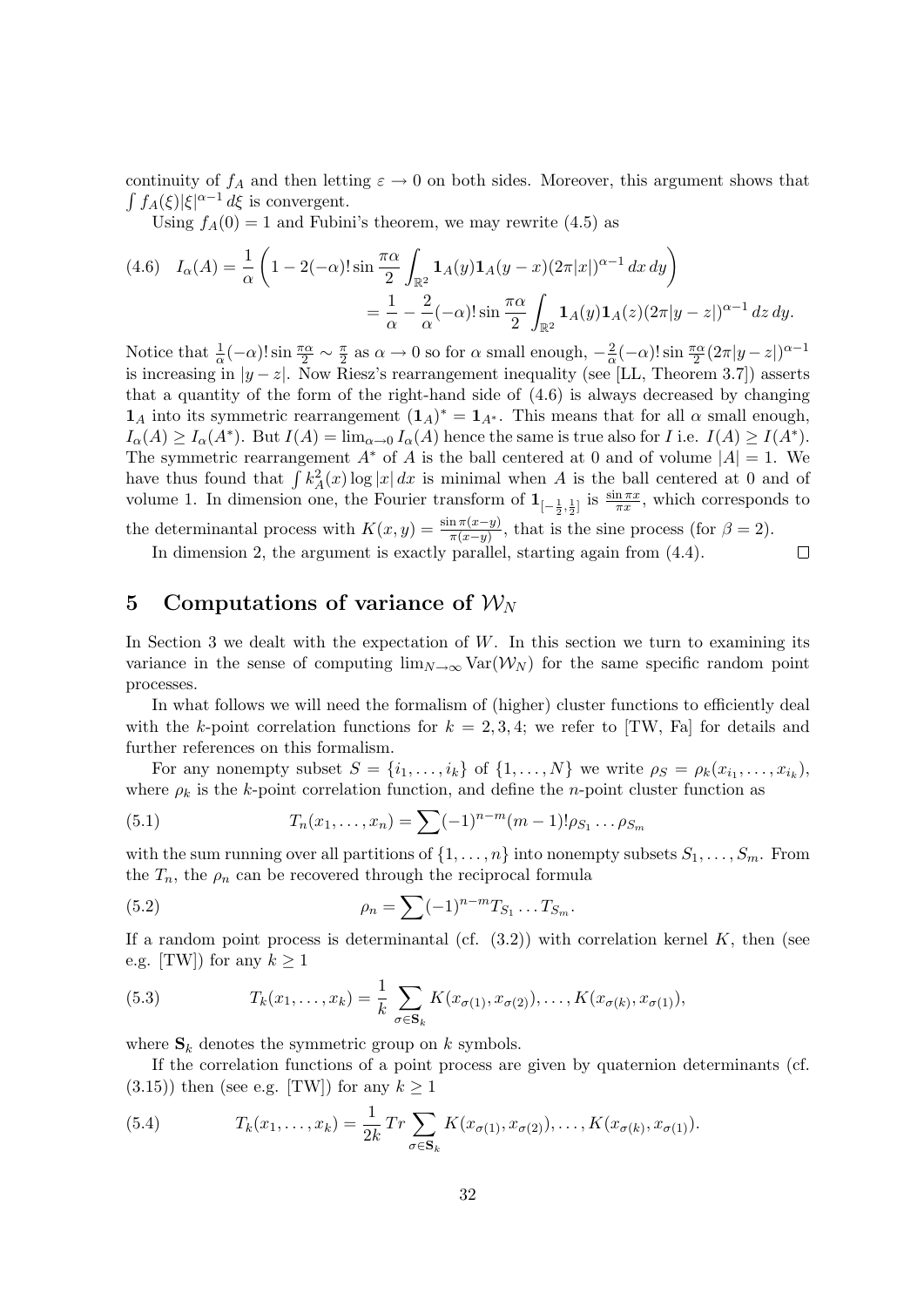Lemma 5.1. We have

$$
\operatorname{Var}\left(\sum_{i \neq j} G_N(a_i - a_j)\right) = I_1 + \dots + I_6
$$

where

(5.5) 
$$
I_1 = 2 \int_{[0,N]^2} G_N(x-y)^2 dx dy
$$

(5.6) 
$$
I_2 = -4 \int_{[0,N]^3} G_N(x-y)G_N(x-z)T_2(y,z) dx dy dz
$$

(5.7) 
$$
I_3 = 2 \int_{[0,N]^4} G_N(x-y)G_N(z-t)T_2(x,z)T_2(y,t) dx dy dz dt
$$

(5.8) 
$$
I_4 = -2 \int_{[0,N]^2} G_N(x-y)^2 T_2(x,y) dx dy
$$

(5.9) 
$$
I_5 = 4 \int_{[0,N]^3} G_N(x-y) G_N(x-z) T_3(x,y,z) dx dy dz
$$

(5.10) 
$$
I_6 = -\int_{[0,N]^4} G_N(x-y)G_N(z-t)T_4(x,y,z,t) dx dy dz dt,
$$

where  $G_N(x) = -\log |2 \sin \frac{\pi x}{N}|$  in dimension 1, resp.  $G_N(x) = \frac{1}{2\pi} E_N(x)$  defined in (2.36) in dimension 2.

Proof. Expanding the square, we have

(5.11) 
$$
\left(\sum_{i \neq j, a_i, a_j \in [0, N]} G_N(a_i - a_j)\right)^2 = \sum_{i, j, k, l \text{ p.d.}} G_N(a_i - a_j)G_N(a_k - a_l)
$$

(5.12) 
$$
+ \sum_{i,j,l \text{ p.d.}} G_N(a_i - a_j)G_N(a_i - a_l) + \sum_{i,j,k \text{ p.d.}} G_N(a_i - a_j)G_N(a_k - a_i)
$$

(5.13) 
$$
+ \sum_{i,j,l \text{ p.d.}} G_N(a_i - a_j)G_N(a_j - a_l) + \sum_{i,j,k \text{ p.d.}} G_N(a_i - a_j)G_N(a_k - a_j)
$$

(5.14) 
$$
+ \sum_{i \neq j} G_N (a_i - a_j)^2 + \sum_{i \neq j} G_N (a_i - a_j) G_N (a_j - a_i),
$$

where the sums are still taken over points in  $[0, N]$ , and p.d. stands for "pairwise distinct". Since  $G_N$  is even, it is clear that all the sums in (5.12) and (5.13) are equal, and the sums in  $(5.14)$  as well. Using k-point correlation functions (cf.  $(3.1)$ ), we thus may write

$$
(5.15) \mathbb{E}\left(\sum_{i \neq j, a_i, a_j \in [0,N]} G_N(a_i - a_j)\right)^2
$$
  
= 
$$
\int_{[0,N]^4} G_N(x - y)G_N(z - t)\rho_4(x, y, z, t) dx dy dz dt
$$
  
+ 
$$
4 \int_{[0,N]^3} G_N(x - y)\rho_3(x, y, z) dx dy dz + 2 \int_{[0,N]^2} G_N(x - y)^2 \rho_2(x - y) dx dy.
$$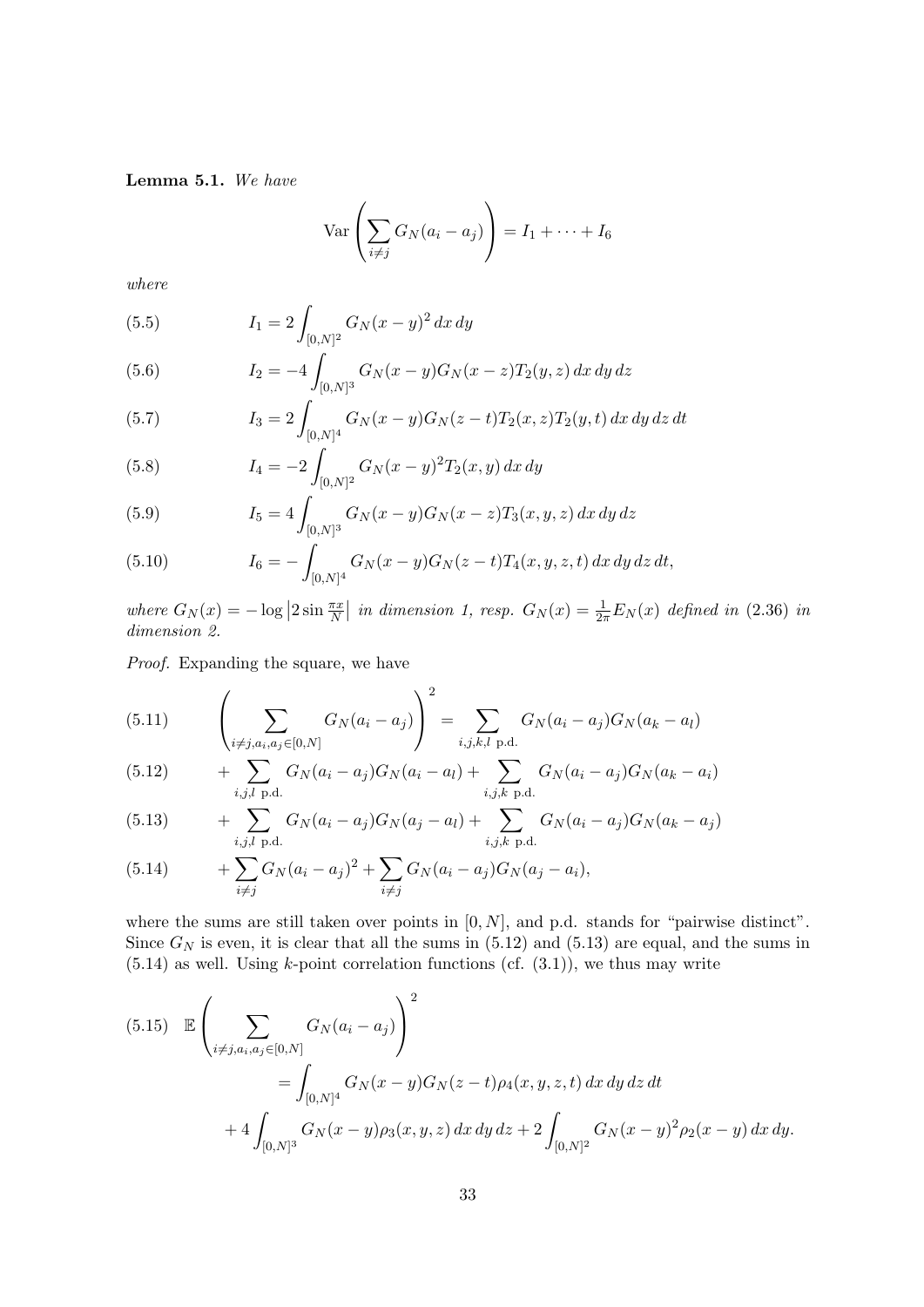It is now convenient to express this in terms of the cluster functions  $T_k$ , using (5.2), which yields

$$
\rho_2(x, y) = T_1(x)T_1(y) - T_2(x, y) = 1 - T_2(x, y)
$$
  
\n
$$
\rho_3(x, y, z) = 1 - T_2(x, y) - T_2(x, z) - T_2(y, z) + T_3(x, y, z)
$$
  
\n
$$
\rho_4(x, y, z, t) = 1 - T_2(x, y) - T_2(x, z) - T_2(x, t) - T_2(y, z) - T_2(y, t) - T_2(z, t)
$$
  
\n
$$
+ T_3(x, y, z) + T_3(x, y, t) + T_3(x, z, t) + T_3(y, z, t)
$$
  
\n
$$
+ T_2(z, y)T_2(z, t) + T_2(x, z)T_2(y, t) + T_2(x, t)T_2(y, z) - T_4(x, y, z, t).
$$

Substituting these relations into (5.15) and using that  $\int_0^N G_N = 0$ , we obtain (writing the terms in the same order)

(5.16) 
$$
\mathbb{E}\left(\sum_{i \neq j, a_i, a_j \in [0, N]} G_N(a_i - a_j)\right)^2 = \left(\int_{[0, N]^2} G_N(x - y)T_2(x, y) dx dy\right)^2
$$

$$
+ 2 \int_{[0, N]^4} G_N(x - y)G_N(z - t)T_2(x, z)T_2(y, t) dx dy dz dt
$$

$$
- \int_{[0, N]^4} G_N(x - y)G_N(z - t)T_4(x, y, z, t) dx dy dz dt
$$

$$
+ 4 \int_{[0, N]^3} G_N(x - y)G_N(x - z)T_3(x, y, z) dx dy dz
$$

$$
- 4 \int_{[0, N]^4} G_N(x - y)G_N(x - z)T_2(y, z) dx dy dz
$$

$$
+ 2 \int_{[0, N]^2} G_N(x - y)^2 dx dy - 2 \int_{[0, N]^2} G_N(x - y)^2 T_2(x, y) dx dy.
$$

Similarly (and as we have seen in the proof of Theorem 1) we have

$$
\mathbb{E}\sum_{i \neq j} G_N(a_i - a_j) = -\int_{[0,N]^2} G_N(x - y) T_2(x, y) \, dx \, dy
$$

and the result follows.

### 5.1 The one-dimensional case

**Theorem 4.** For the sine- $\beta$  processes with  $\beta = 1, 2, 4$  as described above, we have

$$
\lim_{N\to\infty} \text{Var}(\mathcal{W}_N)=0.
$$

*Proof.* Since we already know from Proposition 3.2 that  $\lim_{N\to\infty} \mathbb{E} \mathcal{W}_N$  exists, and in view of (2.53), it suffices to show that

$$
(5.17) \lim_{N \to \infty} \frac{1}{N^2} \left( \mathbb{E} \left( \sum_{i \neq j, a_i, a_j \in [0,N]} G_N(a_i - a_j) \right)^2 - \left( \mathbb{E} \sum_{i \neq j, a_i, a_j \in [0,N]} G_N(a_i - a_j) \right)^2 \right) = 0.
$$

 $\Box$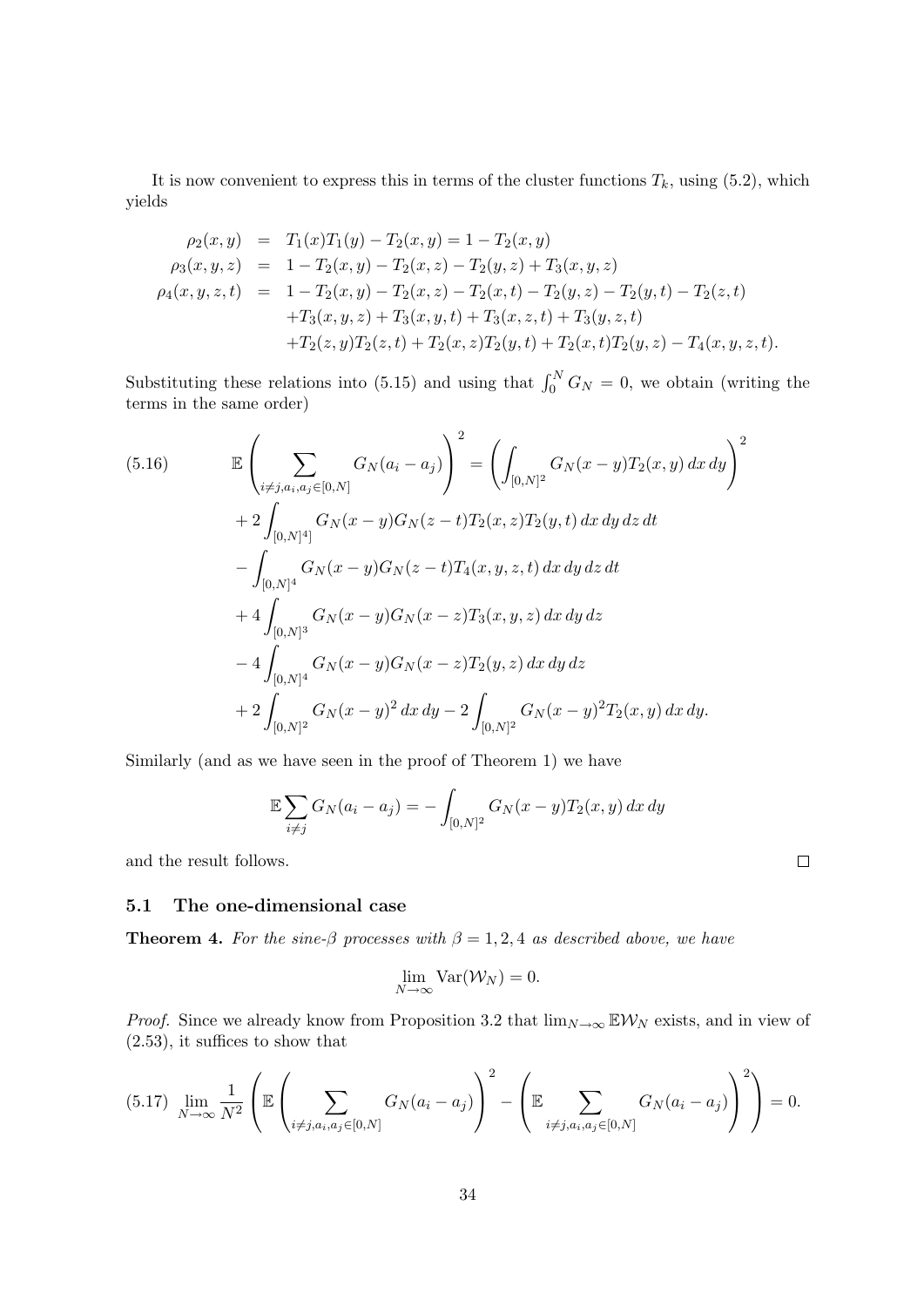We apply Lemma 5.1 and now deal with all the terms  $I_1$  to  $I_6$  in (5.5)–(5.10). First, we have

(5.18) 
$$
I_1 = 2 \int_{[0,N]^2} G_N(x-y)^2 dx dy = 2N^2 \int_{[0,1]^2} (\log|2\sin \pi (x-y)|)^2 dx dy.
$$

For  $I_2$ , using the explicit expression for  $G_N$ , making the change of variables  $x' = x/N$ ,  $y' = x/2$  $y/N, t = y - z$ , and recalling that  $T_2$  is translation-invariant since the process is,<sup>3</sup> we find

$$
(5.19) \quad I_2 = -4 \int_{[0,N]^4} G_N(x-y)G_N(x-z)T_2(y-z) \, dx \, dy \, dz
$$
  
=  $-4N^2 \int_{[0,1]^2} \int_{[N(y-1),Ny]} \log|2 \sin \pi (x-y)| \log \left|2 \sin \pi \left(x-y+\frac{t}{N}\right)\right| T_2(t) \, dx \, dy \, dt.$ 

One may like to think that  $\int f(x - y + \frac{t}{\lambda})$  $\frac{t}{N}$ ) $T_2(t) dt \rightarrow f(x - y)$  since  $\int T_2 = 1$ . However,  $\log |2 \sin \cdot|$  is not regular enough to apply this reasoning and  $\int T_2$  may converge only conditionally. First notice that the cluster functions given in  $(3.16)-(3.17)-(3.18)$  satisfy

(5.20) 
$$
|T_2(v)| = O\left(\frac{1}{|v|}\right),
$$

(5.21) 
$$
\int_{|v|>M} T_2(v) dv = O\left(\frac{1}{M}\right).
$$

Pick two exponents  $a, b > 0$  with  $a + b < 1$ . Let us examine the t integral in the right-hand side of (5.19). Assume first that  $[-N^b, N^b] \subset [N(y-1), Ny]$  and that  $|x-y| > N^{-a}$ . Note that for this to be satisfied it suffices that

$$
(5.22) \qquad (x,y) \in S_{N,a} := \{ (x,y) \in \mathbb{R}^2 : N^{-a} < y < 1 - N^{-a}, \ |x - y| > N^{-a} \}.
$$

By the mean value formula, we may write for some  $|\theta| < N^b$ 

$$
\log \left| 2\sin \pi \left( x - y + \frac{t}{N} \right) \right| - \log \left| 2\sin \pi (x - y) \right| = \frac{\pi \cos \pi (x - y + \frac{\theta}{N})}{N \sin \pi (x - y + \frac{\theta}{N})} = O(N^{a-1})
$$

since we assumed  $|x-y| > N^{-a}$ . Thus

$$
(5.23) \quad \int_{[-N^b, N^b]} \log|2\sin\pi(x-y)|\log\left|2\sin\pi\left(x-y+\frac{t}{N}\right)\right|T_2(t) dt
$$

$$
= \int_{[-N^b, N^b]} \log^2|2\sin\pi(x-y)|T_2(t) dt + O(N^{a-1}\log N)
$$

$$
= \log|2\sin\pi(x-y)|\left(1 - O(N^{-b})\right) + O(N^{a-1}\log N) = \log|2\sin\pi(x-y)| + O(N^{-b}\log N).
$$

where we have used (5.20), then (5.21) and  $|x-y| > N^{-a}$ . We then claim that if  $|x-y| > N^{-a}$ we have

(5.24) 
$$
\int_{|t|>N^b} \log|2\sin \pi(x-y)| \log \left|2\sin \pi \left(x-y+\frac{t}{N}\right)\right| T_2(t) dt = o(1).
$$

<sup>3</sup>hence by abuse of notation we write  $T_2(x, y) = T_2(x - y)$  as for Theorem 1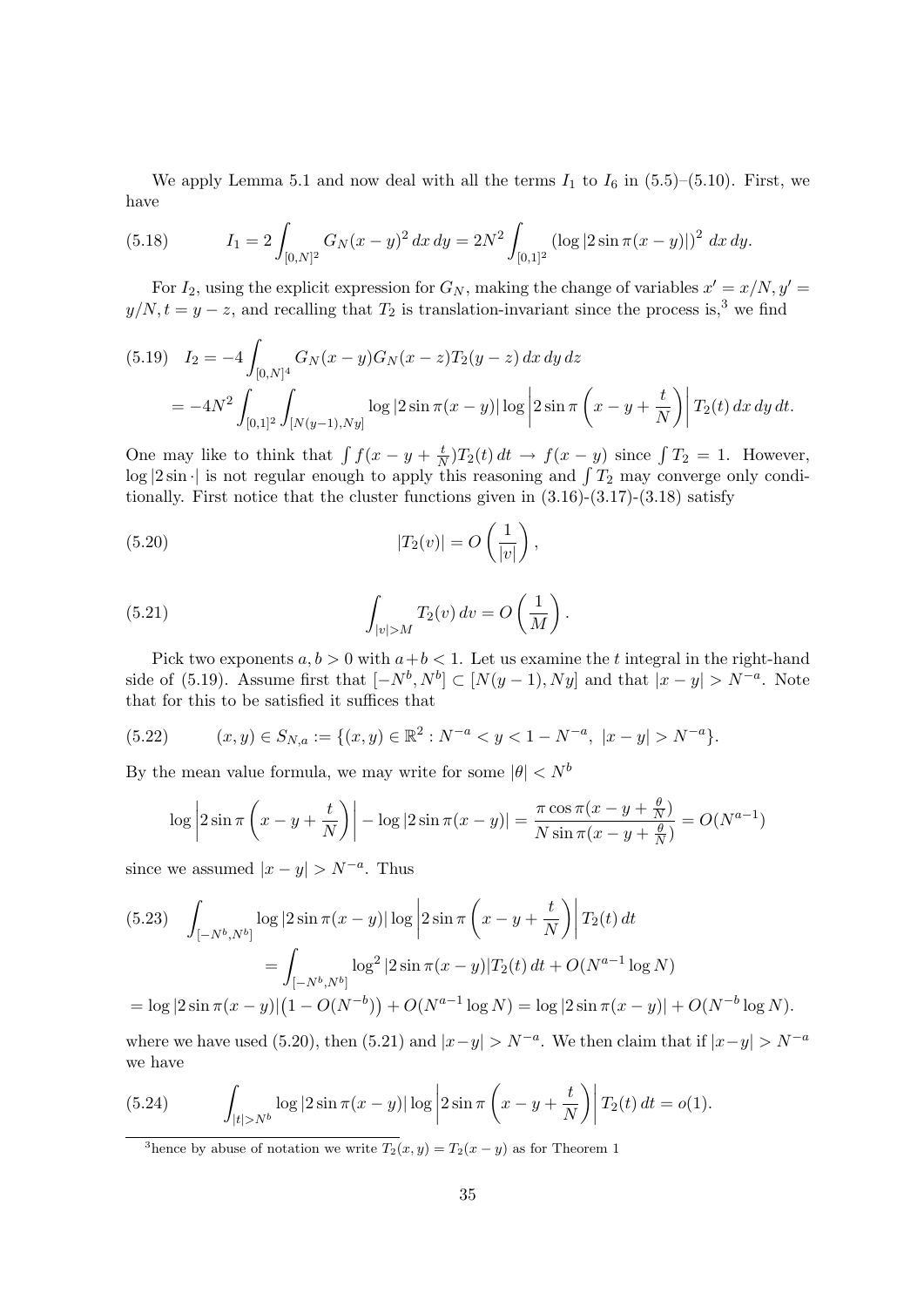Assuming this, and combining with (5.23) we obtain that

$$
\int_{(x,y)\in[0,1]^2\cap S_{N,a}} \int_{[N(y-1),Ny]} \log|2\sin\pi(x-y)|\log\left|2\sin\pi\left(x-y+\frac{t}{N}\right)\right| T_2(t) dx dy dt
$$
  
= 
$$
\int_{(x,y)\in[0,1]^2\cap S_{N,a}} \log^2|2\sin\pi(x-y)| dx dy + o(1).
$$

But it is easy to check, since the integrals converge and (5.20) holds, that the contributions of the set where (5.22) does not hold are  $o(1)$  as  $N \to \infty$ . We may thus conclude that

(5.25) 
$$
I_2 = -4N^2 \int_{(x,y)\in[0,1]^2} \log^2|2\sin\pi(x-y)|\,dx\,dy + o(N^2).
$$

To finish with this  $I_2$  term, it remains to prove (5.24). For  $\beta = 1, 2$  this is immediately true since  $T_2(v) = O(|v|^{-2})$ . For  $\beta = 4$ , we notice that the same argument that was used above to restrict to  $|x-y| > N^{-a}$  can be used to restrict to  $|x-y| \neq \frac{t}{N}$  $\frac{t}{N}$  >  $N^{-c}$  (note that the initial integral is symmetric in y and z). Inserting the formula for  $T_2$  (3.18), and neglecting the  $O(1/t^2)$  part of  $T_2$ , we thus have to prove that

$$
\int_{|t|>N^b,|x-y+\frac{t}{N}|>N^{-c}} -\frac{\partial \sin 2\pi t}{\partial t} \frac{1}{2\pi t} \int_0^{2\pi t} \frac{\sin t}{t} \log \left|2\sin \pi \left(x-y+\frac{t}{N}\right)\right| = o(1).
$$

We integrate by parts and find that the boundary terms are negligible, and there remains to show that

$$
\int_{|t|>N^b,|x-y+\frac{t}{N}|>N^{-c}} \frac{\sin 2\pi t}{2\pi t} \frac{\partial}{\partial t} \left( \log \left| 2\sin \pi \left( x-y+\frac{t}{N} \right) \right| \frac{1}{2\pi} \int_0^{2\pi t} \frac{\sin t}{t} \right) dt = o(1).
$$

If the derivative falls on the second factor, we are back to the  $O(1/t^2)$  situation which gives a negligible term, and for the other term we use

$$
\frac{\partial}{\partial t} \log \left| 2 \sin \pi \left( x - y + \frac{t}{N} \right) \right| = O(N^{c-1})
$$

by explicit computation, which gives that the integral is  $O(N^{c-1} \log N) = o(1)$ . This completes the treatment of  $I_2$ .

We turn to  $I_3$ . Using a similar change of variables, we may write this term

$$
I_3 = 2N^2 \int_{[0,1]^2} \int_{[N(x-1),Nx]} \int_{[N(y-1),Ny]} \log|2\sin\pi(x-y)| \log\left|2\sin\pi\left(x-y+\frac{v-u}{N}\right)\right| \times T_2(u)T_2(v) dx dy du dv.
$$

Very similar manipulations to those above show that  $\log |2 \sin \pi (x - y + \frac{v - u}{N})|$  $\left|\frac{n-u}{N}\right|$  can be replaced by  $\log |2 \sin \pi (x - y)|$  with a  $o(N^2)$  correction. This leads us to

$$
I_3 = 2N^2 \int_{[0,1]^2} \log^2 |2 \sin \pi (x - y)| \, dx \, dy + o(N^2).
$$

For  $I_4$ , we have

$$
I_4 = \int_{[0,N]^2} \log^2 \left| 2 \sin \frac{\pi (x-y)}{N} \right| T_2(x-y) \, dx \, dy = o(N^2).
$$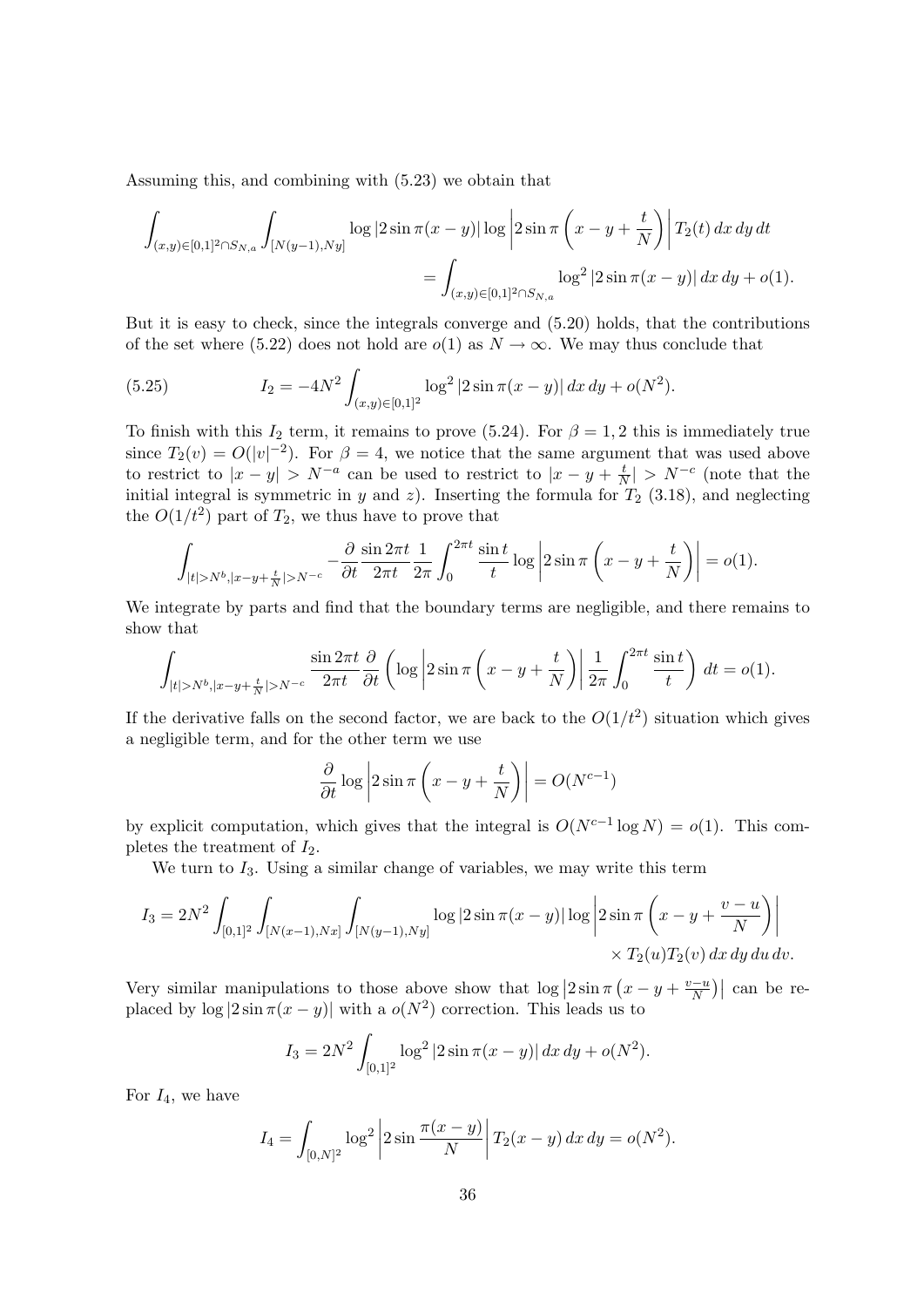Indeed, we may take away a  $\delta N$ -neighborhood of the diagonal, outside of which  $\log^2 |2 \sin \frac{\pi(x-y)}{N}|$ is bounded by  $\log^2 N$  and  $\int |T_2|$  is controlled by  $\log N$ , using (5.20). Thus the whole integral is controlled by  $N \log^3 N = o(N^2)$ .

Adding the above results we find that

$$
I_1 + I_2 + I_3 + I_4 = o(N^2).
$$

It remains to show that  $I_5$  and  $I_6$  also give  $o(N^2)$  contributions. The expressions  $I_5$  and  $I_6$  are estimated using explicit formulas for cluster functions of the sine- $\beta$  processes. First returning to (3.11)–(3.12) we see that for  $\beta = 1, 2$ , the entries of  $K^{(2)}$  and  $K^{(1)}$  are  $O\left(\frac{1}{1+k^2}\right)$  $\frac{1}{1+|x-y|}$ ). Combining with  $(5.3)$ – $(5.4)$ , it follows that  $T_3(x, y, z) = O\left(\frac{1}{1 + |(x - y)|}$  $\frac{1}{1+|(x-y)(y-z)(z-x)|}$  in both these cases. For (3.13), we have

(5.26) 
$$
K^{(4)}(x,y) = \begin{pmatrix} O\left(\frac{1}{1+|x-y|}\right) & O\left(\frac{1}{1+|x-y|}\right) \\ O(1) & O\left(\frac{1}{1+|x-y|}\right) \end{pmatrix}.
$$

We thus obtain

$$
T_3(x, y, z) = O\left(\frac{1}{1 + |(x - y)(y - z)|}\right) + O\left(\frac{1}{1 + |(y - z)(z - x)|}\right) + O\left(\frac{1}{1 + |(x - y)(z - x)|}\right).
$$

In (5.9) we may first (as above) remove a small neighborhood of the diagonals, off of which  $|G_N(x-y)|$  and  $|G_N(y-z)|$  are bounded by  $O(\log N)$ . It then remains to estimate

$$
\int_{[0,N]^3} |T_3(x,y,z)| \, dx \, dy \, dz.
$$

Replacing  $T_3$  by its above estimates, and changing variables to  $x + y + z$  and successively two out of  $x - y$ ,  $y - z$ , and  $z - x$ , we find  $\int_{[0,N]^3} |T_3(x, y, z)| dx dy dz \le O(N \log^3 N)$ , and  $I_5 = o(N^2)$ .

We finally turn to  $I_6$ . The formula for  $T_4$  is given by  $(5.3)$ – $(5.4)$ . Comparing to  $(3.11)$ –  $(3.12)$ , we see that for  $\beta = 1, 2$ , we have

$$
T_4(x, y, z, t) = O\left(\frac{1}{1 + |(x - y)(y - z)(z - t)(t - z)|}\right).
$$

The same reasoning as for  $I_5$  gives  $I_6 = o(N^2)$ .

For  $\beta = 4$ , in the formula for  $T_4$  obtained with (3.13), in view of (5.26), there are terms which a priori have insufficient decay: they are terms of the form

$$
\frac{\partial}{\partial x_1} \frac{\sin \pi (x_1 - x_2)}{2\pi (x_1 - x_2)} \frac{\partial}{\partial x_3} \frac{\sin 2\pi (x_3 - x_4)}{2\pi (x_3 - x_4)} \int_0^{2\pi (x_2 - x_3)} \frac{\sin t}{t} dt \int_0^{2\pi (x_4 - x_1)} \frac{\sin t}{t} dt,
$$

where  $(x_1, \ldots, x_4)$  is a permutation of the variables  $x, y, z, t$ . This leads to two different types of integrals

$$
(5.27) \quad \int_{[0,N]^4} \log \left| 2 \sin \frac{\pi(x-y)}{N} \right| \log \left| 2 \sin \frac{\pi(z-t)}{N} \right|
$$
  
\$\times \int\_{0}^{2\pi(x-y)} \frac{\sin s}{s} ds \int\_{0}^{2\pi(z-t)} \frac{\sin s}{s} ds \cdot \frac{\partial}{\partial x} \frac{\sin 2\pi(x-z)}{2\pi(x-z)} \frac{\partial}{\partial y} \frac{\sin 2\pi(y-t)}{2\pi(y-t)} dx dy dz dt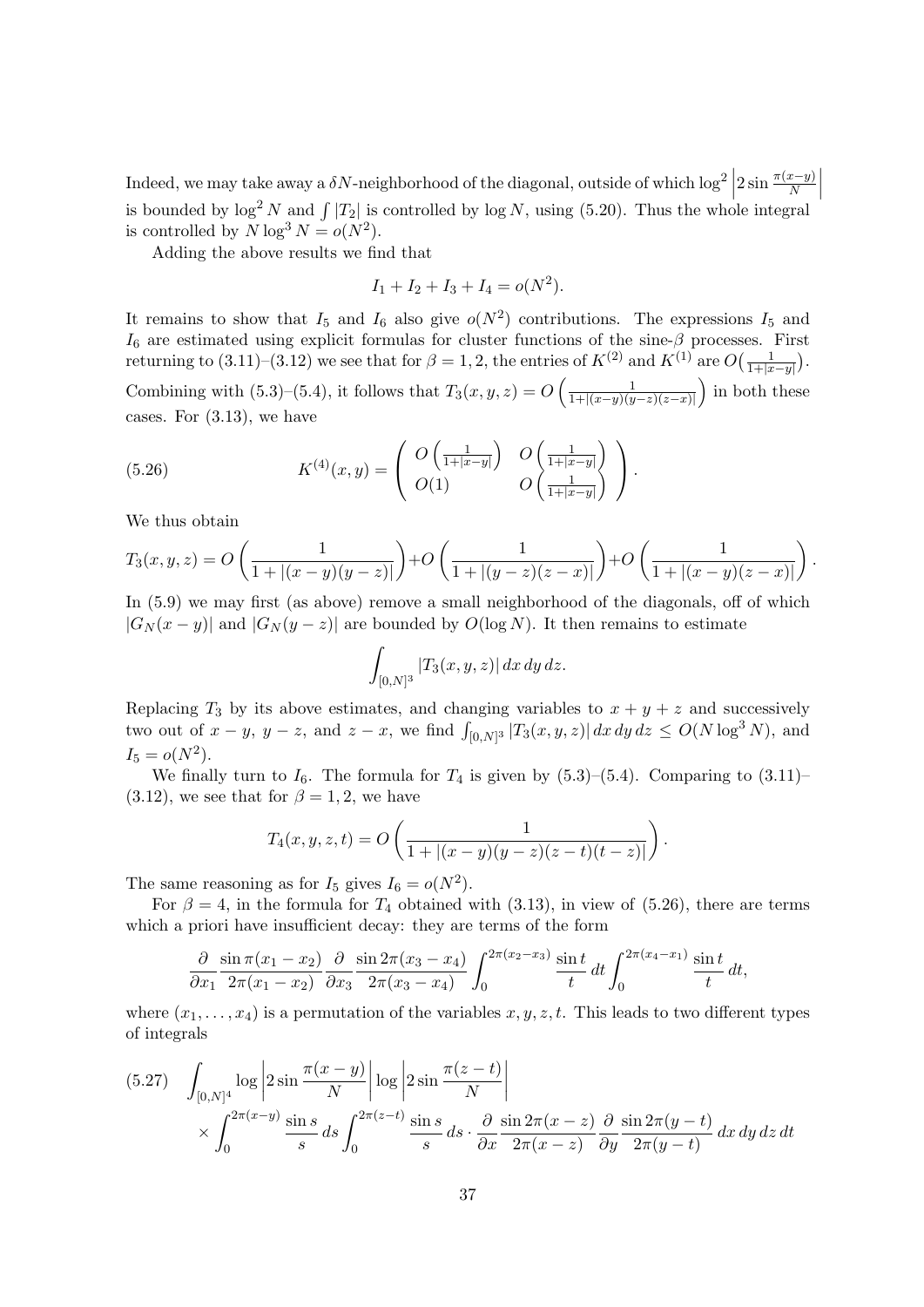and

$$
(5.28) \quad \int_{[0,N]^4} \log \left| 2 \sin \frac{\pi (x-y)}{N} \right| \log \left| 2 \sin \frac{\pi (z-t)}{N} \right|
$$
  
\$\times \int\_{0}^{2\pi (x-z)} \frac{\sin s}{s} ds \int\_{0}^{2\pi (y-t)} \frac{\sin s}{s} ds \cdot \frac{\partial}{\partial x} \frac{\sin 2\pi (x-y)}{2\pi (x-y)} \frac{\partial}{\partial z} \frac{\sin 2\pi (z-t)}{2\pi (z-t)} dx dy dz dt.

For (5.27), we may again restrict the domain to  $|x - y| > N^a$  with  $0 < a < 1$ . Then, integrating by parts in  $x$  gives boundary terms which are negligible, and a new integrand with extra decay, involving  $\frac{\partial}{\partial x} \int_0^{2\pi(x-y)}$  $\sin s$  $\frac{\ln s}{s} ds$  or  $\frac{\partial}{\partial x} \log \Big|$  $2\sin\frac{\pi(x-y)}{N}$ . This leads again to  $o(N^2)$ contributions.

For (5.28), we may first restrict the integral to  $|x-z| > N^a$  and  $|y-t| > N^a$ , using arguments as above. Then, we may replace  $\int_0^{2\pi(x-z)}$  $\frac{\ln s}{s}$  ds and  $\int_0^{2\pi(y-t)}$  $\sin s$ sin s  $\frac{\ln s}{s} ds$  by  $\frac{\pi}{2} sgn(x-z)$ and  $\frac{\pi}{2}sgn(y-t)$  respectively, making only a  $o(N^2)$  error. Then note that the integrand in  $x - y$  is a locally odd function, so we can remove domains  $|x - y| < N^b$ ,  $|z - t| < N^b$  from the integration domain. Finally, integration by parts in x gives additional decay, yielding  $o(N^2)$ contribution. We conclude that  $I_6 = o(N^2)$ , and the result follows.  $\Box$ 

Corollary 5.2. For all point processes with finite  $\lim_{N\to\infty} \mathbb{E}(\mathcal{W}_N)$  and  $\lim_{N\to\infty} \text{Var}(\mathcal{W}_N)$ 0,

$$
\mathcal{W}_N \to \lim_{N \to \infty} \mathbb{E} \mathcal{W}_N \quad \text{as} \quad N \to \infty
$$

in  $L^2(\Omega)$  and thus in probability.

The proof is immediate. Processes satisfying these assumptions and having different values for  $\lim_{N\to\infty}$  EW<sub>N</sub> are thus mutually singular, such as  $\beta$ -sine processes with different  $\beta \in \{1, 2, 4\}.$ 

#### 5.2 The two-dimensional case

Theorem 5. For the determinantal random point process with kernel (3.32) we have

$$
\lim_{N \to \infty} \text{Var}(\mathcal{W}_N) = 0.
$$

Proof. The starting point is again Lemma 5.1. We note that in view of  $(3.32)$ ,  $(3.2)$  and (5.1), all the cluster functions for that process are exponentially decreasing when viewed as functions of pairwise distances between arguments. We start with the term (5.6). Replacing  $G_N$  by  $\frac{1}{2\pi}E_N$ , using the translation invariance, and changing variables as before  $(y-z=u)$ , we find

$$
I_2 + 2I_1 =
$$
  

$$
\frac{2N^2}{\pi} \int_{[0,1]^2} \int_{Ny - [0,N]^2} E_N(N(x-y)) (E_N(N(x-y)) - E_N(N(x-y+u/N))) T_2(u) dx dy du.
$$

Noting that in view of the definition of E (cf.  $(2.35)-(2.36)$ ) we have  $E<sub>N</sub>(Nx) = E<sub>1</sub>(x)$  and from (3.31),  $E_1$  behaves like  $C \log |x|$  near  $x = 0$  (and similarly near points of the lattice  $\mathbb{Z}^2$ ). Given  $\eta > 0$  there thus exists  $\delta > 0$  such that

$$
\int_{[0,1]^2 \cap \{|x-y-\mathbb{Z}^2| < \delta\}} \int_{Ny-[0,N]^2} E_1(x-y) \left( E_1(x-y) \right) - E_1(x-y+u/N) \right) T_2(u) dx dy du < \eta.
$$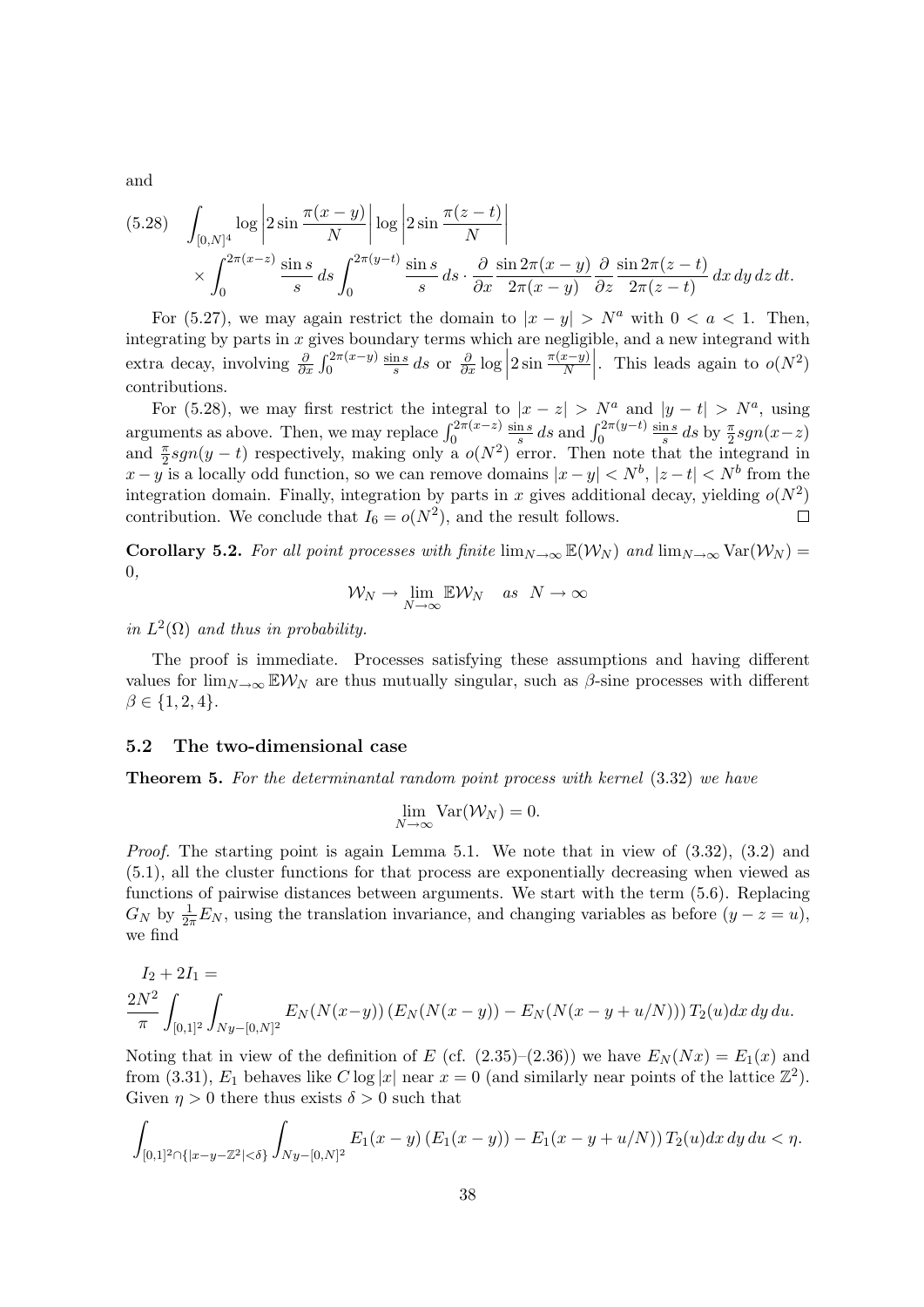On the other hand, still in view of the definition  $(2.35)-(2.36)$ ,  $E_1$  is uniformly continuous away from  $\mathbb{Z}^2$ , hence we may write, as  $N \to \infty$ ,

$$
\int_{[0,1]^2 \setminus \{|x-y-\mathbb{Z}^2| < \delta\}} \int_{Ny-[0,N]^2} E_1(x-y) \left( E_1(x-y) \right) - E_1(x-y+u/N) \right) T_2(u) dx dy du = o(1).
$$

Since this is true for any  $\eta$ , it follows that

$$
I_2 + 2I_1 = o(N^2).
$$

Similarly,

$$
I_3 - I_1 =
$$
  

$$
\int_{[0,1]^2} \int_{Nx - [0,N]^2} \int_{Ny - [0,N]^2} E_1(x-y) \left( E_1 \left( x - y + \frac{u - v}{N} \right) - E_1(x-y) \right) T_1(u) T_2(v) dx dy du dv.
$$

The same reasoning shows that this is  $o(N^2)$ . For  $I_4$ , the change of variables  $x' = x/N$  and  $y' = y/N$  yields

$$
I_4 = -2N^2 \int_{[0,1]^2} E_1(x-y)^2 T_2(N(x-y)) \, dx \, dy.
$$

We may take out a  $\delta$  neighborhood of the diagonal and its translates by  $\mathbb{Z}^2$ , off of which  $E_1(x - y)$  can be bounded by  $C \log |x - y|$  and  $T_2(\frac{x-y}{N})$  $\frac{N- y}{N}$  by  $e^{-CN^2\delta^2}$ . The whole term is thus  $o(N^2)$ .

We turn to (5.9). From (5.3) and (3.32) we find that  $|T_3(x, y, z)| \le e^{-C(|x-y|^2 + |y-z|^2 + |x-z|^2)}$ . As above we have

$$
I_5 = 4 \int_{[0,1]^3} E_1(x-y) E_1(x-z) T_2(Nx, Ny, Nz) dx dy dz
$$

and as above we may take out δ-neighborhoods  $|x - y| < \delta$  or  $|x - z| < \delta$  or  $|y - z| < \delta$ (and their translates by  $\mathbb{Z}^2$ ), outside of which the  $E_1$  terms are bounded by log's and  $T_3$  by  $e^{-CN^2\delta^2}$ . The whole term is thus  $o(N^2)$ .

A very similar reasoning applies to  $I_6$ .

Combining all these, we find the result.

Remark 5.3. In view of the proof above, the same result holds for any process such that the cluster functions decay sufficiently fast away from diagonals, for example exponentially.

## 6 Miscellaneous computations

In this section we gather various additional computations of expectations and additional facts.

#### 6.1 Operations on processes

In this subsection, we examine the effect on  $\lim_{N\to\infty}$  EW<sub>N</sub> of two common operations on independent processes: superposition and decimation (see [DVJ]).

 $\Box$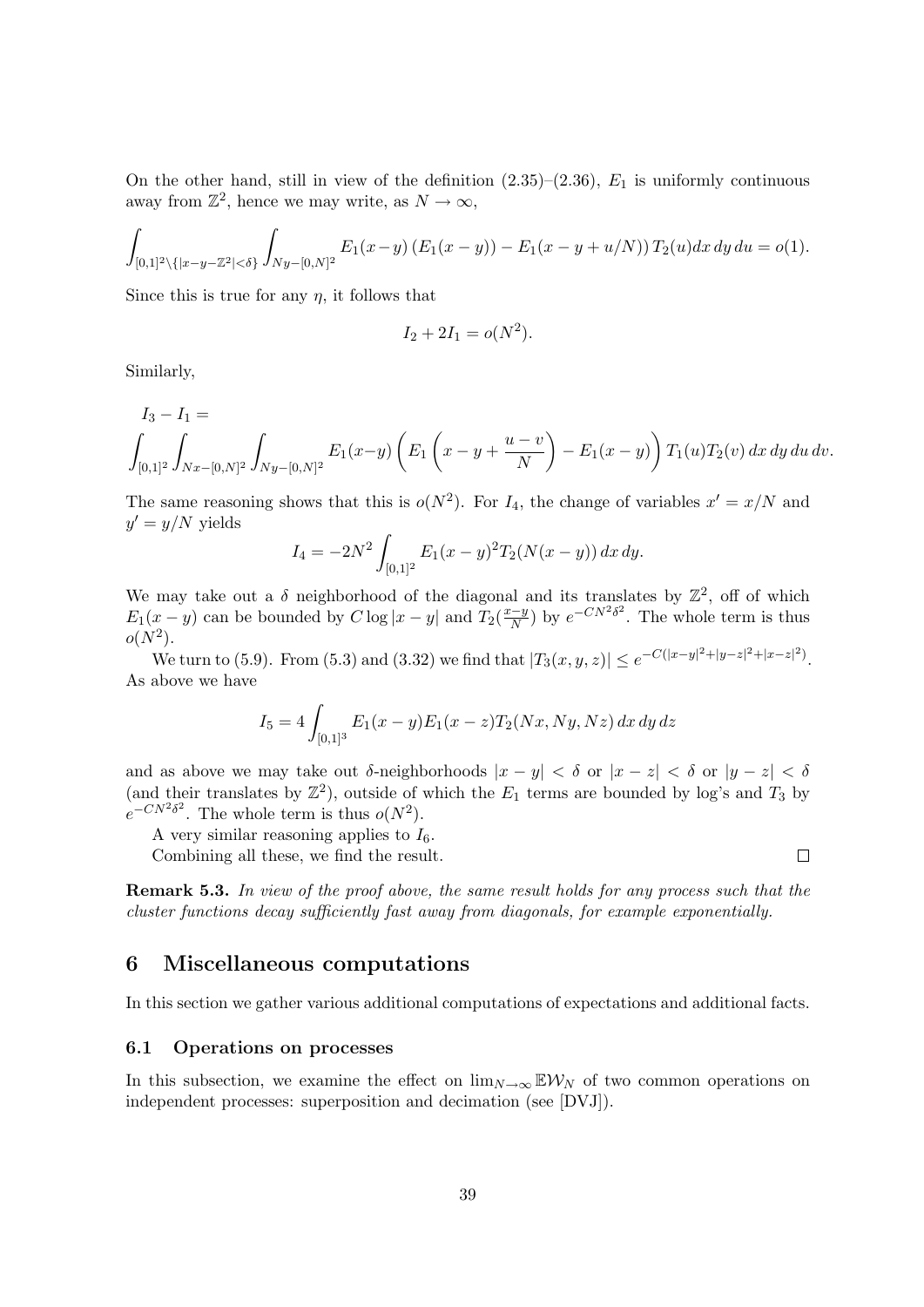**Proposition 6.1.** Let  $X_1, \dots, X_M$  be M independent translation invariant point processes with density 1 and two-point correlation functions  $\{\rho_2^{(i)}\}$  $\{2^{(i)}\}_{1\leq i\leq M}$ , satisfying the assumptions of Theorem 1.

Assume that  $\lim_{N\to\infty}$   $\mathbb{E}W_N(\mathcal{X}_i)<\infty$  for  $i=1,\ldots,M$ . Let X denote the superposition of independent processes  $\bar{\mathcal{X}}_i$ , where  $\bar{\mathcal{X}}_i$  denotes the image of the process  $\mathcal{X}_i$  under the dilation by factor M of the line. Then, with obvious notation,

$$
\lim_{N\to\infty} \mathbb{E}\mathcal{W}_N(\mathcal{X}) = \log M + \frac{1}{M}\sum_{i=1}^M \lim_{N\to\infty} \mathbb{E}\mathcal{W}_N(\mathcal{X}_i).
$$

*Proof.* Let  $T_2^{(i)}$  $\mathcal{Z}_2^{(i)}$  be the second cluster functions corresponding to  $\mathcal{X}_i$ . Let  $\bar{\rho}_2^{(i)}$  $\zeta_2^{(i)}$  now denote the second correlation function for the process  $\bar{\mathcal{X}}_i$ , which has density  $1/M$ . We have  $\bar{\rho}_2^{(i)}$  $S_2^{(i)}(x,y) =$  $\frac{1}{M^2}\rho_2^{(i)}$  $\frac{1}{2}(\frac{x}{M}, \frac{y}{M})$ . The process X clearly has density 1, and its second correlation function is

$$
\rho_2(x,y) = \sum_{i \neq j \in [1,M]} \rho_1^{(i)} \rho_1^{(j)} + \sum_{i=1}^M \bar{\rho}_2(x,y) = M(M-1) \frac{1}{M^2} + \frac{1}{M^2} \sum_{i=1}^M \rho_2^{(i)} \left(\frac{x}{M}, \frac{y}{M}\right).
$$

We also denote by  $T_2$  the corresponding second cluster function. We thus have

$$
T_2(v) = \frac{1}{M} - \frac{1}{M^2} \sum_{i=1}^{M} \left( 1 - T_2^{(i)} \left( \frac{v}{M} \right) \right) = \frac{1}{M^2} \sum_{i=1}^{M} T_2^{(i)} \left( \frac{v}{M} \right),
$$

and it easily follows, with a change of variables, that  $\int_{-\infty}^{\infty} T_2(v) dv = 1$ . In addition,

(6.1) 
$$
\int_{-\infty}^{\infty} T_2(v) \log |2\pi v| dv = \int_{-\infty}^{\infty} \frac{1}{M^2} \sum_{i=1}^{M} T_2^{(i)} \left(\frac{v}{M}\right) \log |2\pi v| dv
$$
  

$$
= \frac{1}{M} \sum_{i=1}^{M} \int_{-\infty}^{\infty} T_2^{(i)}(s) \log |2\pi M s| ds = \log M + \frac{1}{M} \sum_{k=1}^{M} \int_{-\infty}^{\infty} T_2^{(i)}(v) \log |2\pi v| dv.
$$

The result follows easily using Theorem 1.

In dimension 2, reproducing the proof, but replacing the dilations by factor  $M$  by dilations In dimension 2, reproducing the proof, by factor  $\sqrt{M}$ , we obtain instead the result:

 $\Box$ 

$$
\lim_{N \to \infty} \mathbb{E} \mathcal{W}_N(\mathcal{X}) = \frac{1}{2} \log M + \frac{1}{M} \sum_{i=1}^M \lim_{N \to \infty} \mathbb{E} \mathcal{W}_N(X_i).
$$

For example, superposing two independent processes with the same second correlation function leads to an increase of  $\lim_{N\to\infty}$   $\mathbb{E}W_N$  by log 2 in dimension 1 and  $\frac{1}{2}$  log 2 in dimension 2. Superposition can thus be seen as "increasing the disorder".

We next turn to decimation.

One can define a 'random decimation' of a process by erasing points at random with probability 1/2. The second correlation function then transforms into

$$
R_2(x, y) = \frac{1}{4}\rho_2(x, y).
$$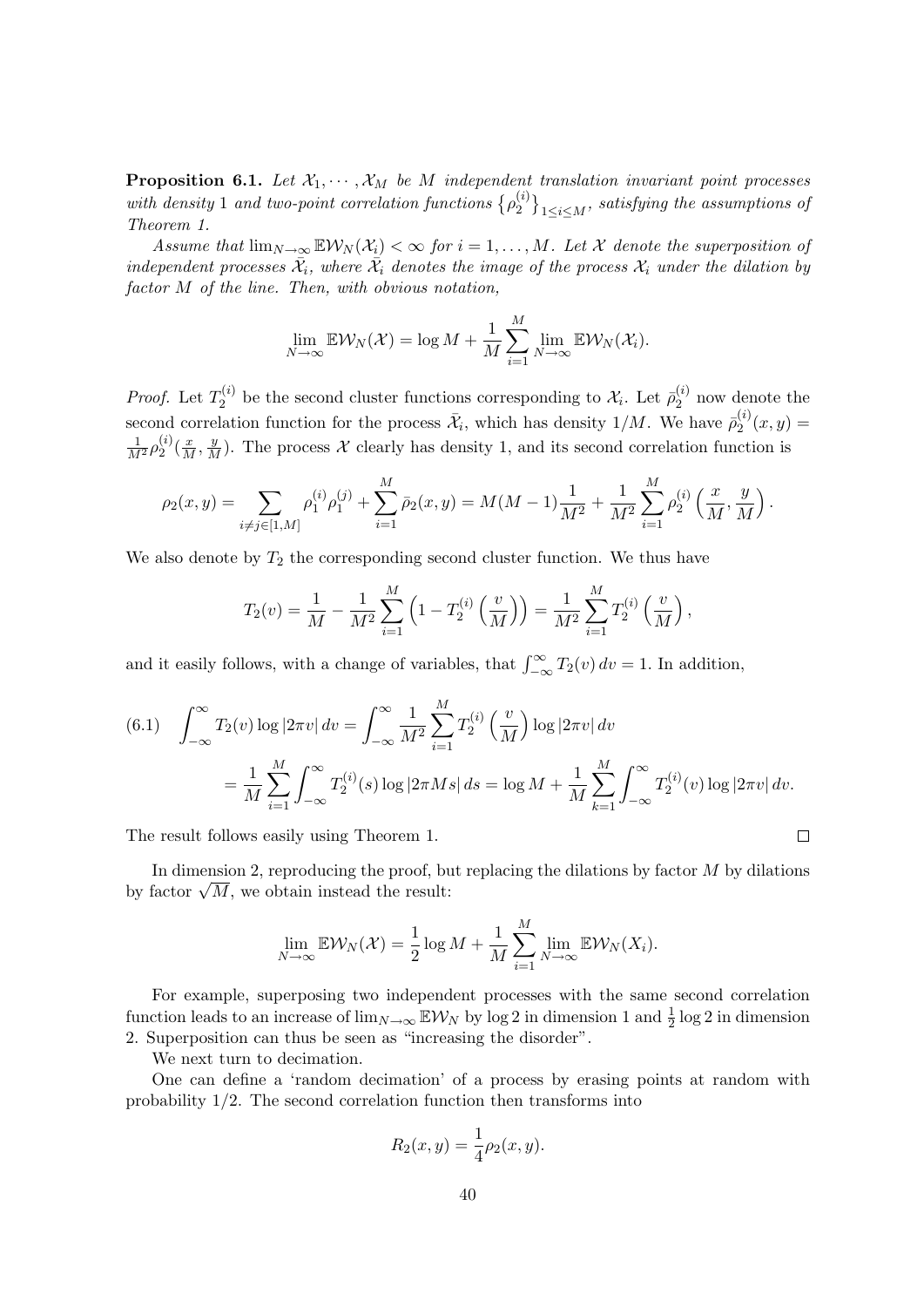But the space needs to be rescaled by a factor 2 in order to maintain a density one, so the correlation function after that is

$$
\rho_2'(x,y) = \rho_2(2x, 2y).
$$

It is clear in view of Theorems 1 and 2 that if a process has finite  $\lim_{N\to\infty} \mathbb{E} \mathcal{W}_N$ , its decimation will not, since the condition  $\int T_2 = 1$  will be destroyed by this operation.

On the other hand, one can define a 'deterministic decimation' by erasing every even (or odd) point of an (ordered) random point configuration followed by rescaling of the space to keep the density at 1. While we cannot say anything about this operation in general, one can observe what it does in a couple of cases.

It is known, see e.g. [AGZ, page 66], that the  $\beta = 2$  sine process is the deterministic decimation of superposition of two  $\beta = 1$  sine processes, or symbolically

(sine 
$$
\beta = 2
$$
) = decimation((sine  $\beta = 1$ )  $\sqcup$  (sine  $\beta = 1$ )).

From Proposition 3.2 we know that  $\lim_{N\to\infty}$  EW<sub>N</sub> is  $1-\gamma$  for the left-hand side, and Proposition 6.1 says that  $\lim_{N\to\infty}$  EW<sub>N</sub> is 2-γ for (sine  $\beta = 1$ ) $\sqcup$  (sine  $\beta = 1$ ). Thus, the deterministic decimation decreased the value of  $\lim_{N\to\infty} \mathbb{E} \mathcal{W}_N$  by 1.

Similarly,

(sine 
$$
\beta = 4
$$
) = decimation((sine  $\beta = 1$ )),

and we see that the decimation decreased the value of  $\lim_{N\to\infty}$  EW<sub>N</sub> from 2 –  $\gamma$  – log 2 to  $\frac{3}{2} - \gamma - \log 2.$ 

#### 6.2 Discrete  $\beta = 2$  sine process

The  $\beta = 2$  discrete sine process was first obtained in [BOO] as the bulk scaling limit of the Plancherel measure for symmetric groups, and it was shown in [BKMM] to be the a universal local scaling limit for a broad family of discrete probabilistic models of random matrix type with  $\beta = 2$ . The goal of this section is to compute  $\lim_{N\to\infty} \mathbb{E} \mathcal{W}_N$  for the suitably scaled discrete sine process embedded into the real line. By the construction, this provides an interpolation between the case of the perfect lattice, for which  $W_N \equiv 0$ , and the case of the continuous  $\beta = 2$  sine process treated in the previous sections.

Let  $\rho \in (0,1)$ . The discrete sine process with density  $\rho$  is a random point process on Z with the correlation functions  $(k > 1)$ 

$$
\rho_k(x_1,\ldots,x_k) = \det\left[\frac{\sin \pi \rho (x_i - x_j)}{\pi (x_i - x_j)}\right]_{i,j=1}^k.
$$

**Proposition 6.2.** Embed Z into R via  $n \mapsto pn$ ; this turns the discrete sine process of density  $\rho$  into a random point process on  $\mathbb R$  with density 1. For the latter process we have

(6.2) 
$$
\lim_{N \to \infty} \mathbb{E} \mathcal{W}_N = \rho \log \rho + \frac{2}{\rho} \sum_{u=1}^{\infty} \left( \frac{\sin(\rho \pi u)}{\pi u} \right)^2 \log(2\pi \rho u).
$$

*Proof.* For the calculation, we assume that  $\frac{N}{\rho}$  is an integer (the same argument however should hold without this assumption by examining more carefully error terms). The calculation is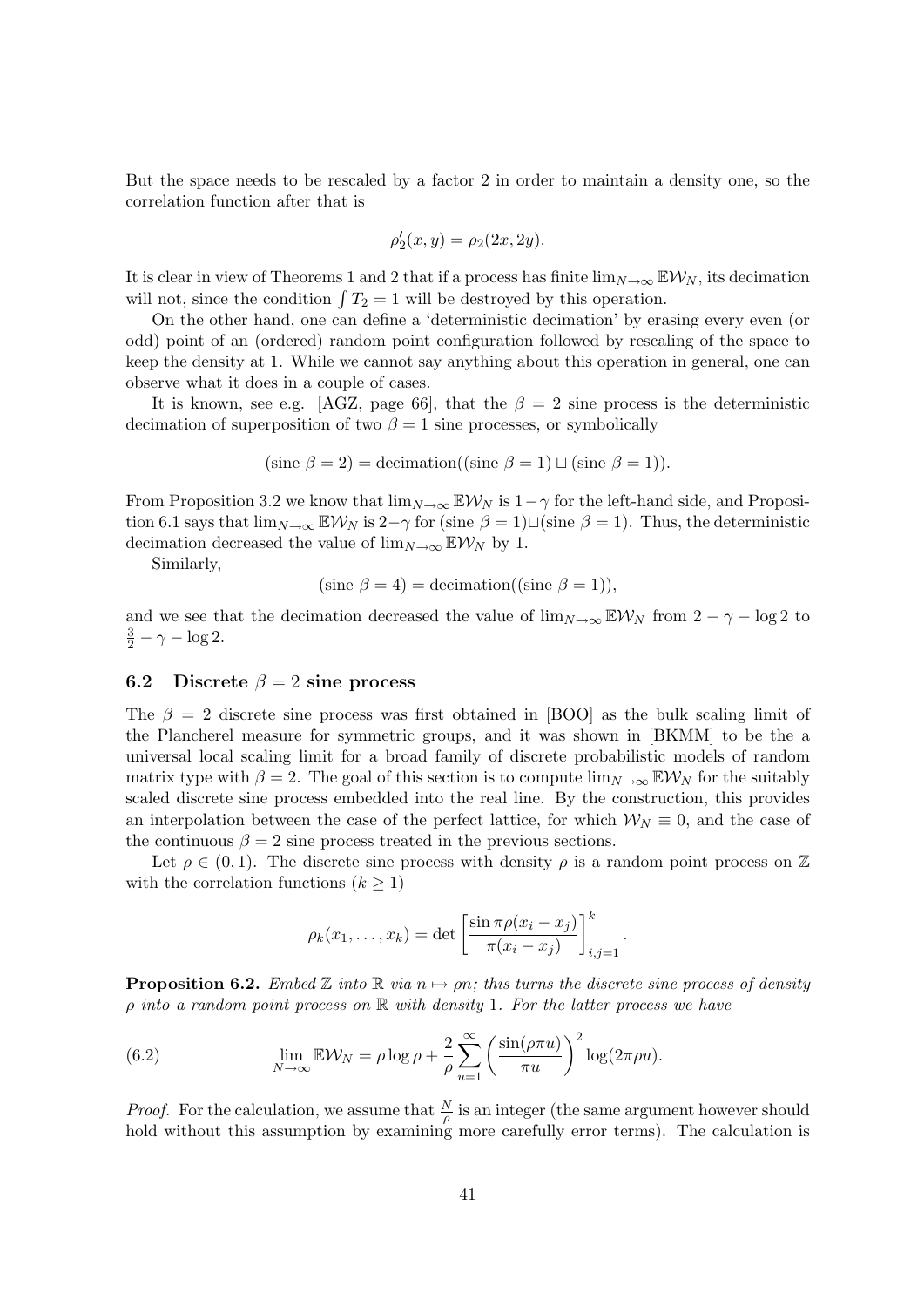then can be viewed as a discrete version of that of Theorem 1. First, by definition (2.53) of  $\mathcal{W}_N$ , we have

$$
\mathbb{E}\mathcal{W}_N = -\frac{1}{N} \sum_{i \neq j \in [1, N/\rho]} \rho_2(i, j) \log \left| 2 \sin \frac{\pi \rho(i - j)}{N} \right| + \log N
$$

and since  $\rho_2(i,j) = \rho^2 - \left(\frac{\sin \pi \rho(i-j)}{\pi(i-j)}\right)$  $\left(\frac{\pi \rho(i-j)}{\pi(i-j)}\right)^2$  we find

(6.3) 
$$
\mathbb{E} \mathcal{W}_N = \frac{1}{N} \sum_{i \neq j \in [1, N/\rho]} \left( \frac{\sin \pi \rho(i-j)}{\pi (i-j)} \right)^2 \log \left| 2 \sin \frac{\pi \rho(i-j)}{N} \right| + \log N - \frac{\rho^2}{N} \sum_{i \neq j \in [1, N/\rho]} \log \left| 2 \sin \frac{\pi \rho(i-j)}{N} \right|.
$$

Let us first examine the contribution of the last sum. From the knowledge of  $\mathcal{W}_N(\mathbb{Z}) = 0$ , we know that for  $K \in \mathbb{Z}$  we have

$$
\lim_{K \to \infty} \frac{1}{K} \sum_{i \neq j \in [1, K]} \log \left| 2 \sin \frac{\pi (i - j)}{K} \right| + \log K = 0.
$$

Applying this to  $K = N/\rho$  we find that

(6.4) 
$$
\frac{\rho^2}{N} \sum_{i \neq j \in [1, N/\rho]} \log \left| 2 \sin \frac{\pi (i - j)}{N/\rho} \right| = -\rho \log N/\rho + o(1).
$$

We next turn to the first two terms in  $(6.3)$ . As in Theorem 1, we expect only the near diagonal terms to contribute, so that

$$
\log \left| 2 \sin \frac{\pi \rho (i-j)}{N} \right| \sim \log \left| \frac{2 \pi \rho (i-j)}{N} \right| = \log \left| 2 \pi \rho (i-j) \right| - \log N.
$$

Inserting this and  $(6.4)$  into  $(6.3)$  we find (6.5)

$$
\mathbb{E}\mathcal{W}_N \sim \frac{1}{N} \sum_{i \neq j \in [1, N/\rho]} \left( \frac{\sin \pi \rho(i-j)}{\pi (i-j)} \right)^2 (\log |2\pi \rho(i-j)| - \log N) - \rho \log N/\rho + \log N + o(1).
$$

We first focus on

(6.6) 
$$
\frac{-\log N}{N} \sum_{i \neq j \in [1, N/\rho]} \left( \frac{\sin \pi \rho(i-j)}{\pi (i-j)} \right)^2 = \frac{-\log N}{N} \sum_{u=1}^{N/\rho - 1} (N/\rho - u) \frac{2 \sin^2(\pi \rho u)}{\pi^2 u^2}
$$

$$
= -\frac{\log N}{\rho} \sum_{u=1}^{N/\rho - 1} \frac{1 - \cos 2\pi \rho u}{\pi^2 u^2} + o(1).
$$

Indeed, we can bound  $\sum_{i=1}^{N/\rho} u \frac{2 \sin^2(\pi \rho u)}{\pi^2 u^2}$  by  $\sum_{i=1}^{N/\rho} \frac{1}{u} = O(\log N/\rho)$  and this multiplied by  $\frac{\log N}{N}$  is negligible as  $N \to +\infty$ . The last sum then appears as a Fourier series and can be computed explicitly, which leads to

$$
(6.7)
$$

$$
-\frac{\log N}{\rho} \sum_{u=1}^{N/\rho-1} \frac{1 - \cos 2\pi \rho u}{\pi^2 u^2} = \frac{\log N}{\rho} \left( \frac{\pi^2}{6} - \frac{1}{12} (12\pi^2 \rho^2 - 12\pi \rho + 2\pi^2) \right) = (\rho - 1) \log N.
$$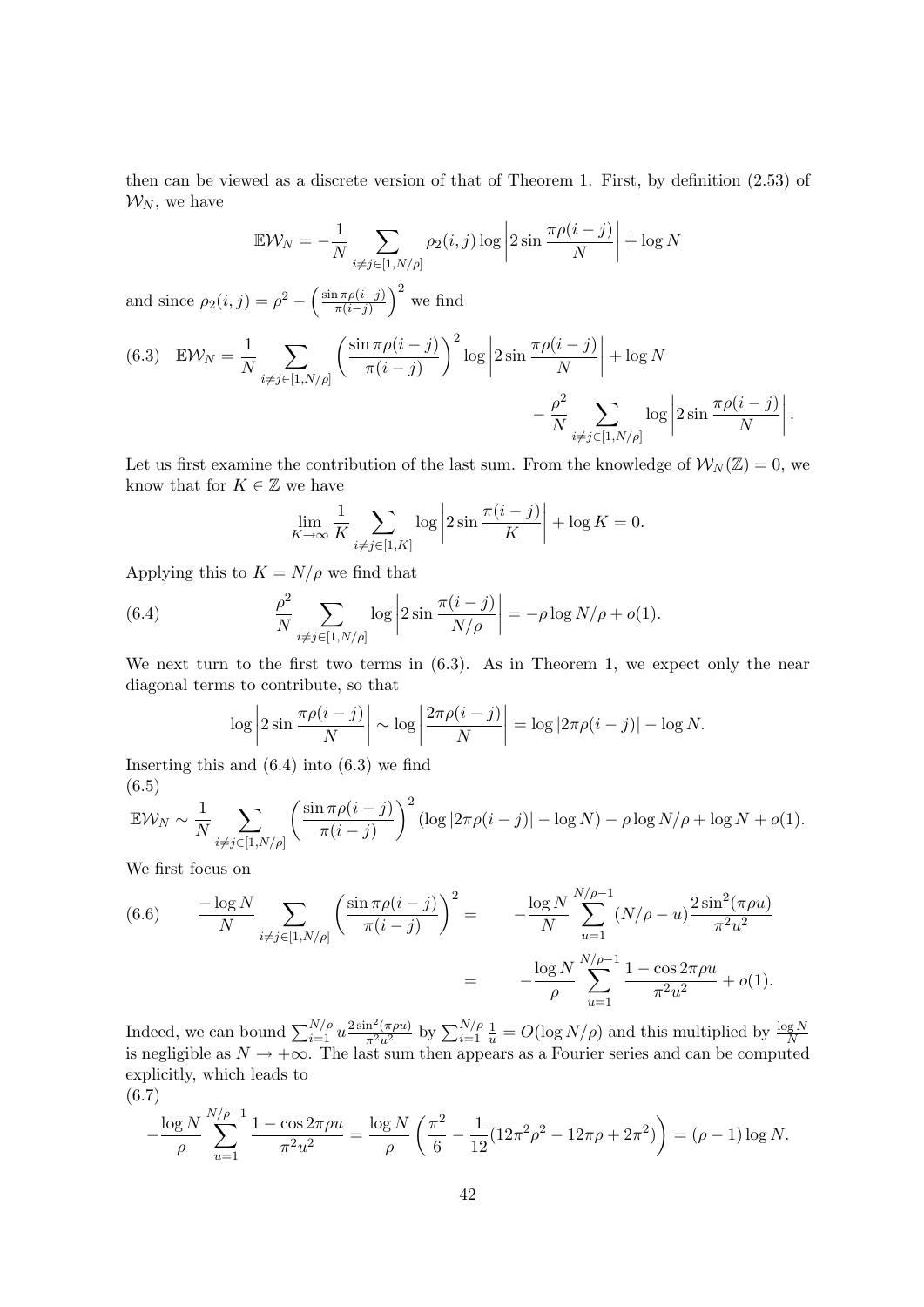

Figure 2: Numerical evaluation of  $\lim_{N\to\infty}$  EW<sub>N</sub> for the discrete sine process

We next turn to (6.8)

$$
\frac{1}{N} \sum_{i \neq j \in [1, N/\rho]} \left( \frac{\sin \pi \rho(i-j)}{\pi (i-j)} \right)^2 \log |2\pi \rho(i-j)| = \frac{2}{N} \sum_{u=1}^{N/\rho-1} (N/\rho - u) \left( \frac{(\sin \pi \rho u)^2}{\pi^2 u^2} \right)^2 \log(2\pi \rho u).
$$

Again, the term containing u can be neglected since it is bounded by  $\frac{1}{N} \sum_{u=1}^{N/\rho} \frac{1}{u}$  $\frac{1}{u} \log(2\pi \rho u) \leq$  $O(\frac{\log^2 N}{N})$  $\frac{N^{2-N}}{N}$  =  $o(1)$ . Combining (6.5)–(6.8) and letting  $N \to \infty$ , we finally arrive at (6.2).

The graph of  $\lim_{N\to\infty}$  EW<sub>N</sub> in (6.2) is presented in Fig. 6.2, it shows a function decreasing from  $1 - \gamma$  at  $\rho = 0$  to 0 at  $\rho = 1$ , as expected.

## References

- [AGZ] G. W. Anderson, A. Guionnet, O. Zeitouni, An introduction to random matrices. Cambridge University Press, 2010.
- [BBH] F. Bethuel, H. Brezis, F. Hélein, Ginzburg-Landau Vortices. Birkhäuser, 1994.
- [BKMM] J. Baik, T. Kriecherbauer, K. T.-R. McLaughlin, P. D. Miller, Discrete orthogonal polynomials. Asymptotics and applications. Annals of Mathematics Studies 164, Princeton University Press, Princeton, NJ, 2007.
- [B] A. Borodin, Determinantal point processes, arXiv:0911.1153.
- [BOO] A. Borodin, A. Okounkov, G. Olshanski, Asymptotics of Plancherel measures for symmetric groups, J. Amer. Math. Soc. 13 (2000), no. 3, 481-515.
- [DVJ] D. J. Daley, D. Verey-Jones, An introduction to the theory of point processes. Springer, 1988.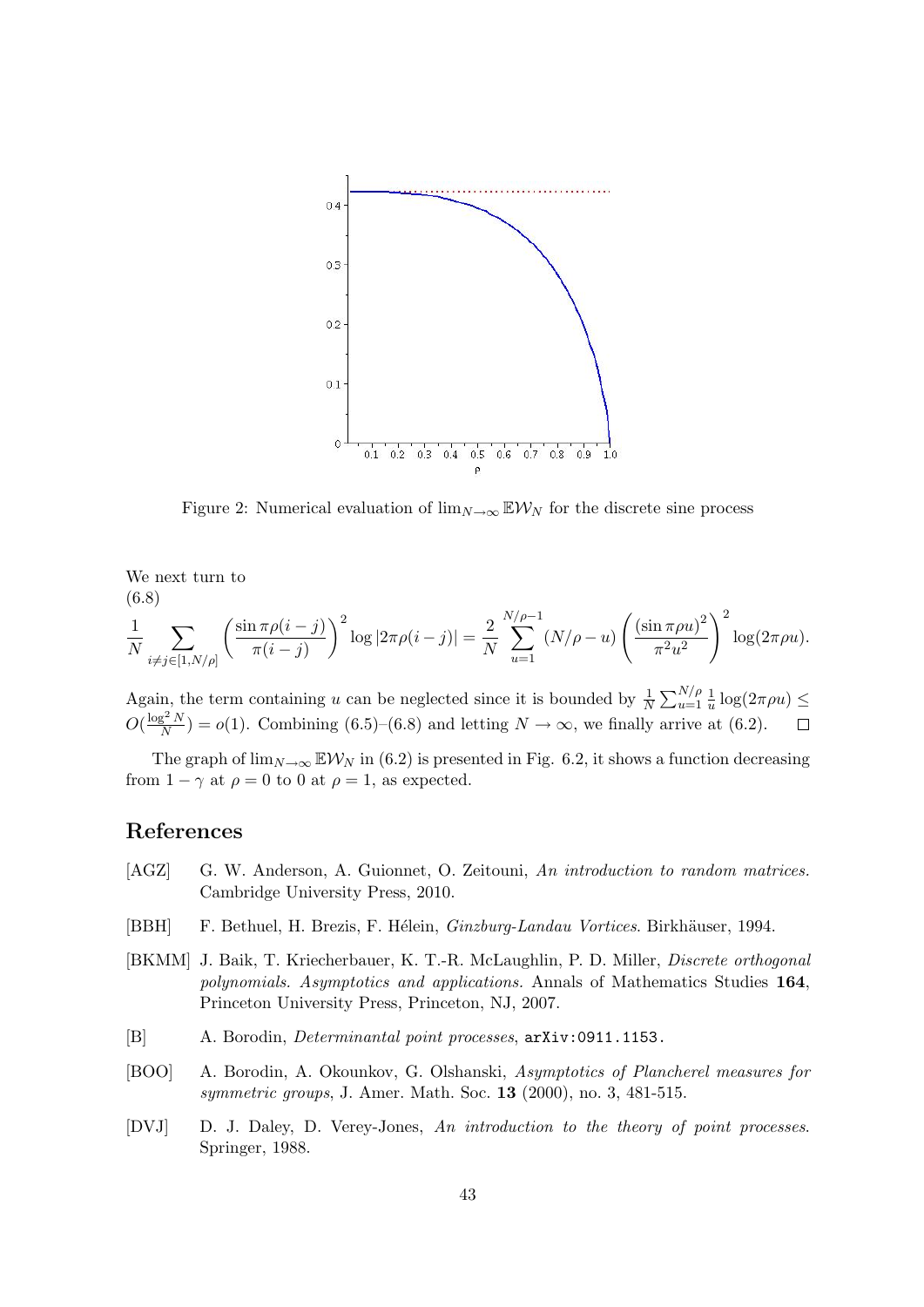- [Dy] F. Dyson, Statistical theory of the energy levels of a complex system, Part I, J. Math. Phys. 3, 140–156 (1962); Part II, ibid. 157–165; Part III, ibid. 166–175
- [DM] F. J. Dyson, M. L. Mehta, Statistical theory of the energy levels of complex systems, Part IV, J. Mathematical Phys. 4 (1963), 701–712.
- [Ed] R. E. Edwards, Functional Analysis. 1965.
- [Fa] W. G. Faris, Combinatorics and cluster expansions, Probability Surveys 7, (2010), 157–206.
- [Fo] P. J. Forrester, Log-gases and random matrices. London Mathematical Society Monographs Series 34, Princeton University Press, 2010.
- [FH] P. J. Forrester, G. Honner, Exact statistical properties of the zeros of complex random polynomials, J. Phys. A **32** (1999), no. 16, 296–2981.
- [GNPS] S. Ghosh, F. Nazarov, Y. Peres, M. Sodin, in preparation.
- [HKPV] J. B. Hough, M. Krishnapur, Y. Peres and B. Virág, Zeros of Gaussian analytic functions and determinantal point processes. University Lecture Series 51, American Mathematical Society, Providence, RI, 2009.
- [Ja] B. Jancovici, *Exact results for the two-dimensional one-component plasma*, Phys. Rev. Lett. 46 (1981), 263–280.
- [Jo] K. Johansson, Random matrices and determinantal processes, Mathematical statistical physics, 1–55, Elsevier B. V., Amsterdam, 2006.
- [La] S. Lang, Elliptic functions. Springer-Verlag, New York, 1987.
- [Le] L. Lewin, Polylogarithms and associated functions North-Holland, 1981.
- [LL] E. Lieb, M. Loss, Analysis. Graduate Studies in Mathematics 14, American Mathematical Society, 1997.
- [Kön05] W. König, *Orthogonal polynomial ensembles in probability theory*, Probab. Surveys 2 (2005) 385–447, arXiv:math/0403090.
- [Ly] R. Lyons, Determinantal probability measures, Publ. Math. Inst. Hautes Etudes Sci. 98 (2003) 167–212, arXiv:math/0204325.
- [Me] M. L. Mehta, Random matrices. Third edition, Elsevier/Academic Press, 2004.
- [PBM1] A. P. Prudnikov, Y. A. Brychkov, O. I. Marichev, Integrals and series, vol. 1: Elementary functions. Gordon and Breach Sci. Publ., 1986.
- [PBM2] A. P. Prudnikov, Y. A. Brychkov, O. I. Marichev, Integrals and series, vol. 2: Special functions. Gordon and Breach Sci. Publ., 1986.
- [ST] E. Saff, V. Totik, Logarithmic potentials with external fields. Springer-Verlag, 1997.
- [SS1] E. Sandier, S. Serfaty, From the Ginzburg-Landau model to vortex lattice problems, arXiv:1011.4617.